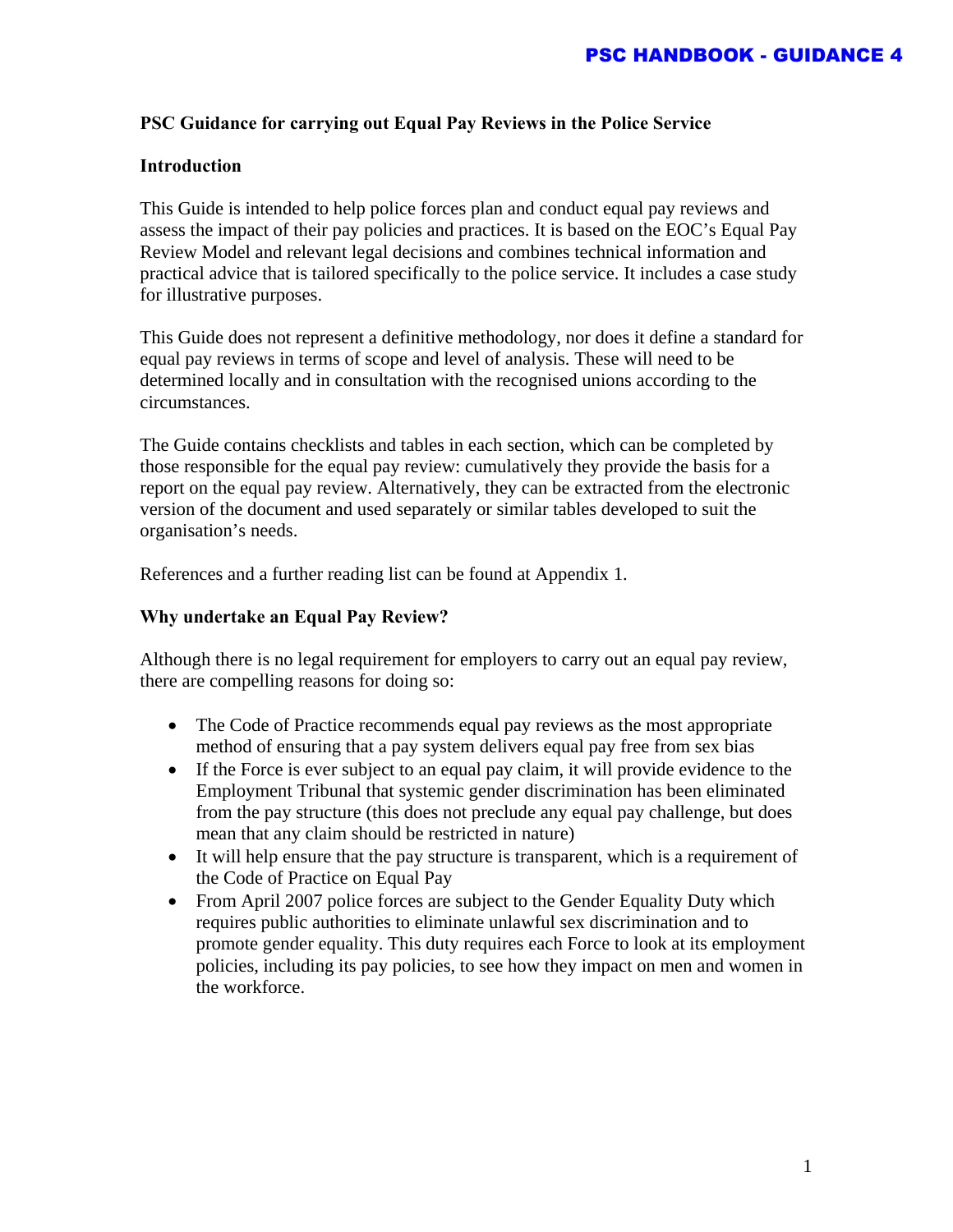# **What is an equal pay review?**

An equal pay review is an analysis of an organisation's pay structure in order to identify and eliminate any gaps that cannot satisfactorily be explained on grounds other than sex. It involves three essential steps:

- Comparing the pay of men and women doing equal work and identifying any gender pay gaps, whether in basic pay or any additional payments
- Explaining any significant equal pay gaps
- Closing those gaps that cannot be satisfactorily explained on grounds other than sex

Although this Guide deals with gaps between the pay of men and women, you may also want to look at ethnicity, disability and age – see STEP 1 below.

# **The EOC's Equal Pay Review Model ('EPRM')**

The equal pay review model recommended by the EOC has five steps:

**STEP 1**: Deciding the scope of the review and collating the data required

**STEP 2:** Identifying where men and women are doing equal work

**STEP 3**: Comparing pay data to identify any significant equal pay gaps

**STEP 4**: Establishing the causes of any significant pay gaps and deciding whether these are free from discrimination and objectively justified

**STEP 5:** Developing an Equal Pay Action Plan and reviewing and monitoring

# **STEP 1: Deciding the scope of the review and identifying the data required**

In larger organisations an equal pay review can be a substantial exercise. At the outset of the exercise it will be necessary to take the following initial steps.

1. Determine the scope of the review

It is important to agree at the outset the scope of the exercise.

This Guide deals with the gaps between the pay of men and women but you may also want to look at ethnicity, disability and age. The principles of equal pay apply in respect of race, disability and age as they do in respect of gender. Although they are not covered by the Equal Pay Act 1970 (EqPA), they are covered by the Race Relations Act 1976, the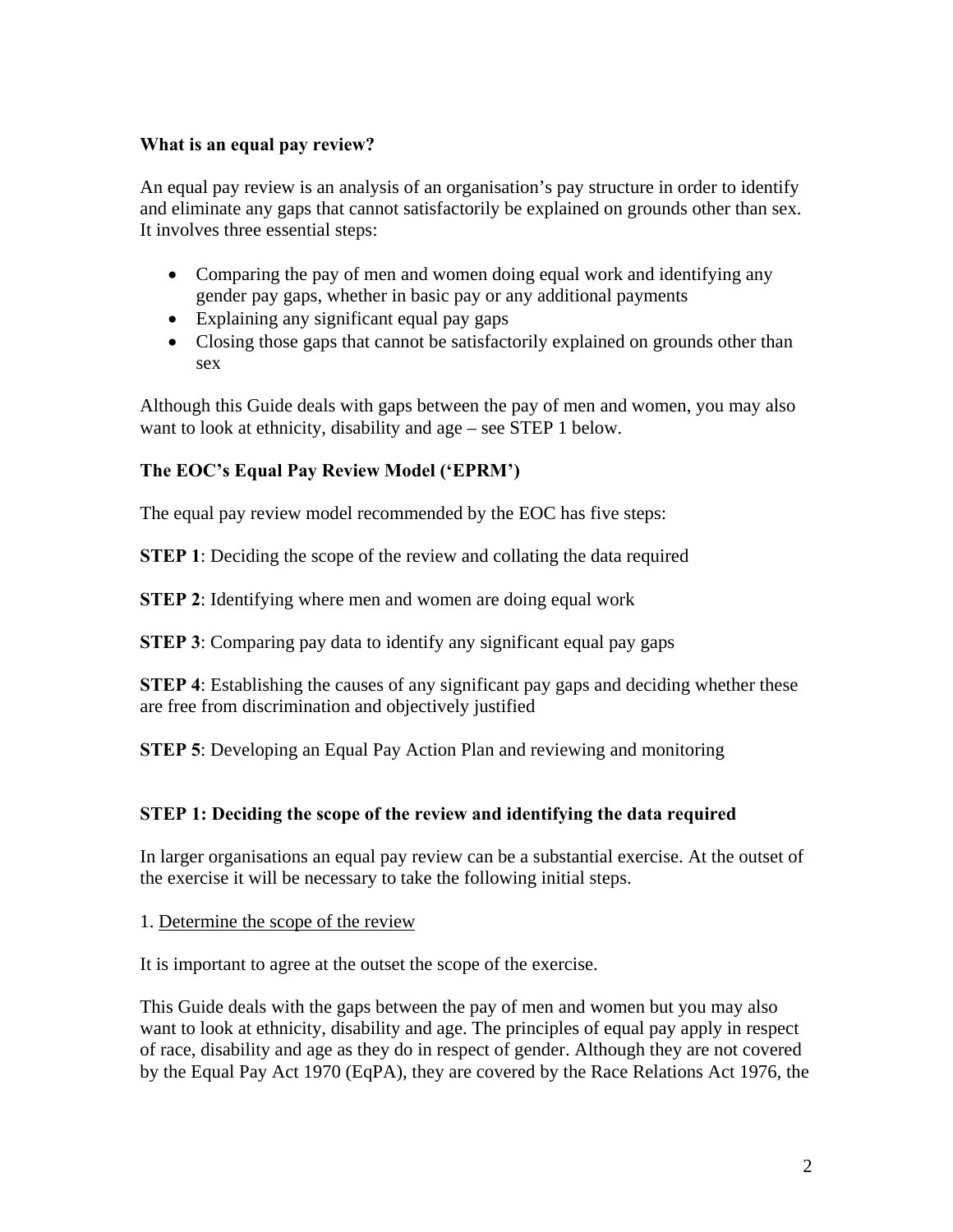Disability Discrimination Act 1995 and the Employment Equality (Age) Regulations 2006.

In particular, you will need to bear in mind that police forces have a specific duty under the Race Relations (Amendment) Act 2000 to eliminate unlawful race discrimination and promote race equality. This duty includes looking at your employment policies, including your pay policies, to see how they impact on different ethnic groups within the workforce. Since 4 December 2006, police forces have also been subject to the Disability Equality Duty which requires public authorities to eliminate unlawful disability discrimination and to promote equality of opportunity between disabled people and other people. Therefore you will also want to investigate whether there are any pay gaps between the pay of disabled employees and other employees.

Before deciding on the scope of the review, you will have to consider whether the quality of the data available about ethnicity, disability status and the age of the workforce is adequate for the purpose of carrying out a wider review. If the information is not sufficiently comprehensive or accurate for this purpose, you should include in your action plan a date by which the information will be collected so that a wider review can be undertaken at a future date.

# 2. Full or partial review?

 $\overline{a}$ 

You will need to decide whether you are able to undertake a comprehensive review including all elements of pay. This decision may be influenced by a number of factors including:

- The availability and quality of the necessary pay information
- The complexity and scale of the work required for a full review
- The time available in which to conduct the review

If it is not possible to undertake all the checks included in this Guide immediately, it is recommended that an action plan is devised to take forward the checks required to complete a full review – see Step 5 below  $1$ 

### This Guide includes a case study for a small company, Ambridge Mortgage and Personal Investments Limited ('AMPIL').

When AMPIL decided to undertake an equal pay review, the only data it could assemble in spreadsheet format was employees' names, gender, basic salary, grades and job titles. Without adjustments to the IT system it could not assemble details of overtime and bonus payments in this format. Further, it had not used job titles systematically over the years and its job evaluation scheme was 15 years old.

In the first instance, AMPIL undertook STEP 2 work rated as equivalent checks and then included in its action plan dates by which it would:

<span id="page-2-0"></span><sup>&</sup>lt;sup>1</sup> See Step 5: Developing an action plan and monitoring and reviewing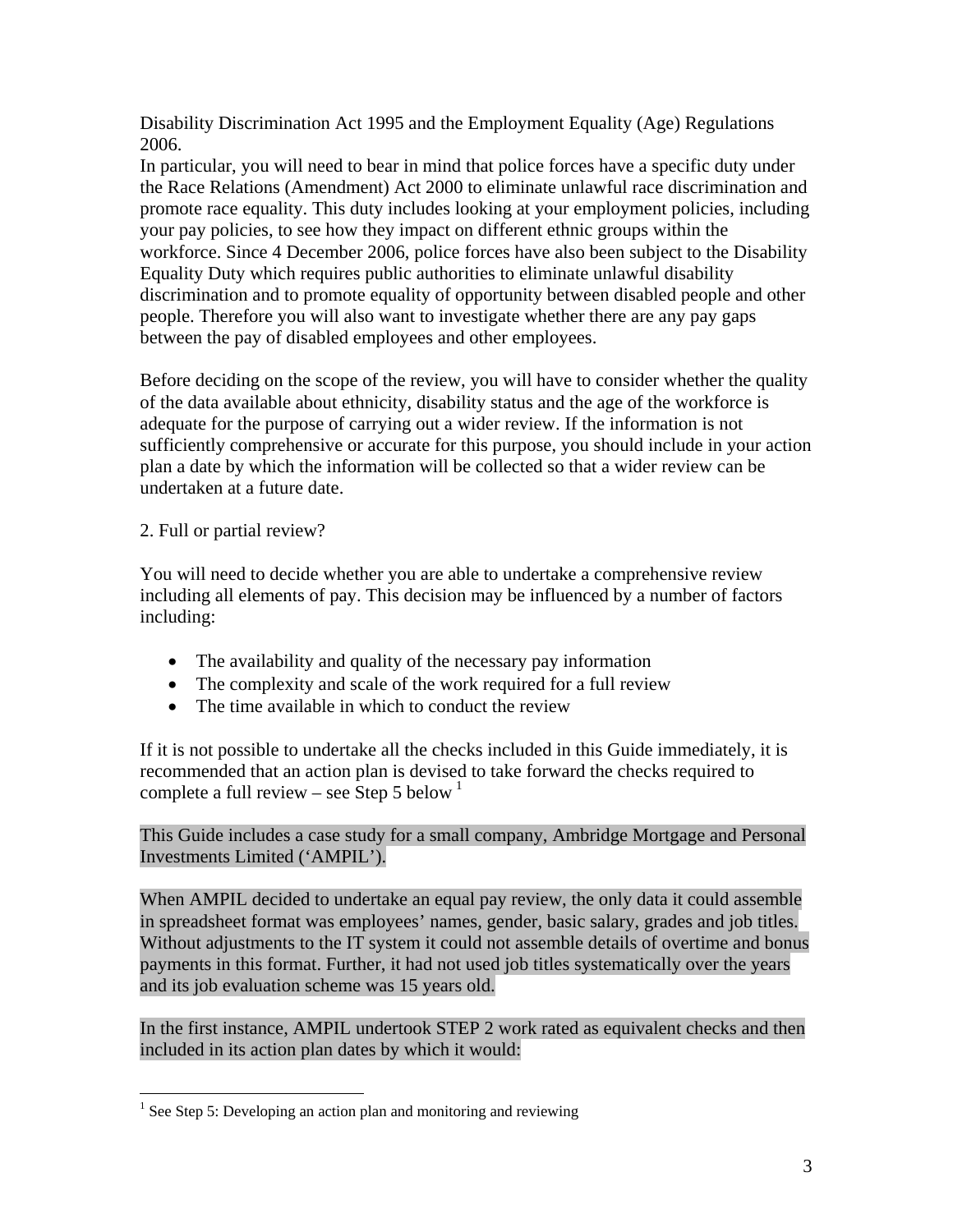- Rationalise job titles and undertake STEP 2 like work checks
- Complete the job evaluation checklist at STEP 3 to ensure that its scheme did not discriminate directly or indirectly on grounds of sex
- Make adjustments to the IT system in order to assemble overtime and bonus payments in the required format and to undertake the relevant checks at STEP 4.
- 3. Determine which employees will be covered by the review

The review should include all those employees who are in the same employment.

Under s.1(6) EqPA, employees are regarded as being 'in the same employment' if:

- they are employed by the same employer;
- at the same establishment i.e. the same workplace or workplaces linked together as one administrative or financial unit;
- or at different establishments at which common terms and conditions are observed generally or for employees of the relevant classes (that is, classes to which the claimant and her comparator belong)

The expectation is that a police staff equal pay review will cover all police staff jobs. There may be questions over whether senior management jobs should be included, especially those at ACPO level. There are important reasons for including senior management jobs in the review. For instance, it should enable you to identify whether there any valid equal pay claims between jobs at the top of the PO and bottom of the ACPO scales.

A decision will also be needed on whether jobs traditionally paid on hourly rates, such as those of cleaners and catering staff, and temporary and casual posts should be included. In all these cases, exclusion increases the risks of equal pay claims and the force's ability to defend such claims, especially where the excluded group is predominantly of one gender or the other, as is often the case.

Some Forces may be involved in collaborative projects with other Forces. Only those members of staff employed by your Force should be included in the review. Further, it is not necessary to include staff who have previously been contracted out.

4. Decide who should be involved in the review

An equal pay review requires input from a range of people in the organisation. You will need knowledge and understanding of the pay and grading arrangements, of any job evaluation scheme, of payroll and personnel systems and of how to get information from these. It is also useful to have some insight into how these have developed over time.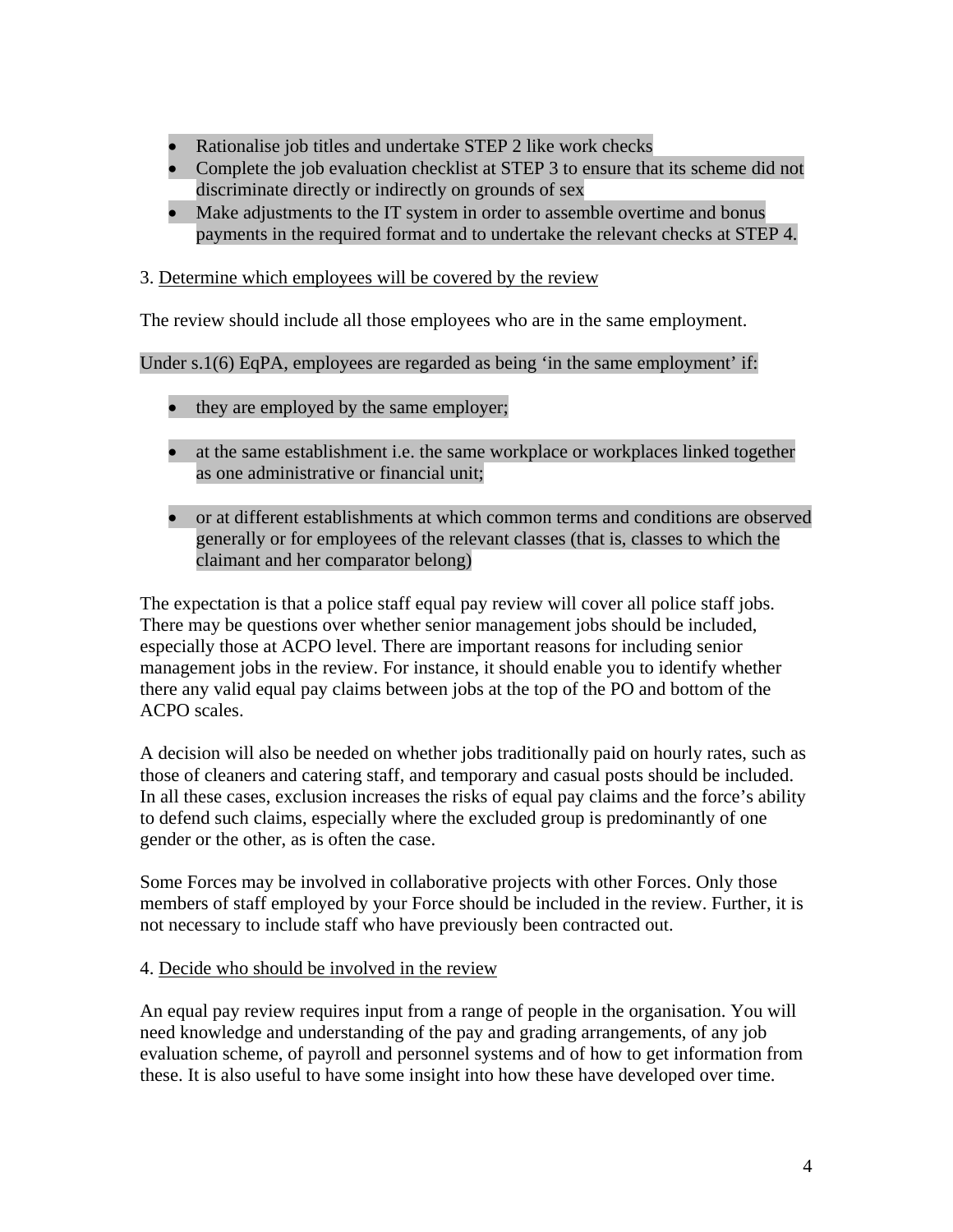The PSC recommended starting point for an equal pay review is to bring together a team with the necessary expertise. A steering group should be established which should include representatives of the following:

- HR
- Recognised trade unions
- Equal opportunities
- Payroll
- IT

The inclusion of representatives of the recognised trade unions is important for several reasons:

- It improves the credibility of the exercise
- Trade union representatives may be able to contribute valuable information, of which managers could be unaware, about the historical operation of the pay system.
- Time, trouble and expense can be saved, especially by reducing the risk of any disagreement at a later stage, particularly if the outcome of the review is likely to affect existing pay differentials.
- Employees will have more opportunity to understand the outcomes of the equal pay audit and the reasons for any proposed changes to grading and pay structures. This will help to ensure that pay systems are transparent and easy to understand.
- You are required to disclose to recognised trade unions any information necessary for collective bargaining, and this is likely to include information about the pay review.

If you are implementing job evaluation in conjunction with an equal pay review, it is preferable that members of the steering group who oversee the equal pay review do not also sit on the steering group which oversees the implementation of the job evaluation scheme. It will be the role of the steering group which oversees the equal pay review to undertake checks at STEP 3 to ensure that the job evaluation scheme has been designed and implemented correctly. Wherever possible, the two groups should be independent of each other.

# 5. Decide on any external consultancy support required

You may also wish to consider whether to bring in expertise from outside the organisation. The EOC holds a list of consultants who have experience and expertise in this specific field.

If you decide to engage external consultants, consideration should be given to the level of support appropriate for your organisation. If you anticipate that the work required for the review will be particularly complex or extensive, you may decide it is appropriate to instruct consultants to undertake the review on your behalf. However, if you wish to build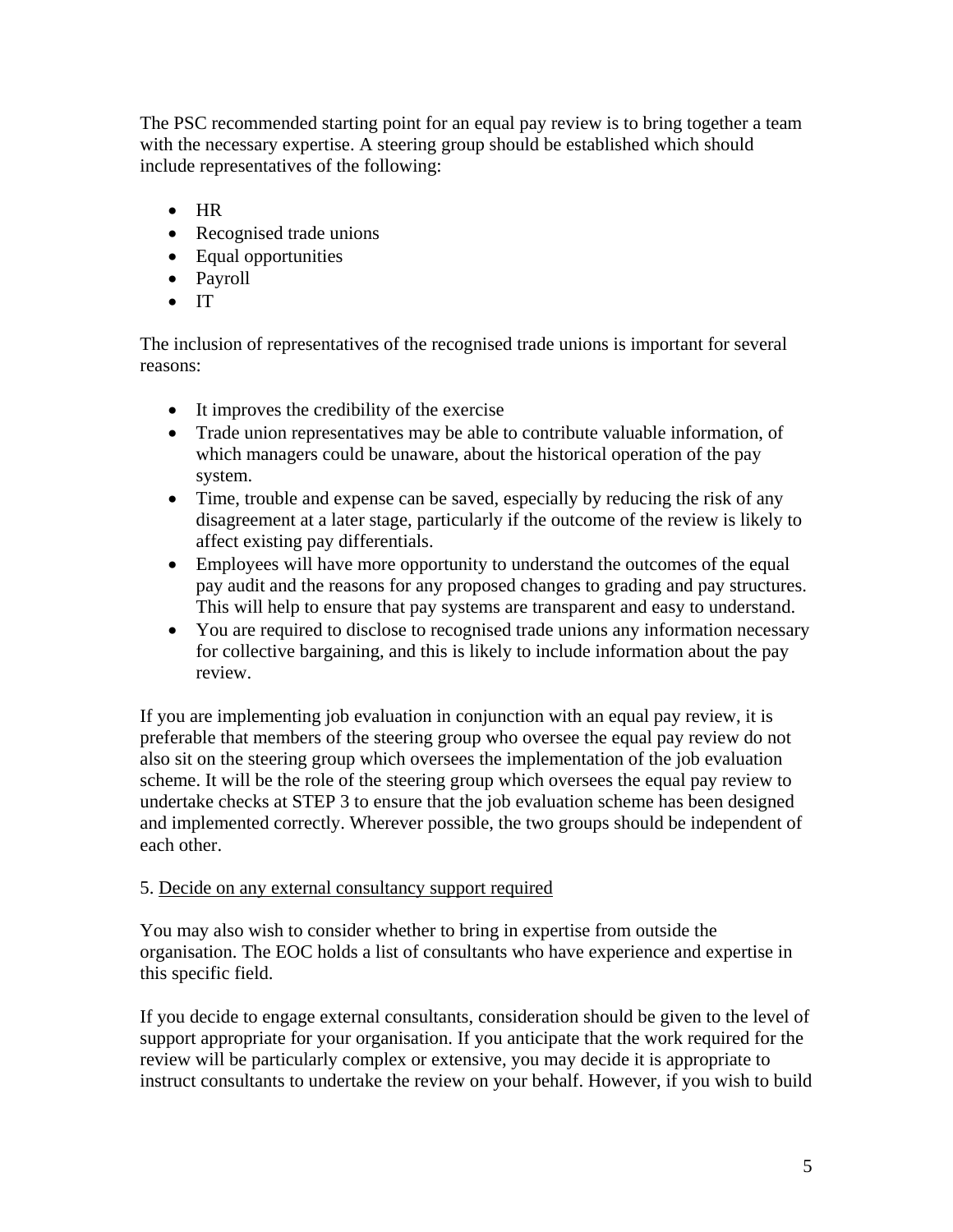up expertise in-house, consultants could be involved on a limited basis, for example, to facilitate the review and/or to advise on the outcomes.

# 6. Identifying the data required for the review

## (i) The information needed for the review

You need to collect and compare two broad types of information for each employee covered by the review:

- Payroll information; and
- HR information, for example, job and personal characteristics.

# What is pay?

The Equal Pay Act 1970 defines pay as all contractual benefits, whether present or future, which the worker receives it, even indirectly, in respect of his employment from his employer.

The House of Lords has found that elements of the pay package should be considered separately, including, for example, leave entitlements, bonuses and allowances<sup>[2](#page-5-0)</sup>. It is not normally possible to set one benefit against another so as to claim that the overall pay is equal despite differences between elements of the package. In a recent case, however, the Court of Appeal held that an attendance allowance and fixed bonuses paid to men whose work was rated as equivalent to women's did not comprise separate terms of the men's contracts. The Court of Appeal held they were elements of a single term dealing with monetary payment for performance of the contract by attending work and working during normal hours.<sup>[3](#page-5-1)</sup>

The pay information needed for the review includes:

- Basic pay
- Total earnings
- Overtime
- Bonuses

1

- Performance pay
- Working pattern payments, including shift pay, unsocial hours payments, on call, standby or similar payments
- Allowances (identified separately), including allowances for working conditions, attendance, responsibility.

<span id="page-5-1"></span><span id="page-5-0"></span><sup>&</sup>lt;sup>2</sup> Hayward v Cammell Laird [1988] IRLR 257 HL

<sup>&</sup>lt;sup>3</sup> Redcar and Cleveland Borough Council and Another v Degnan and others CA 2005 EWCA civ 726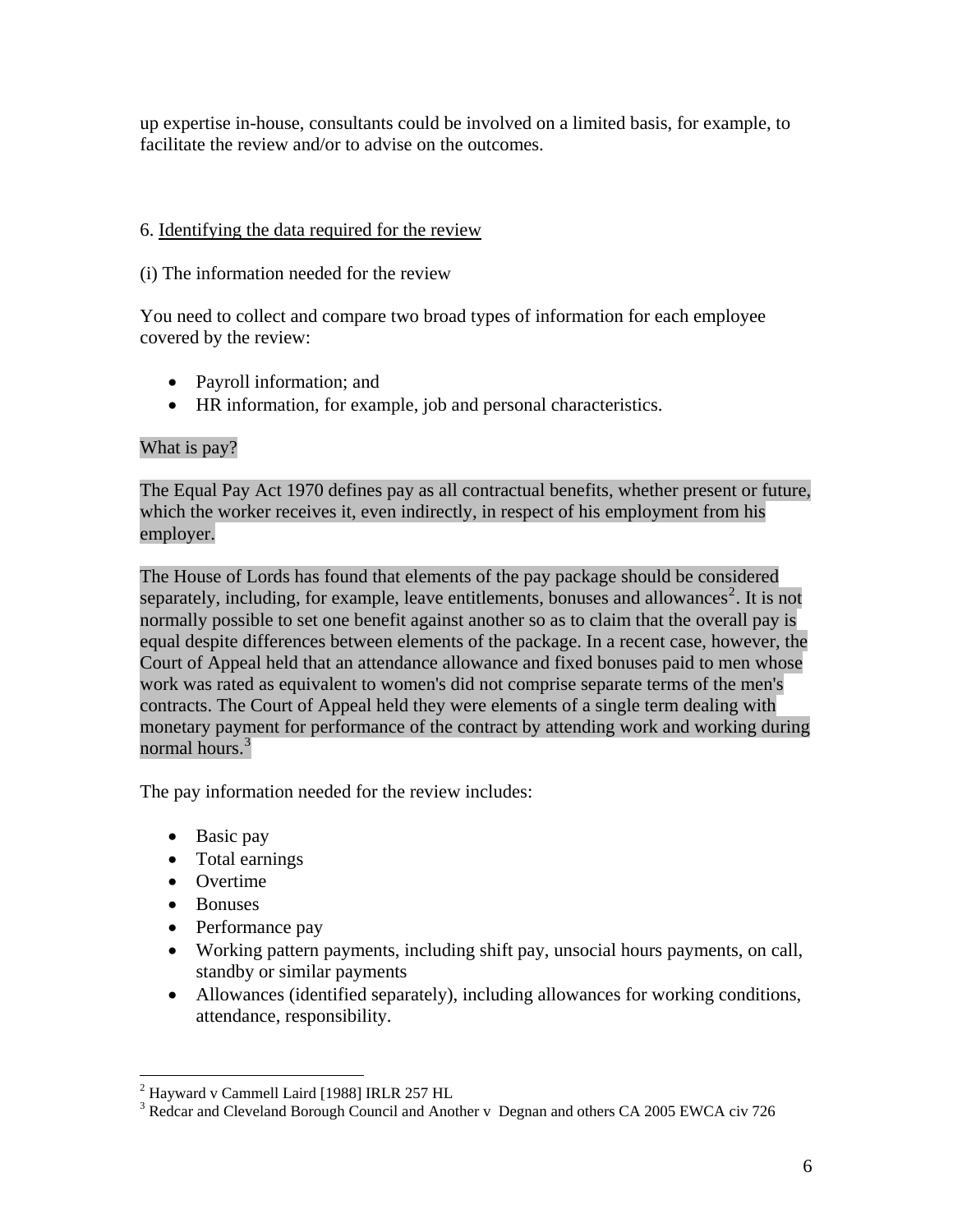• Other benefits (identified separately) including car allowances, holiday entitlements, loans, pensions (employer's contributions)

The job and personal characteristics data needed include:

- Employee reference number
- Gender (plus ethnicity, disability and age, if included in the audit)
- Job title
- Hours of work
- Job grade, band or pay scale
- JE points
- Length of service in grade
- Location (if appropriate)

# (ii) The time period for the information

The data should be as up to date as possible i.e. normally for the last financial year. If collating data on overtime or other working pattern premium payments for a whole year is difficult or excessively time consuming, you might agree a shorter period for this aspect of the exercise, say, 3 months or even 1 month, as long as the period is a typical one.

# (iii) Assembling the data

 $\overline{a}$ 

A modern combined payroll and personnel system will usually include all the information necessary for the review. However, it is possible that this particular range of data will not have been brought together before. Usually it can be downloaded or assembled from different sources in spreadsheet form. Don't be daunted by this process! The role of the IT representative on the steering group is to assist in organising the data.

Some HR/pay software providers make available equal pay review packages. These can be useful if you already use the provider's other systems. If not, they still require the necessary data to be extracted and input into the system. It is suggested that you clarify with the software provider whether you are likely to encounter difficulties loading your pay data onto the software. If a significant amount of work must be undertaken on the data before it can be loaded onto the software, the cost savings of buying software may be limited.

The data should be assembled in one spreadsheet. An example is provided at Appendix 2<sup>[4](#page-6-0)</sup>. The information for each employee includes name, starting date, grade, basic salary, additional allowances of various sorts and total remuneration. Once all the information is assembled, it is possible to delete or 'hide' the names of individual employees, or use only individual payroll or employee reference numbers, so that there is no scope for challenge under data protection legislation – see paragraph (v) below.

<span id="page-6-0"></span><sup>&</sup>lt;sup>4</sup> Reproduced from Equal Pay: A Practical Guide Leslie, Hastings and Morris Law Society 2003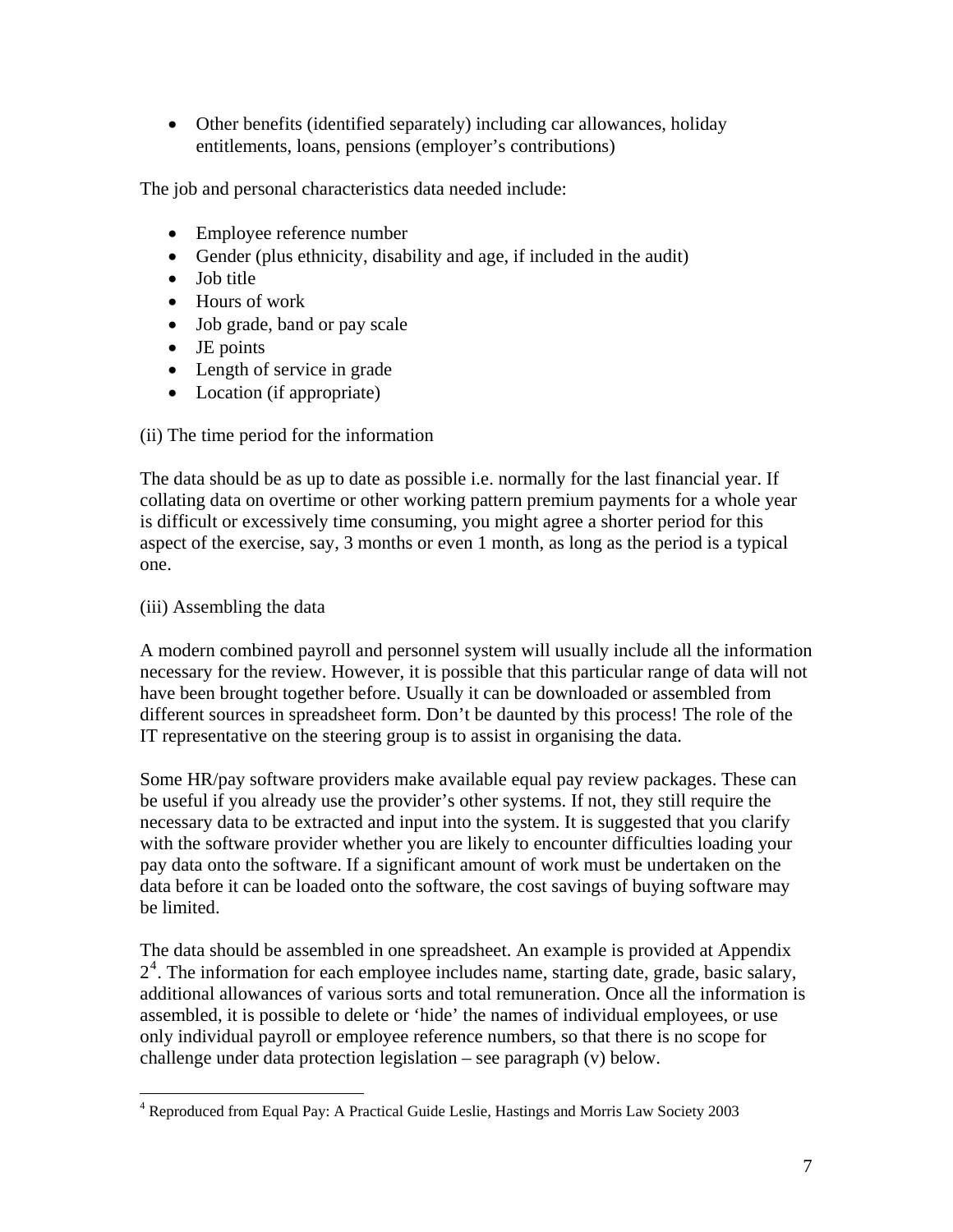#### (iv) Initial adjustments to the data

In order to make comparisons across the organisation, it is necessary to bring all the data to common units of hours and pay. So, if one group works different normal hours, then it is necessary to convert basic pay to a common hour's base. For example, if one group of staff normally works 37 hours a week and another 39 hours a week, you will need to adjust the data in one of the following ways:

- If 37 is chosen as the common hours base: multiply basic pay by 37/39 for employees on 39 hour contracts
- If 39 is chosen as the common hours base: gross up the basic pay of those on 37 hour contracts to a 39 hour equivalent by multiplying by 39/37

It is also necessary to bring full time and part time employees to a common salary basis. This will entail grossing up the basic pay of part-timers to their full-time equivalents, excluding overtime. (An alternative is to convert everything to hourly rates of pay, but this is usually found to be more difficult in practice).

### (v) Data protection

The processing and disclosure of personal information is protected by the Data Protection Act 1998.

Personal data includes any data which is held on computerised and non-automated systems from which individuals can be identified. The data assembled for the review may include employees' names or payroll numbers and so will be treated as personal data for this purpose. Unless employees have given their express consent to the processing and disclosure of such information, perhaps via a term or policy incorporated into their contracts of employment, employees must be informed about the equal pay review and who will have access to such information. Note that consent to the processing of such information is required even if the outputs of the review are anonymised. It is not necessary to inform each employee individually. The information could be placed in a circular or put on your intranet site as long as it is readily available to all concerned. This is a matter that the steering group will wish to consider at the planning stage.

The Data Protection Act 1998 is not aimed solely at employers and employees. It applies to almost anyone who processes or stores personal data. This means that trade union representatives and external consultants are required to deal with the data in accordance with data protection principles. At the outset of the exercise, you may wish to seek an undertaking from third parties involved in the review that they will observe data protection principles at all times. Details of the third parties who will have access to the data should be included in the circular to staff concerning the review.

Most outputs of the review will be anonymised, that is, in terms of average pay and earnings of men and women in particular groupings, save in the case of specialised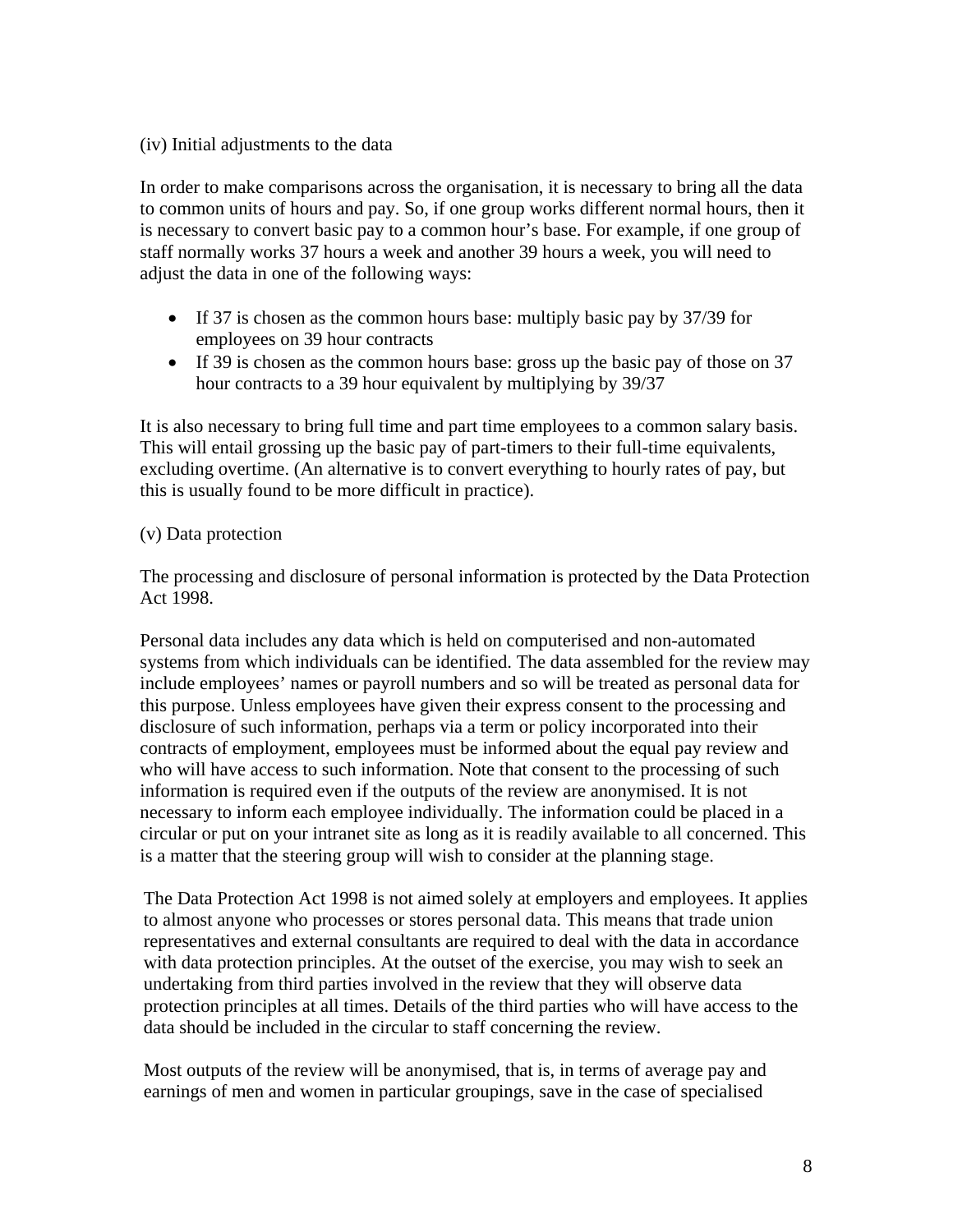posts, where there may be only one or two individuals in certain positions or grades. In these specific circumstances it is recommended that having determined whether they are undertaking equal work, their pay should be described in relative as opposed to absolute terms. For example, in a small senior management team comprising one woman and three men, it is possible to describe the pay of the female member of the team as being 'more than', 'less than', or 'equivalent to' her male counterparts in order to ensure that data protection principles are observed.

(vi) Frequency tables

Frequency tables illustrate how many people fit into each category. They can be used to look at the spread of employees by grade/band or by equal work category and this can help you decide at what level further analysis should be undertaken. A frequency count alone is not always a very good summary of data. To compare two groups of people you should convert the counts of employees into percentages.

For instance, at the outset of the exercise it is helpful to prepare a frequency table of all staff by gender and salary grade/band, see the example below. The workforce composition analysis is important because it will give an indication of potential sources and targets for equal pay issues. The points to watch are men and women unevenly spread between and within the grades or bands within your pay structure.

#### The Guide includes a number of frequency tables for AMPIL'.

Employees in AMPIL are graded 1-10, 1 being the lowest grade and 10 being the highest grade.

| <b>GRADE</b>   | <b>FEMALE</b> | <b>FEMALE %</b> | <b>MALE</b> | MALE % | <b>TOTAL</b> |
|----------------|---------------|-----------------|-------------|--------|--------------|
|                |               | 46              | 8           | 54     | 15           |
| $\overline{2}$ | 3             | 75              |             | 25     |              |
| 3              | 19            | 76              | 6           | 24     | 25           |
|                | 17            | 81              |             | 19     | 21           |
| 5              | 20            | 59              | 14          | 41     | 34           |
| 6              | 39            | 63              | 23          | 37     | 62           |
|                | 24            | 53              | 21          | 47     | 45           |
| 8              | 24            | 41              | 34          | 59     | 58           |
| 9              | 11            | 37              | 19          | 63     | 30           |
| 10             | ာ             | 25              | 6           | 75     | 8            |
| <b>TOTAL</b>   | 166           | 55              | 136         | 45     | 302          |

NB Part-time workers are included in this table as individual employees. They should not be turned into full time equivalents.

The table reveals:

- grades  $2 7$  in AMPIL are female dominated
- grades 1, 8 and 9 in AMPIL are male dominated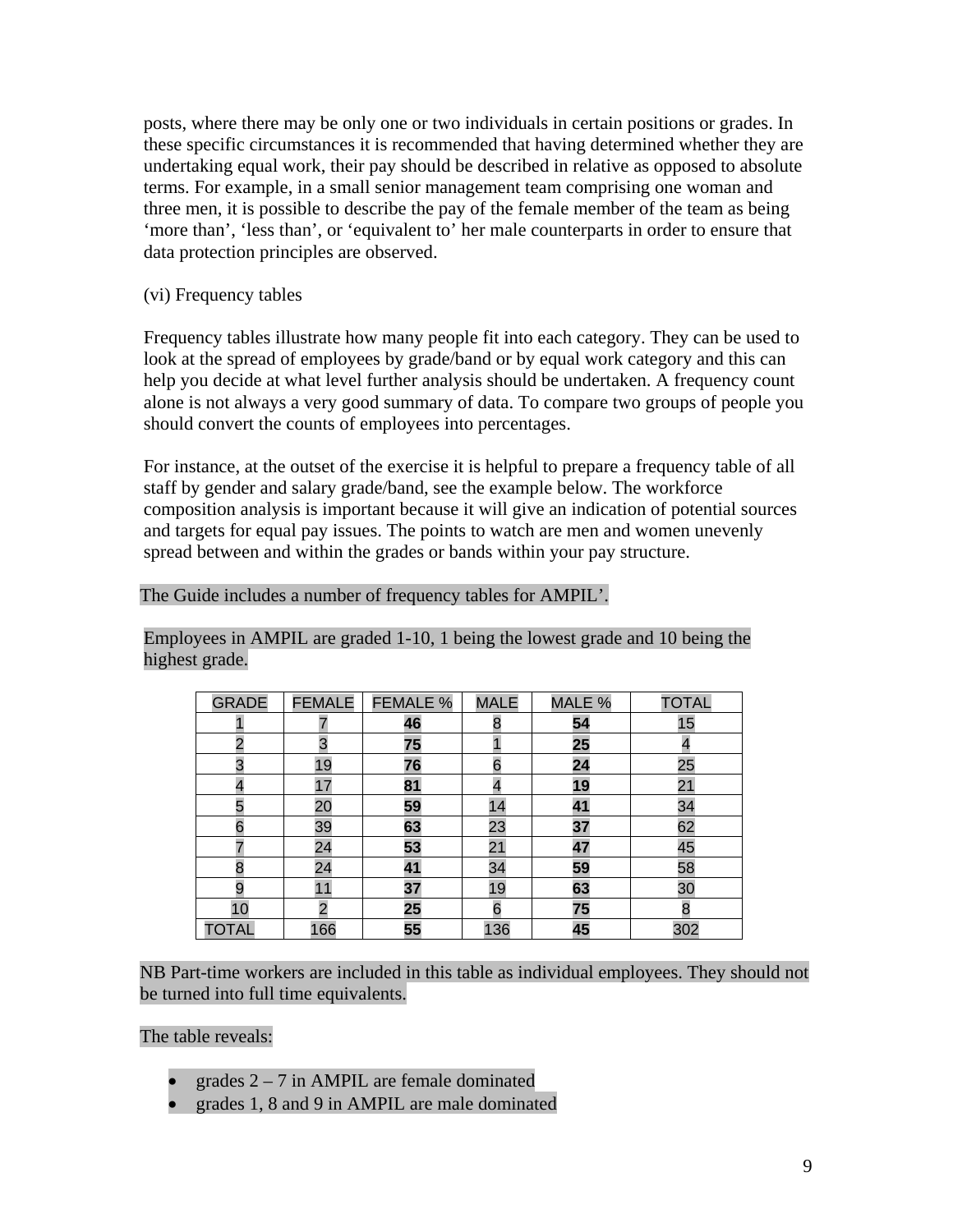This information will be useful when it comes to analysing the proportions of men and women receiving certain bonuses/benefits/allowances etc by grade.

# **Checklist**

| No. | <b>Step 1 Element</b>           | <b>Comment</b> |
|-----|---------------------------------|----------------|
|     | Scope of the Review $-$ gender? |                |
|     | - Ethnicity?                    |                |
|     | - Disability?                   |                |
|     | $-Age?$                         |                |
|     | - Other?                        |                |
| 2.  | Agree employees to be covered   |                |
| 3.  | Personnel involved in review?   |                |
| 4.  | Outside assistance?             |                |
| 5.  | Data assembled?                 |                |
| 6.  | Grade frequency table?          |                |

# **Grade Frequency Table**

| <b>GRADE</b> |     | <b>FEMALE</b>   FEMALE % | <b>MALE</b> | MALE % | <b>TOTAL</b> |
|--------------|-----|--------------------------|-------------|--------|--------------|
|              | 245 | 64                       | 137         | 36     | 382          |
|              |     |                          |             |        |              |
|              |     |                          |             |        |              |
|              |     |                          |             |        |              |
|              |     |                          |             |        |              |
|              |     |                          |             |        |              |
|              |     |                          |             |        |              |
|              |     |                          |             |        |              |
|              |     |                          |             |        |              |
|              |     |                          |             |        |              |
|              |     |                          |             |        |              |
|              |     |                          |             |        |              |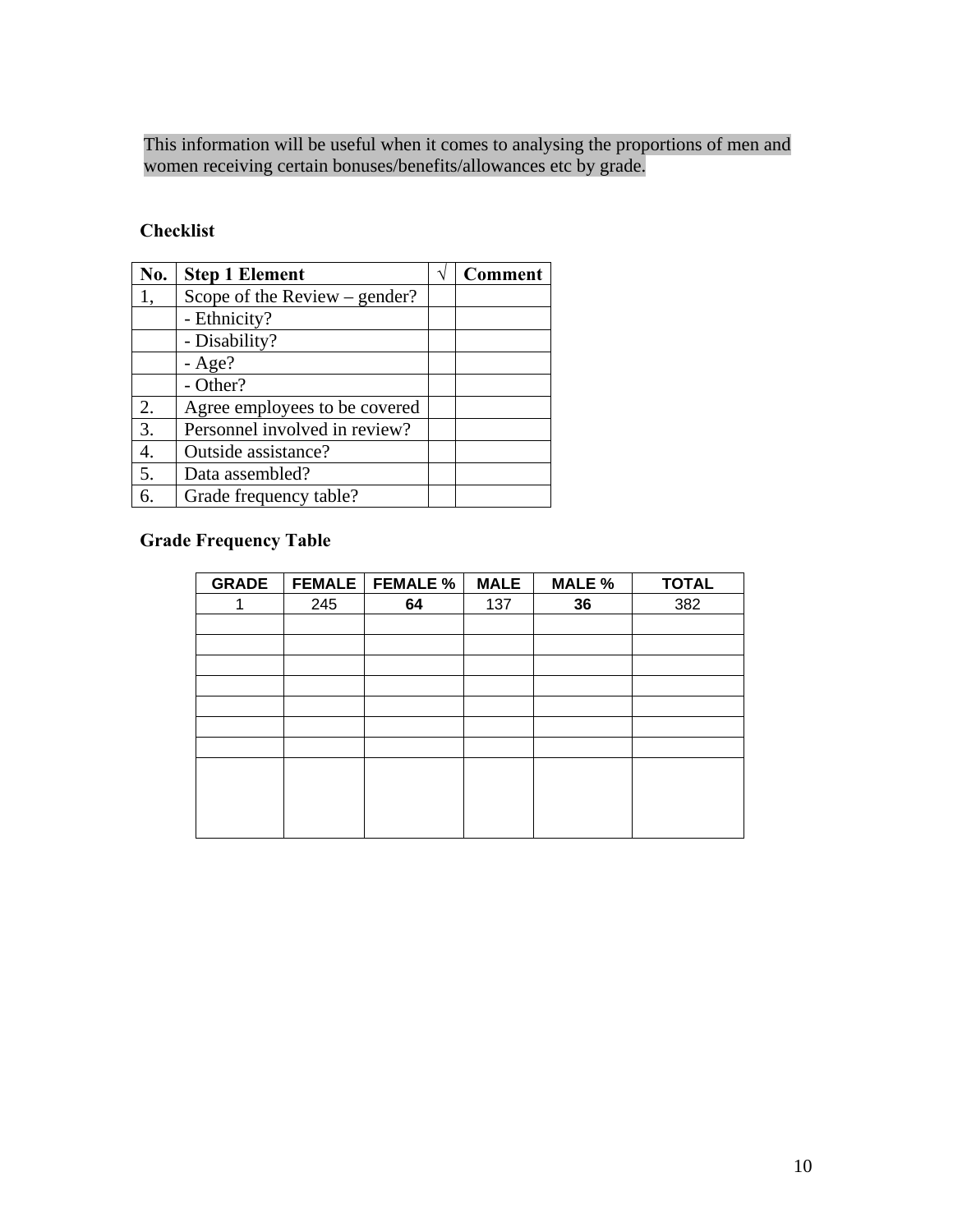# **STEP 2: Determining where men and women are doing equal work**

The Equal Pay Act provides for equal pay between women and men undertaking equal work, that is:

- 'Like work'
- 'Work rated as equivalent under a job evaluation system'
- 'Work of equal value'.

Step 2 of the equal pay review is to identify equal work, that is, like work, work rated as equivalent and work of equal value within the relevant workforce. This is the foundation of an equal pay review.

### 1. Identifying like work

Like work is where men and women are doing work that is the same or broadly similar, and any differences which do exist are not of any practical importance.

Men and woman are likely to be doing like work where they have the same job title and/or job description. Therefore the straightforward way of checking like work is by job title.

Conducting a like work check using job titles will only be possible where these are applied systematically. In Forces where job titles are not used systematically, it may first be necessary to conduct further investigations in order to be able to introduce a new 'common job title' column for the spreadsheet and to defer the like work checks until these investigations have been completed. You could include in your action plan a date by which these investigations and the like work checks will be completed and move on to the work rated as equivalent checks in the meantime (see below).

Note that where job titles occur in more than one grade, then the job title column could be amended to include the grade reference.

#### 2. Identifying work rated as equivalent

Work rated as equivalent is where the jobs being done by the woman and the man have been rated under an analytical non-discriminatory job evaluation scheme as being equivalent; that is, they have been rated as having the same number of points, or falling within the same job evaluation grade range of points.

Where the organisation uses job evaluation to determine grading and has agreed JE points ranges for each grade, band or pay scale, these provide the basis for determining 'work rated as equivalent'.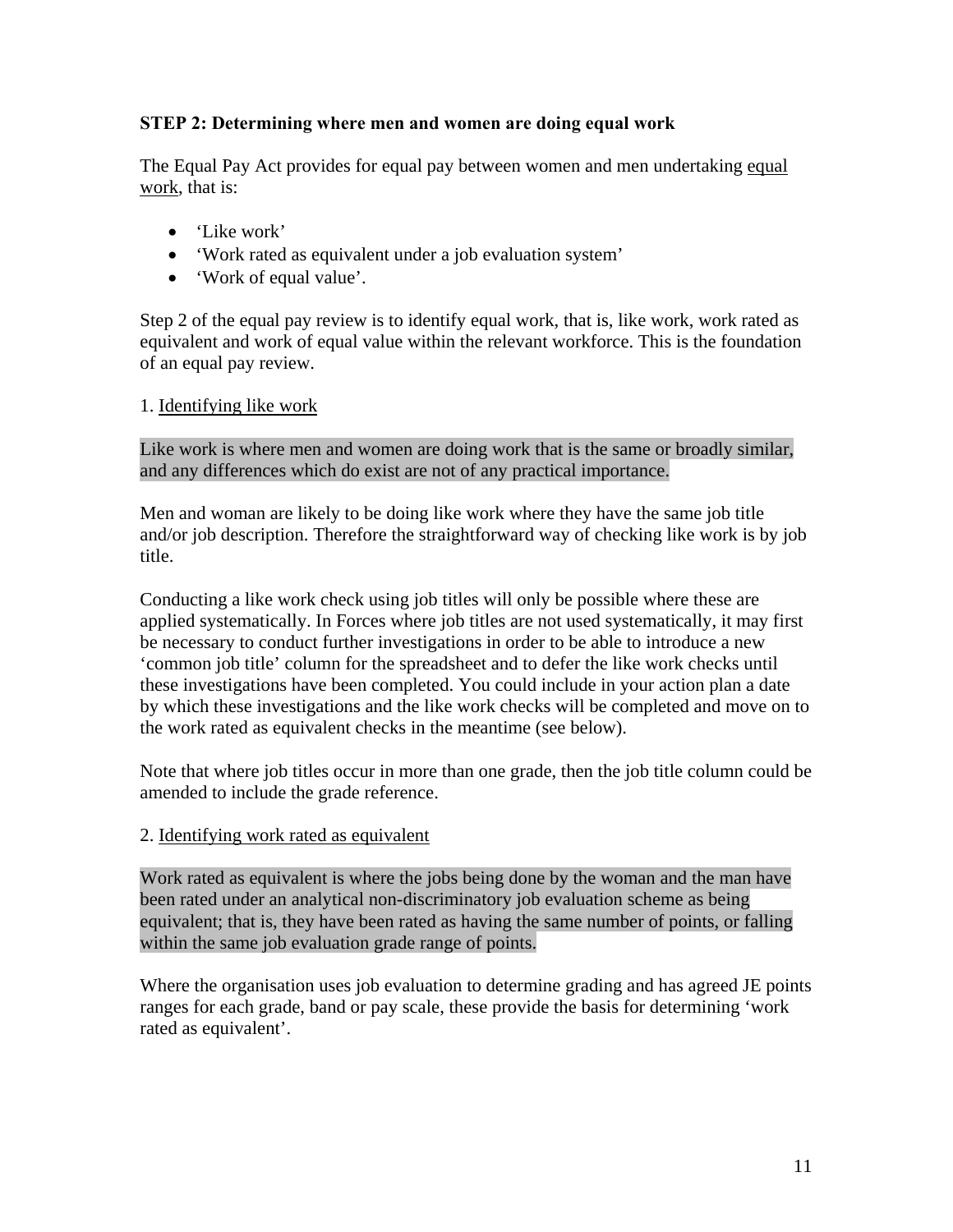Each Force needs to check that the job evaluation scheme it uses has been designed and, especially, implemented in such a way that it does not discriminate on grounds of sex. A checklist for this purpose is included at STEP 3.

## 3. Identifying work of equal value

Work of equal value is where the work done by both a woman and a man is different but considered to be of equal value or worth. This can be measured by comparing the jobs under headings such as effort, skill and decision-making.

The most reliable and objective approach to determining equal value is to use a single job evaluation scheme designed and implemented to take account of equal value considerations and the specific job population.

Forces with no job evaluation scheme are recommended to introduce one to ensure that they are delivering equal pay for work of equal value – see the PSC Good Practice Guide to the Implementation of Job Evaluation for further information. In the meantime, such Forces could make use of one of the equal value proxy checks from the EOC Equal Pay Review Kit at Guidance Note 5.

Ideally, there should be one job evaluation scheme which covers all staff. However, some Forces may have more than one job evaluation scheme covering different groups of employees. It is necessary in these circumstances to undertake equal value checks across the groups covered by the two schemes. One means of checking equal value in these circumstances is to apply one of the job evaluation schemes already in use to jobs suspected to be of equal value. See STEP 1 (paragraph 3) for guidance on who should be covered by the review.

# 4. Identifying equal work from broad banding

Traditionally, jobs in the same grade or band have been treated as broadly equal value, either because they have been evaluated with similar scores under a job evaluation scheme, or because they are regarded as equivalent. However, recent years have seen a trend towards pay structures with fewer, broader bands which may contain jobs or roles of significantly different value.

Since jobs within bands are likely to encompass jobs of relative values, an analytical, non discriminatory job evaluation scheme should be used to check the relative value of jobs within and between bands in order to identify equal work.

#### 5. Which checks apply to your authority?

Forces with a single job evaluation scheme covering all staff should check:

- Like work
- Work rated as equivalent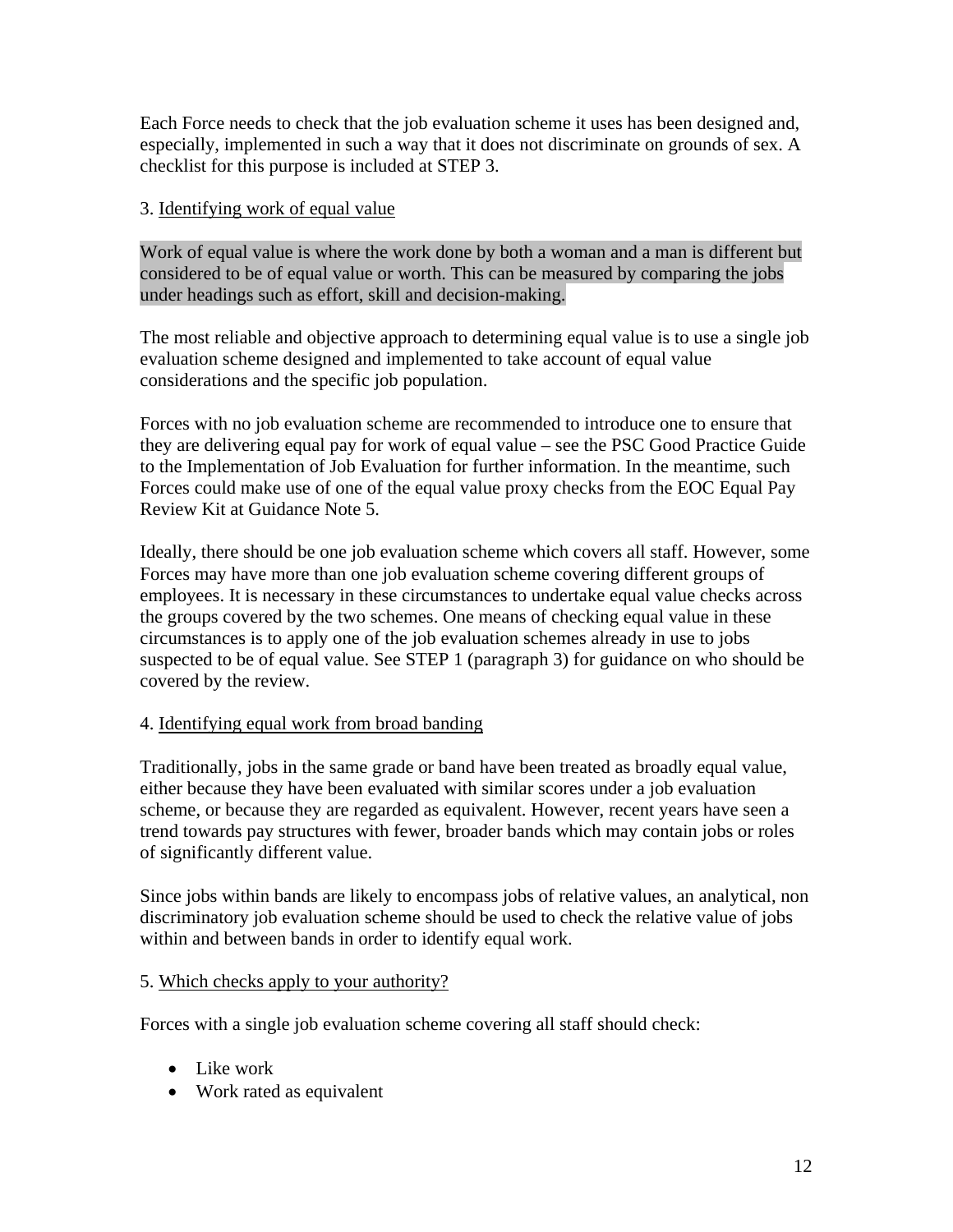• Whether the job evaluation scheme is fair and non-discriminatory in design and implementation – see the JE checklists at STEP 3 below.

Forces with more than one job evaluation scheme should check:

- Like work
- Work rated as equivalent
- Whether the job evaluation schemes have been designed with equal value in mind – see the JE checklists at STEP 3 below.
- Equal value across the groups covered by the two schemes, probably using one or other of the job evaluation schemes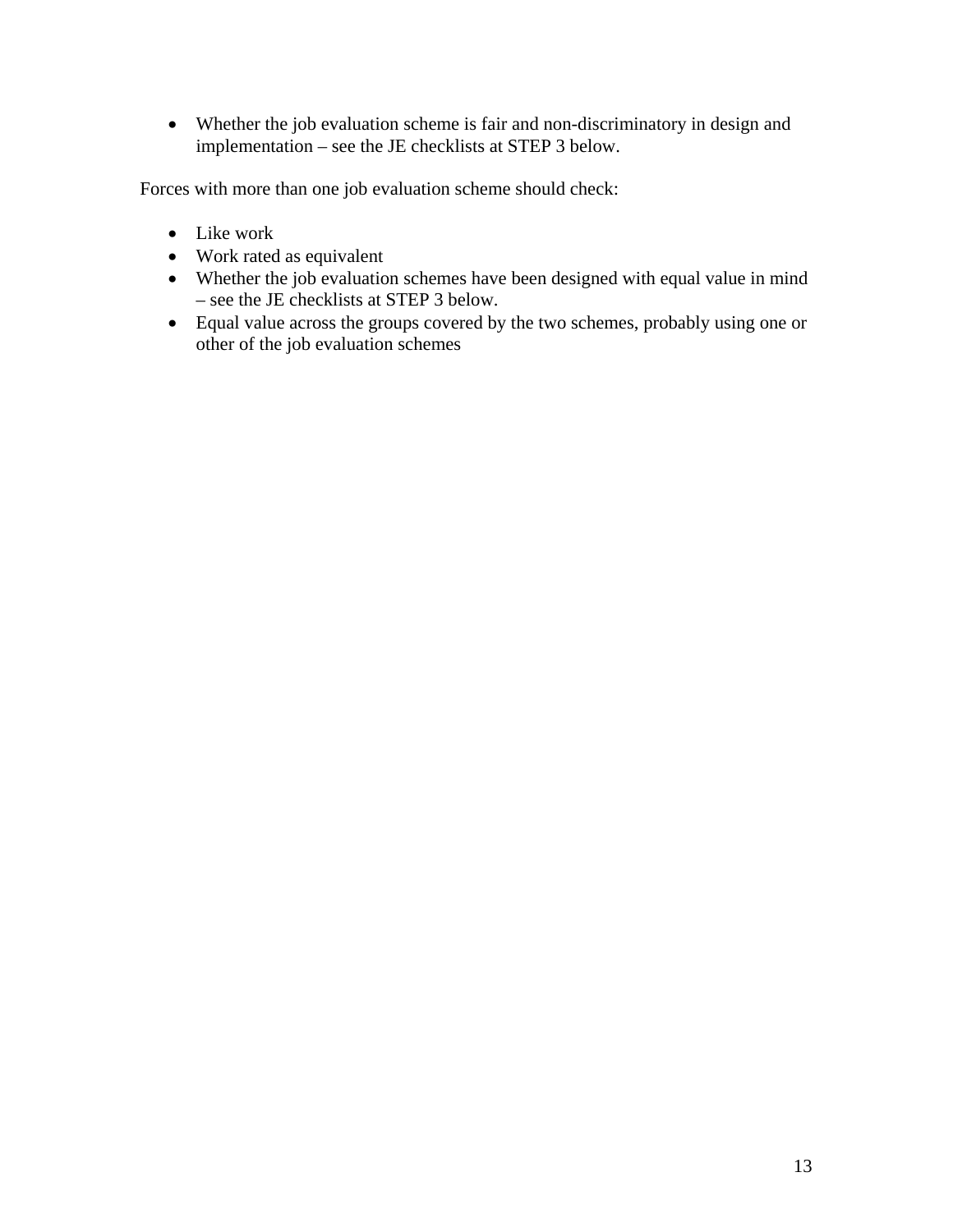# **STEP 3: Comparing pay data to identify any significant gaps**

The next step is to calculate and compare average basic pay and total earnings for men and women separately where they are doing like work, work rated as equivalent and/or work of equal value and to identify any significant gaps. How to do this is explained below.

## 1. What are significant differences?

The EPRM states that as a general guide, any differences of 5% or more, or patterns of 3% or more will require exploration and explanation. In other words, if any of the checks reveal either:

- Significant differences between average basic pay (or other elements of pay) of men and women performing equal work (differences of 5% or more), or
- Patterns of basic pay difference e.g. women consistently earning less than men for equal work or vice versa (differences of 3% or more)

then further investigation is needed.

2. Calculating and comparing average basic pay and total earnings for employees undertaking like work

This is done by:

 $\overline{a}$ 

- Sorting the spread sheet by job title and gender, see example at Appendix  $3^5$  $3^5$
- Identifying from the spreadsheet jobs which are undertaken by men and women
- Calculating the average female basic pay and total earnings for each job
- Calculating the average male basic pay and total earnings for each job
- Comparing the average basic pay and total earnings of female and male job holders using a frequency table, see the example below
- Recording any significant differences for further investigation

AMPIL is a relatively new firm established 20 years ago and has applied job titles consistently as it has grown. Therefore is not necessary to rationalise job titles before undertaking this exercise. However, the job title of 'administrative assistant' occurs in more than one grade. Therefore the grade reference is also included in the table.

#### **Administrative Assistant Grade 3**

| Female     | <b>Male</b> | <b>Female Basic Pay</b><br>as % Male | Female<br>No | <b>Male</b><br>No |
|------------|-------------|--------------------------------------|--------------|-------------------|
| £17.675.00 | £19,076.00  | 93                                   |              |                   |

<span id="page-13-0"></span> $<sup>5</sup>$  Reproduced from Equal Pay: A Practical Guide Leslie, Hastings and Morris Law Society 2003</sup>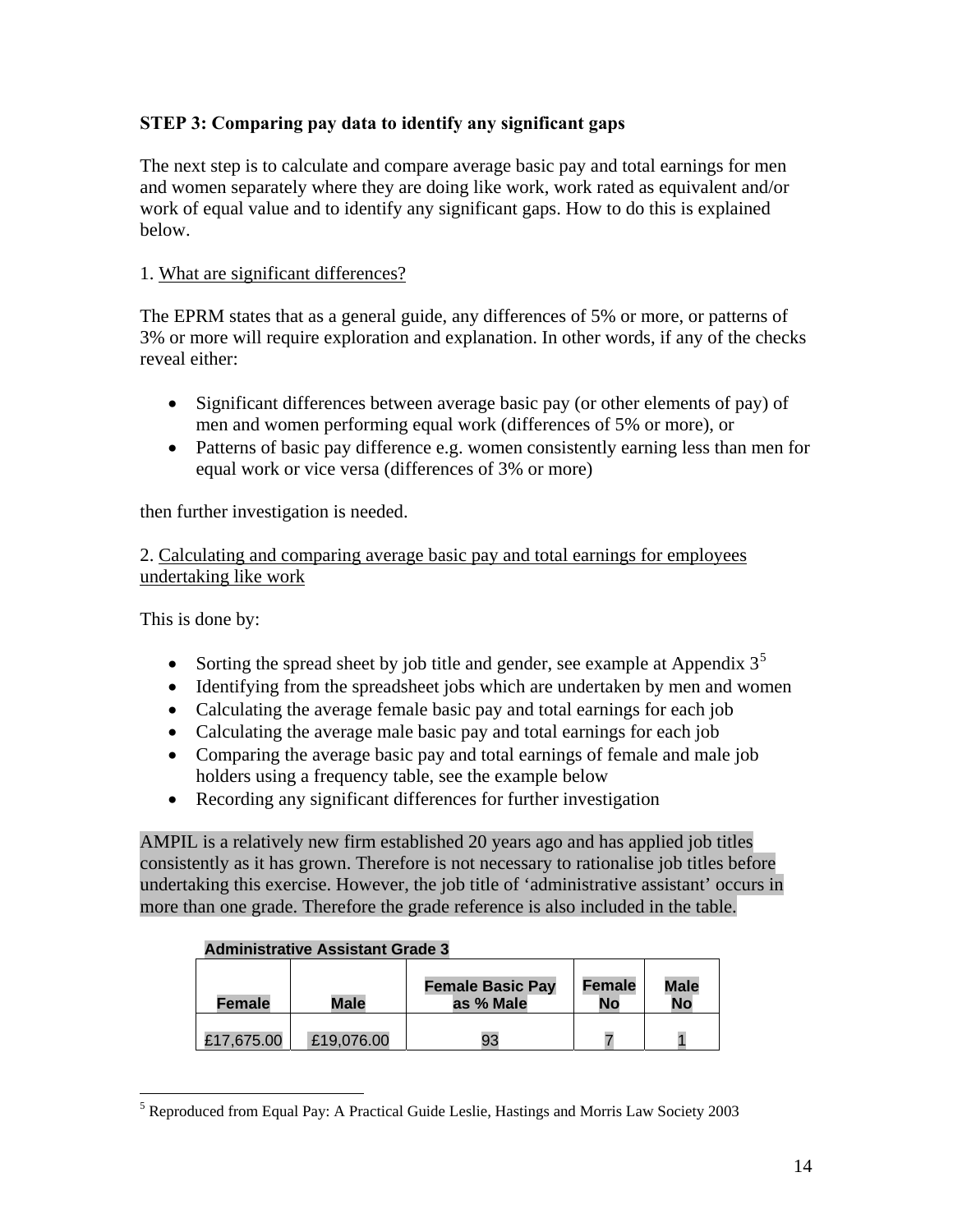# The table reveals:

The role of administrative assistant grade 3 is a female dominated job

- Average female basic pay is £17,675<br>• Average male basic pay is £19,076
- Average male basic pay is £19,076
- Average female basic pay is 7% less than male basic pay

As there is a difference of 7% between the basic pay of administrative assistants undertaking like work, this should be recorded for further investigation.

Complete your own table:

# **Average female and male basic pay and total earnings for 'like work'**

| <b>JOB TITLE</b>                                  | $\mathbf{F}$ | M   | Average<br><b>Basic</b><br>Pay | Average<br><b>Basic</b><br>Pay | F as<br>$\frac{0}{0}$<br>oM | Average<br><b>Total</b><br><b>Earnings</b> | Average<br><b>Total</b><br><b>Earnings</b> | F as<br>$\frac{0}{0}$<br>of M |
|---------------------------------------------------|--------------|-----|--------------------------------|--------------------------------|-----------------------------|--------------------------------------------|--------------------------------------------|-------------------------------|
|                                                   | No.          | No. | F£                             | $M - £$                        |                             | $\mathbf F$ - $\mathbf f$                  | $\mathbf{M}$ - $\mathbf{f}$                |                               |
| e.g.<br>Community<br>Police<br>Support<br>Officer | 54           | 45  | 15,750                         | 15,954                         | 98.7                        | 16,845                                     | 17,640                                     | 95.5                          |
|                                                   |              |     |                                |                                |                             |                                            |                                            |                               |
|                                                   |              |     |                                |                                |                             |                                            |                                            |                               |
|                                                   |              |     |                                |                                |                             |                                            |                                            |                               |
|                                                   |              |     |                                |                                |                             |                                            |                                            |                               |
|                                                   |              |     |                                |                                |                             |                                            |                                            |                               |
|                                                   |              |     |                                |                                |                             |                                            |                                            |                               |
|                                                   |              |     |                                |                                |                             |                                            |                                            |                               |
|                                                   |              |     |                                |                                |                             |                                            |                                            |                               |
|                                                   |              |     |                                |                                |                             |                                            |                                            |                               |
|                                                   |              |     |                                |                                |                             |                                            |                                            |                               |
|                                                   |              |     |                                |                                |                             |                                            |                                            |                               |
|                                                   |              |     |                                |                                |                             |                                            |                                            |                               |
|                                                   |              |     |                                |                                |                             |                                            |                                            |                               |
|                                                   |              |     |                                |                                |                             |                                            |                                            |                               |
|                                                   |              |     |                                |                                |                             |                                            |                                            |                               |
|                                                   |              |     |                                |                                |                             |                                            |                                            |                               |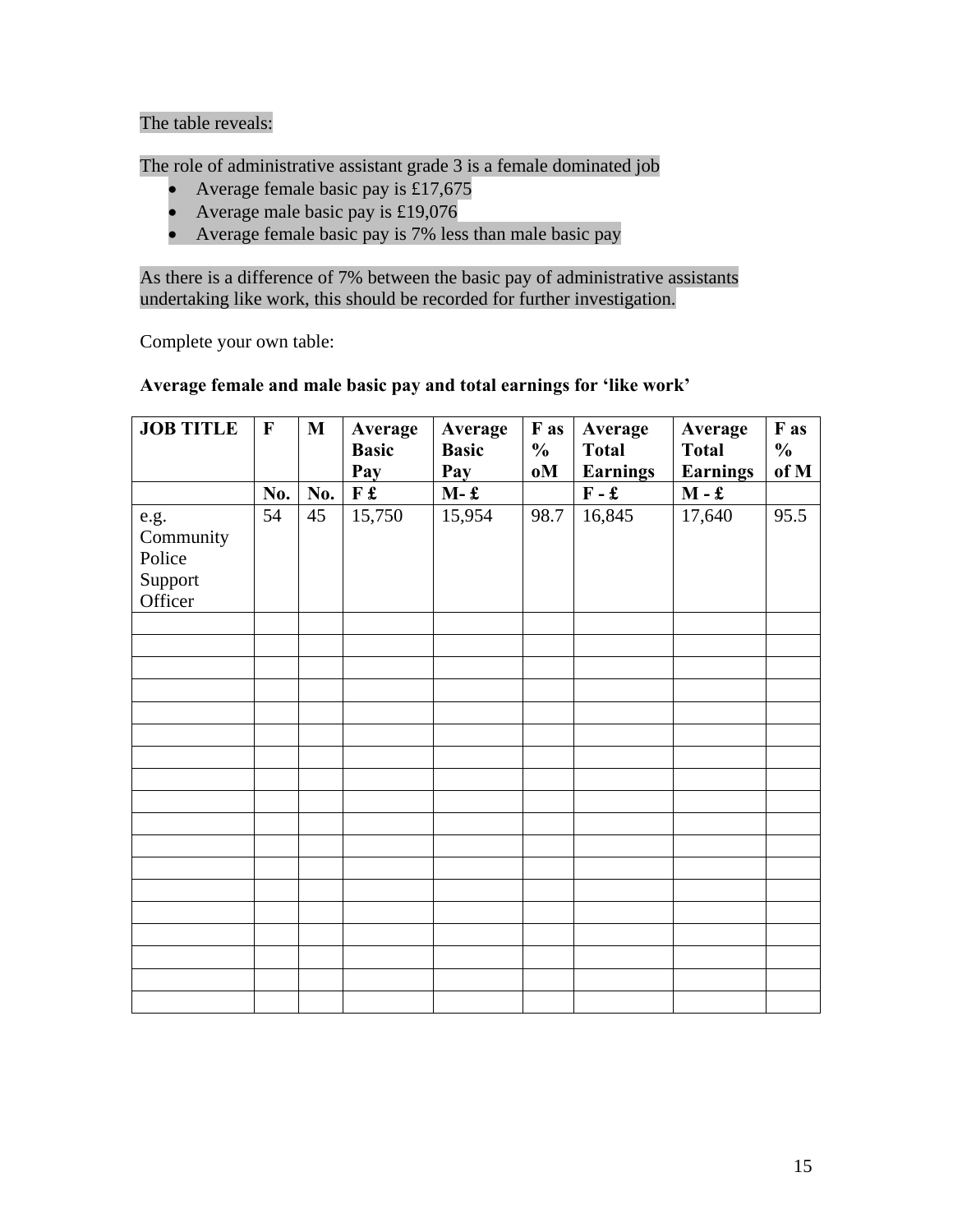3. Calculating and comparing average basic pay and total earnings for employees undertaking work rated as equivalent

This is done by:

- Sorting the spread sheet by grade/band/scale and gender, see the example at Appendix  $4^6$  $4^6$
- Calculating the average female basic pay and total earnings for each grade/band/scale
- Calculating the average male basic pay and total earnings for each grade/band/scale
- Comparing the average basic pay and total earnings of female and male for each grade/band/scale using a frequency table, see the example below.
- Recording any significant differences for further investigation

AMPIL introduced job evaluation and a new pay and grading structure in 2003. Each grade represents a range of points on the job evaluations system. It is accepted that staff on the same grade are undertaking work rated as equivalent.

|              |               |             | <b>Female as</b> | <b>Female -</b> | Male -                  |
|--------------|---------------|-------------|------------------|-----------------|-------------------------|
| <b>GRADE</b> | <b>Female</b> | <b>Male</b> | % Male           | No              | <b>No</b>               |
|              | £13,616       | £14,140     | 96               | 8               | 8                       |
|              | £15,714       | £16,476     | 95               | 3               |                         |
|              | £17,597       | £18,653     | 94               | 19              | 6                       |
|              | £18,149       | £19,238     | 94               | 17              | $\overline{\mathbf{A}}$ |
| 5            | £21,747       | £22,012     | 99               | 20              | 14                      |
| 6            | £27,403       | £27,674     | 99               | 39              | 23                      |
|              | £29,613       | £30,359     | 98               | 24              | 21                      |
| 8            | £33,105       | £33,105     | 100              | 24              | 34                      |
| 9            | £38,899       | £38,899     | 100              | 11              | 19                      |
| 10           | £51,779       | £51,779     | 100              |                 | 6                       |

The table below sets out the average female and male basic pay for each grade.

This table reveals:

- Female employees on grade 1 earn on average 4% less than male employees on the same grade
- Female employees on grade 2 earn on average 5% less than males employees on the same grade
- Female employees on grades 3 and 4 earn on average 6% less than male employees on these grades
- There is a very small difference in the basic pay (1-2%) between female and male basic pay at grades 5 -7

<span id="page-15-0"></span> 6 Reproduced from Equal Pay: A Practical Guide: Leslie, Hastings and Morris Law Society 2003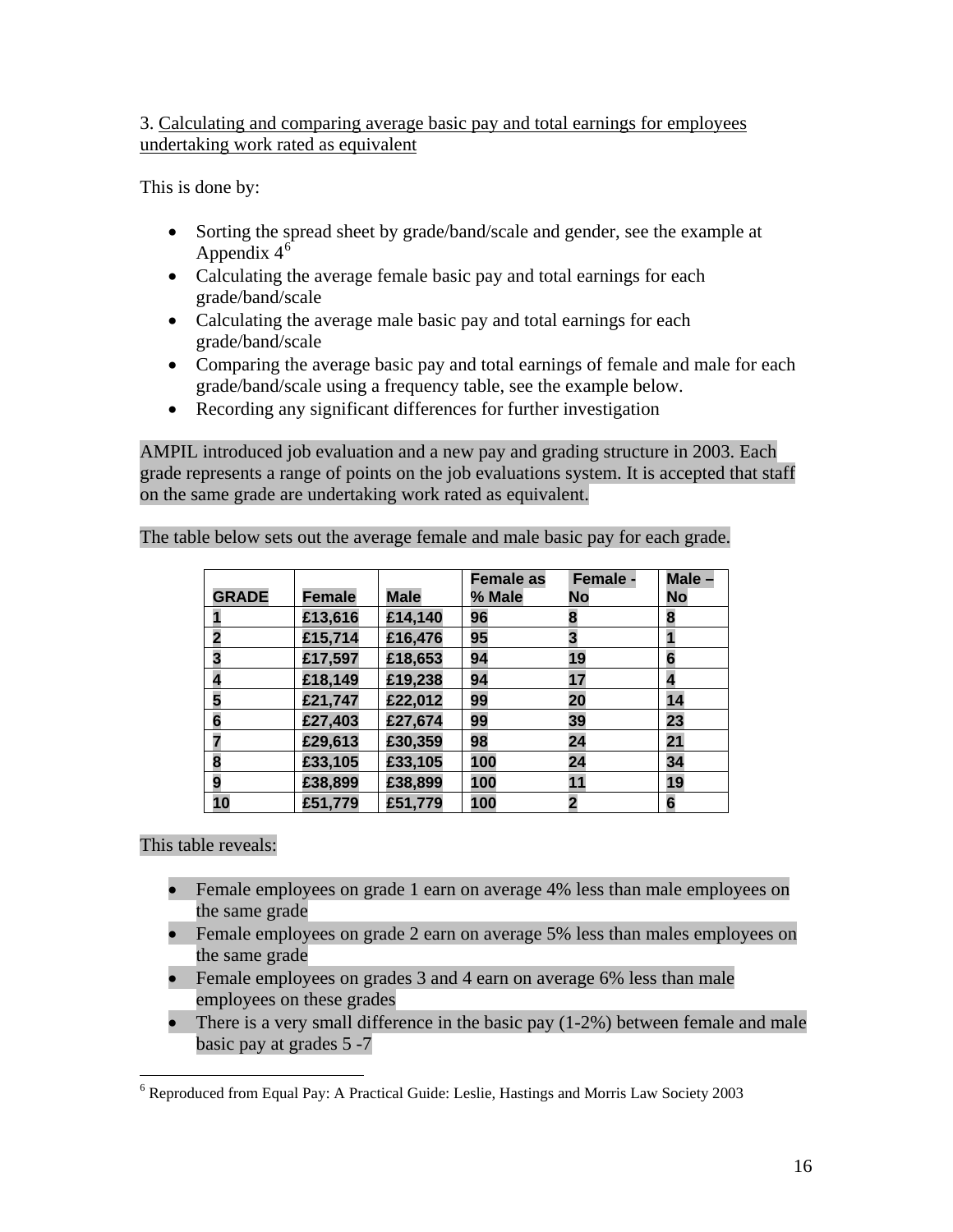# • Average female and male basic pay for grades 8 - 10 is exactly equal

As there is a pattern of differences of 3% or more in favour of male employees in grades 1 – 4, this should be recorded for further investigation.

Complete your own table:

#### **Average female and male basic pay and total earnings for 'work rated as equivalent'**

| <b>GRADE</b> | $\mathbf{F}$ | $\mathbf{M}$ | Average | <b>Basic Pay</b> $\vert$ <b>F</b> as |      | Average | <b>Total</b><br><b>Earnings</b> | F as |
|--------------|--------------|--------------|---------|--------------------------------------|------|---------|---------------------------------|------|
|              | No.          | No.          | $F - E$ | $M - E$                              | %M   | $F - E$ | $M - £$                         | % M  |
| e.g. 1       | 115          | 11           | 12,320  | 13,915                               | 88.5 | 12,430  | 14,554                          | 85.4 |
|              |              |              |         |                                      |      |         |                                 |      |
|              |              |              |         |                                      |      |         |                                 |      |
|              |              |              |         |                                      |      |         |                                 |      |
|              |              |              |         |                                      |      |         |                                 |      |
|              |              |              |         |                                      |      |         |                                 |      |
|              |              |              |         |                                      |      |         |                                 |      |
|              |              |              |         |                                      |      |         |                                 |      |
|              |              |              |         |                                      |      |         |                                 |      |
|              |              |              |         |                                      |      |         |                                 |      |
|              |              |              |         |                                      |      |         |                                 |      |
|              |              |              |         |                                      |      |         |                                 |      |
|              |              |              |         |                                      |      |         |                                 |      |
|              |              |              |         |                                      |      |         |                                 |      |
|              |              |              |         |                                      |      |         |                                 |      |
|              |              |              |         |                                      |      |         |                                 |      |
|              |              |              |         |                                      |      |         |                                 |      |
|              |              |              |         |                                      |      |         |                                 |      |
|              |              |              |         |                                      |      |         |                                 |      |

#### 4. Is the job evaluation scheme fair and non-discriminatory?

The calculations above are based on the premise that your job evaluation system is fair and non-discriminatory and has been implemented in a fair and non-discriminatory manner. You can check this using the check-list below.

The aim of this checklist is to help ensure that the job evaluation scheme or schemes that you are using does not either directly or indirectly discriminate on grounds of sex. *You should complete a checklist for each job evaluation scheme used in your organisation. It is important to answer all of the questions in order to check each aspect of the scheme for sex bias.* If you do not know the answers to some of the questions, for example, about the background, or detailed design of, the scheme, you should seek the information from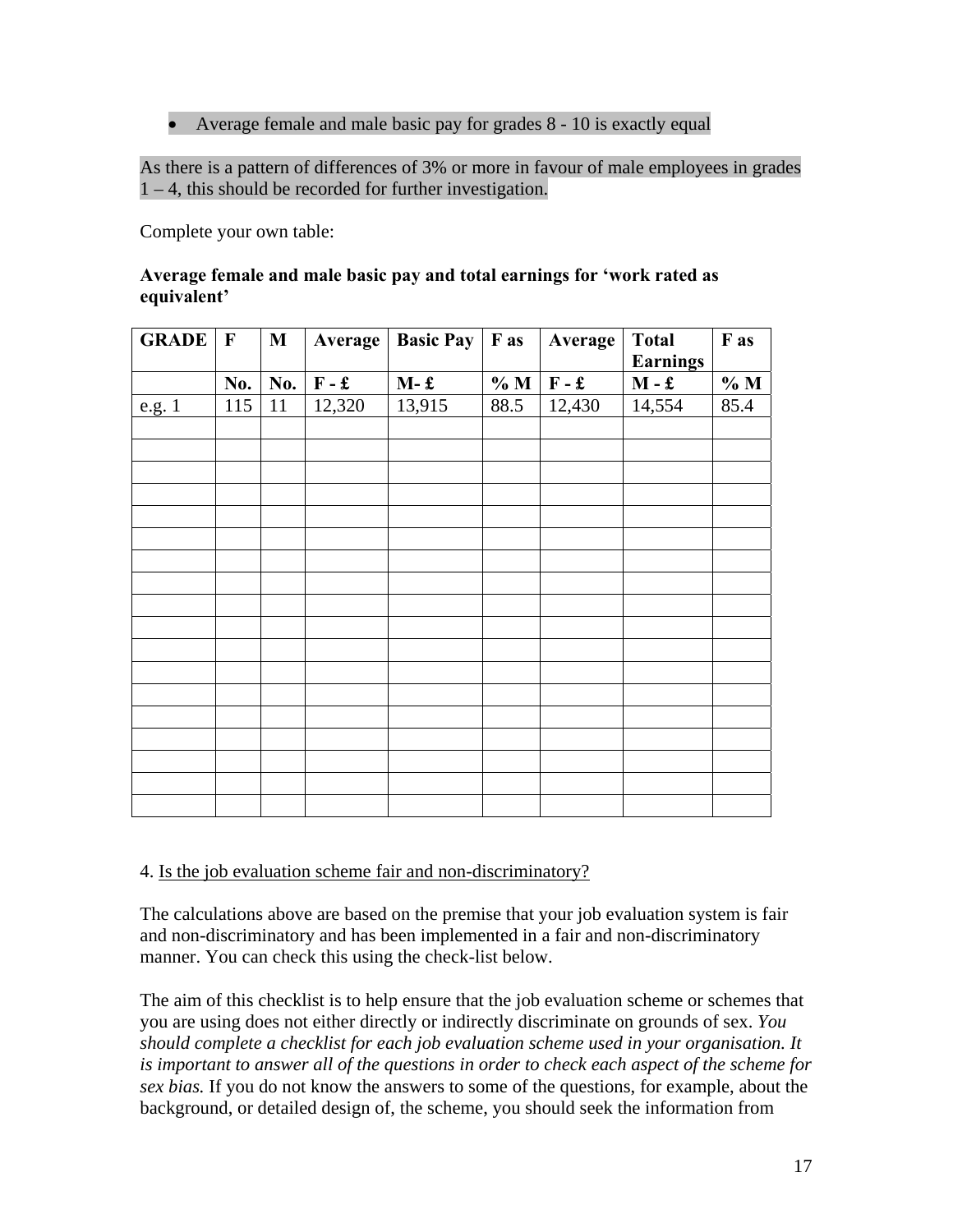those who were involved, for instance, senior human resources staff, earlier generations of job evaluation panel members and longstanding trade union representatives. You may also need to contact the consultants who implemented the scheme or the external supplier.

The checklist covers four specific areas:

- The design of a job evaluation scheme
- The implementation of a job evaluation scheme
- The maintenance, review, and monitoring of a job evaluation scheme
- Where organisations use more than one job evaluation scheme, the relationship between the schemes

'No' answers indicate where you may need to make revisions in the JES design or in your methods of implementation or review.

This Guide assumes a working knowledge of job evaluation, but the following prior reading is recommended:

- The ACAS Advisory Booklet: Job Evaluation An Introduction
- The EOC's and the European Commission's Codes of Practice on Equal Pay
- The EOC Equal Pay Review Kit, Guidance Note 4
- The PSC Good Practice Guide to the Implementation of Job Evaluation

# **Job evaluation checklist**

#### **Background**

|                | <b>Checklist question</b>                                   | Yes | $\bf{No} \mid \bf{Comment}$ |
|----------------|-------------------------------------------------------------|-----|-----------------------------|
|                | Which groups of employees are covered by the scheme?        |     |                             |
|                | When was the scheme introduced?                             |     |                             |
|                | Has the scheme been reviewed to ensure it complies with     |     |                             |
|                | good equal opportunities principles and practices?          |     |                             |
| $\overline{4}$ | Is information about the design and implementation of the   |     |                             |
|                | scheme available to staff in a readily understandable form? |     |                             |

# **The design of the scheme**

| <b>Checklist question</b>                                         | <b>Yes</b> | No   Comment |
|-------------------------------------------------------------------|------------|--------------|
| Is the scheme analytical i.e. does it use factors, defined levels |            |              |
| and points scores?                                                |            |              |
| Does the scheme's factor plan fairly measure all significant      |            |              |
| features of all the jobs it covers?                               |            |              |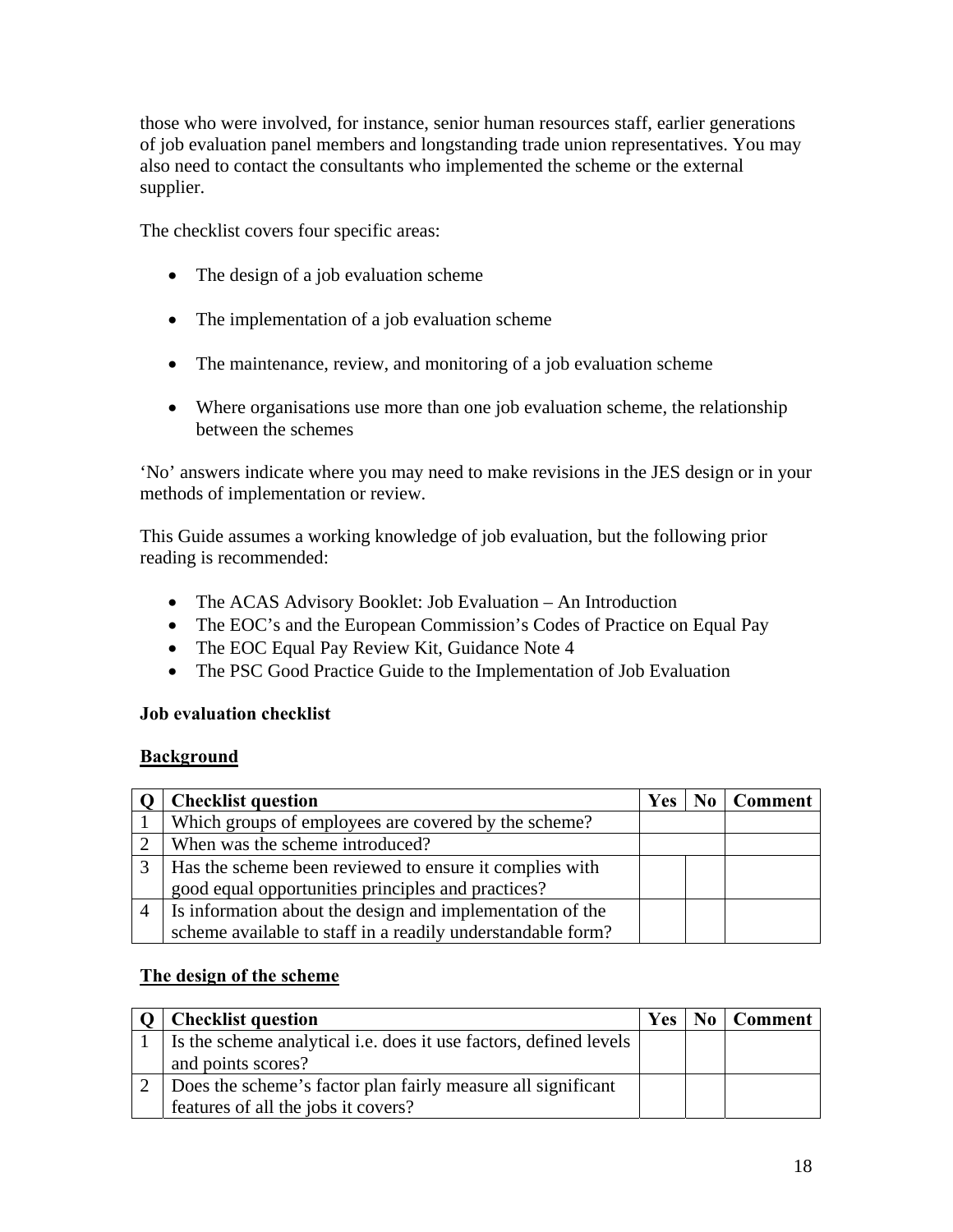| $\overline{3}$ Do the factor levels in the scheme reflect measurable |  |  |
|----------------------------------------------------------------------|--|--|
| demand within the jobs covered by the scheme?                        |  |  |
| Is the rationale for the scheme's scoring and weighting              |  |  |
| documented?                                                          |  |  |

# **Implementation of the scheme**

| Q               | <b>Checklist question</b>                                                                                                                       | <b>Yes</b> | N <sub>0</sub> | <b>Comment</b> |
|-----------------|-------------------------------------------------------------------------------------------------------------------------------------------------|------------|----------------|----------------|
| 1               | Are job holders involved in completion of a job                                                                                                 |            |                |                |
|                 | questionnaire or equivalent job information document?                                                                                           |            |                |                |
| $\overline{2}$  | Does the job questionnaire follow the scheme factor plan?                                                                                       |            |                |                |
| 3               | Are job analysts used to assist job holders?                                                                                                    |            |                |                |
| $\overline{4}$  | Are the job analysts trained in equality issues and the<br>avoidance of sex bias?                                                               |            |                |                |
| 5               | Are jobs evaluated or re-evaluated by a job evaluation panel<br>or committee?                                                                   |            |                |                |
| 6               | Are job evaluation panel members representative of the<br>main areas of work and gender composition or the groups<br>being evaluated?           |            |                |                |
| $7\phantom{.0}$ | Are panel members trained in equality issues and the<br>avoidance of sex bias?                                                                  |            |                |                |
| 8               | Are evaluation rationales or records, including the reason for<br>each factor assessment, maintained for each job evaluated or<br>re-evaluated? |            |                |                |
| 9               | Has the impact of evaluations, re-evaluations and appeals on<br>male and female dominated jobs been monitored?                                  |            |                |                |
| 10              | Have all distinct jobs within the relevant groups been<br>analysed and evaluated?                                                               |            |                |                |

# **For Forces with more than one job evaluation scheme**

| O   Checklist question                                   |  | Yes   No   Comment |
|----------------------------------------------------------|--|--------------------|
| 1   Are all staff covered by one job evaluation scheme?  |  |                    |
| 2   Have you made any comparisons between the demands of |  |                    |
| jobs covered by different schemes?                       |  |                    |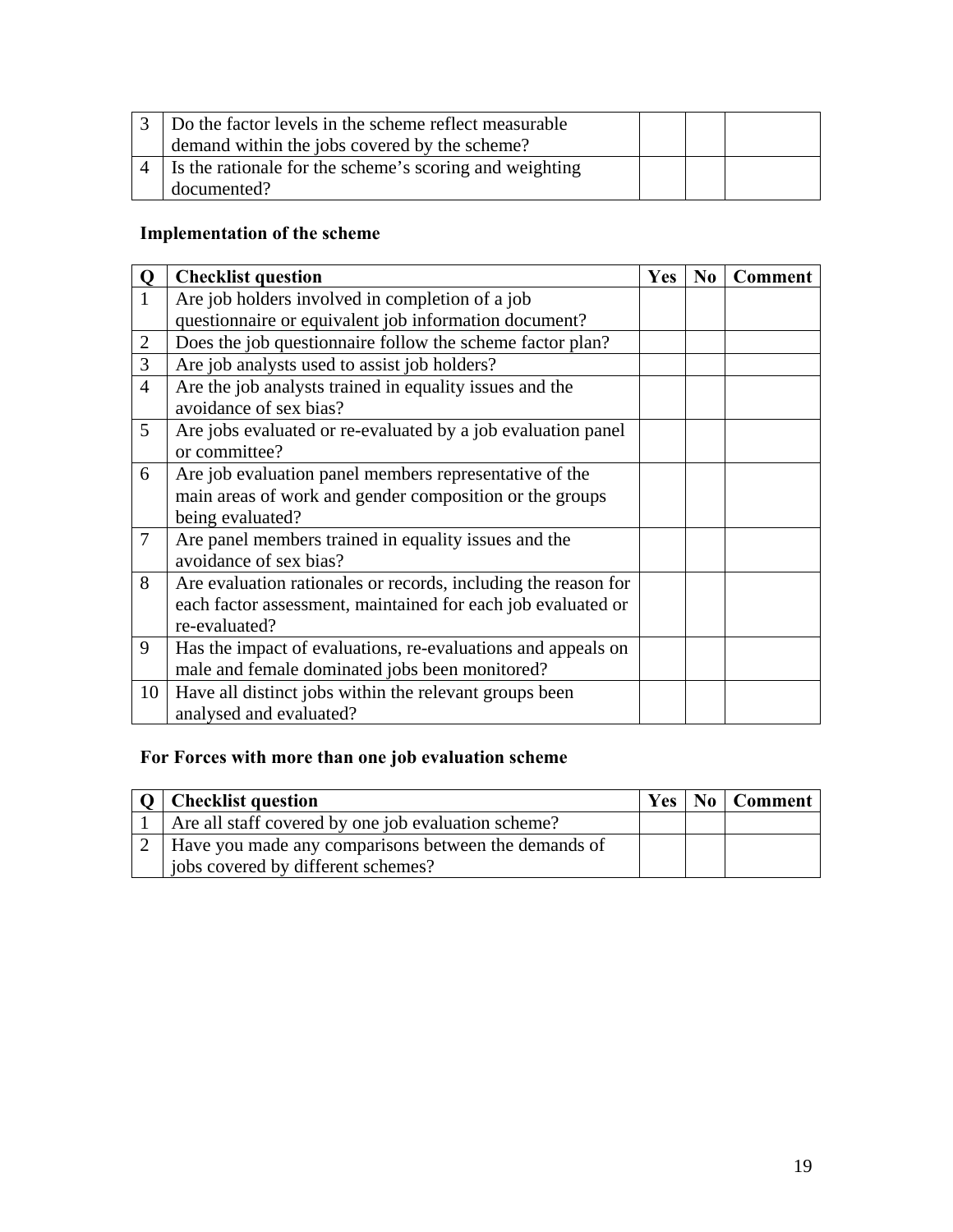# **Step 4: Establishing the causes of any significant pay gaps and assessing justification for them**

## 1. What happens next?

If your Step 3 analysis identified any significant gaps between men and women doing equal work, the next steps will be to:

- Establish in which elements of pay gaps are occurring i.e. basic pay, amount of overtime, performance pay etc
- Establish which pay practice is causing the gap
- Assess whether the gap is justifiable and, if not, plan to close it

# **Even if you have not identified any significant pay gaps, it is recommended that you check the** *design***,** *implementation* **and** *impact* **of the authority's pay policies and practices to ensure that they reflect equal pay principles.**

The guide includes a number of checklists for this purpose including ones for:

- Performance/competence based pay schemes pages 22 to 26
- Pay on entry and pay progression pages 27 to 29
- Pay protection pages 28 to 32
- Market payments pages 33 to 35
- Working time payments pages 36 to 37
- Benefits pages  $38$  to  $39$
- Broad banding  $-$  page 40

As pay arrangements within the police service vary widely, some checklists, or parts of them, do not apply to every Force.

#### 2. Assessing the reasons for the pay gaps

If there is any question of a particular pay practice or policy causing disparate impact between women and men then the practice or policy must be *objectively justified*. Where there is no such suggestion then there is no such requirement.

If it is necessary to justify a particular pay practice or policy, you must be able to demonstrate the reasons behind the differences in pay are not associated with the gender of the job holders but:

- Are necessary to meet real business objectives
- Do in fact lead to the objectives being met; and
- That there is no less discriminatory way of meeting the objectives

Employers need to conduct a careful balancing exercise when formulating policies which will have a disparate impact on one gender more than the other. In other words, the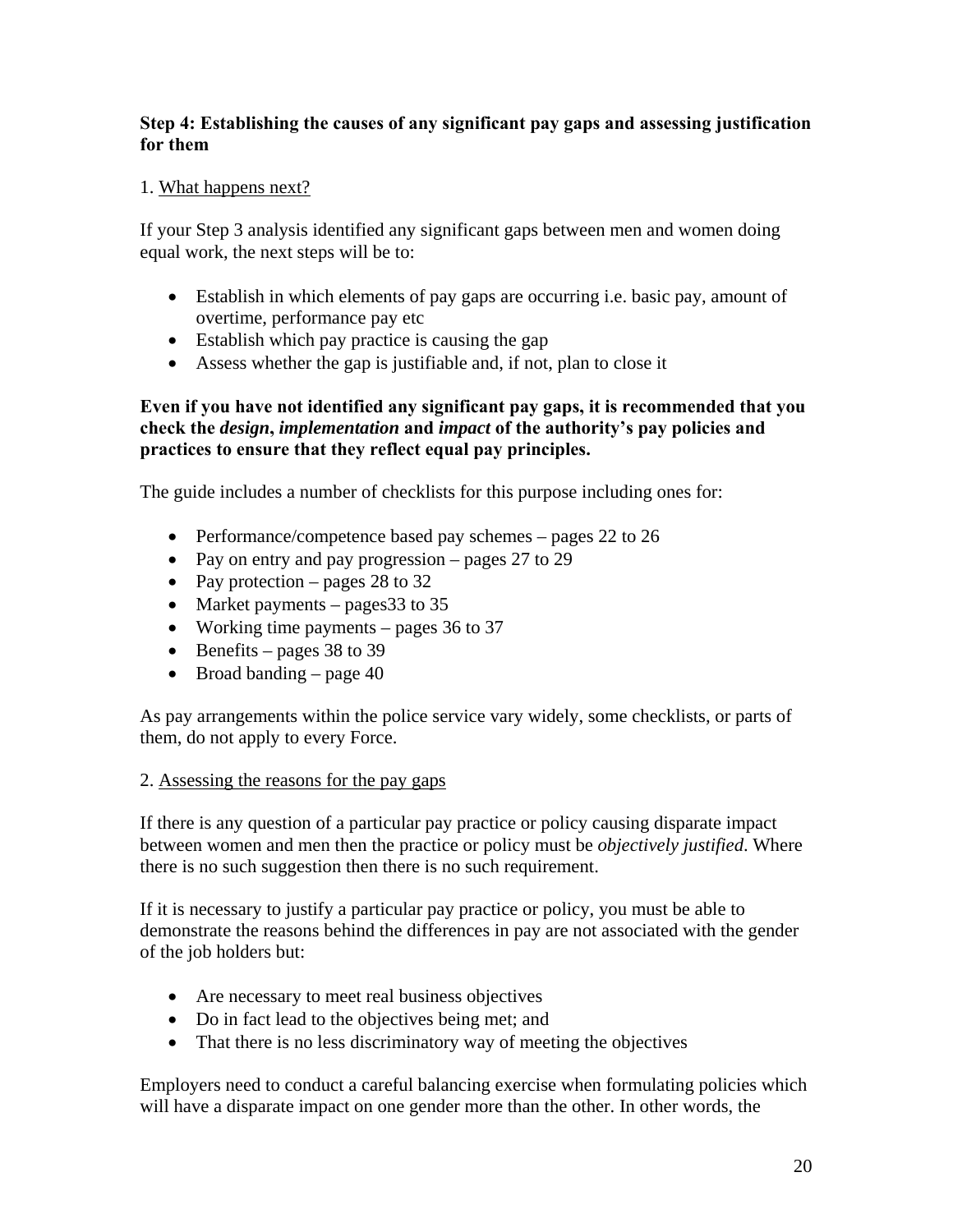practice must be a proportionate response to the needs of the business as against the rights of the relevant employees.

A number of pay structures have failed the objective justification test because, while they may have satisfied the criteria at the time they were introduced, they no longer did so at the point at which an equal pay claim was made. Examples include historical bonus arrangements in the local government and out dated labour market premium payments in both private and public sector organisations.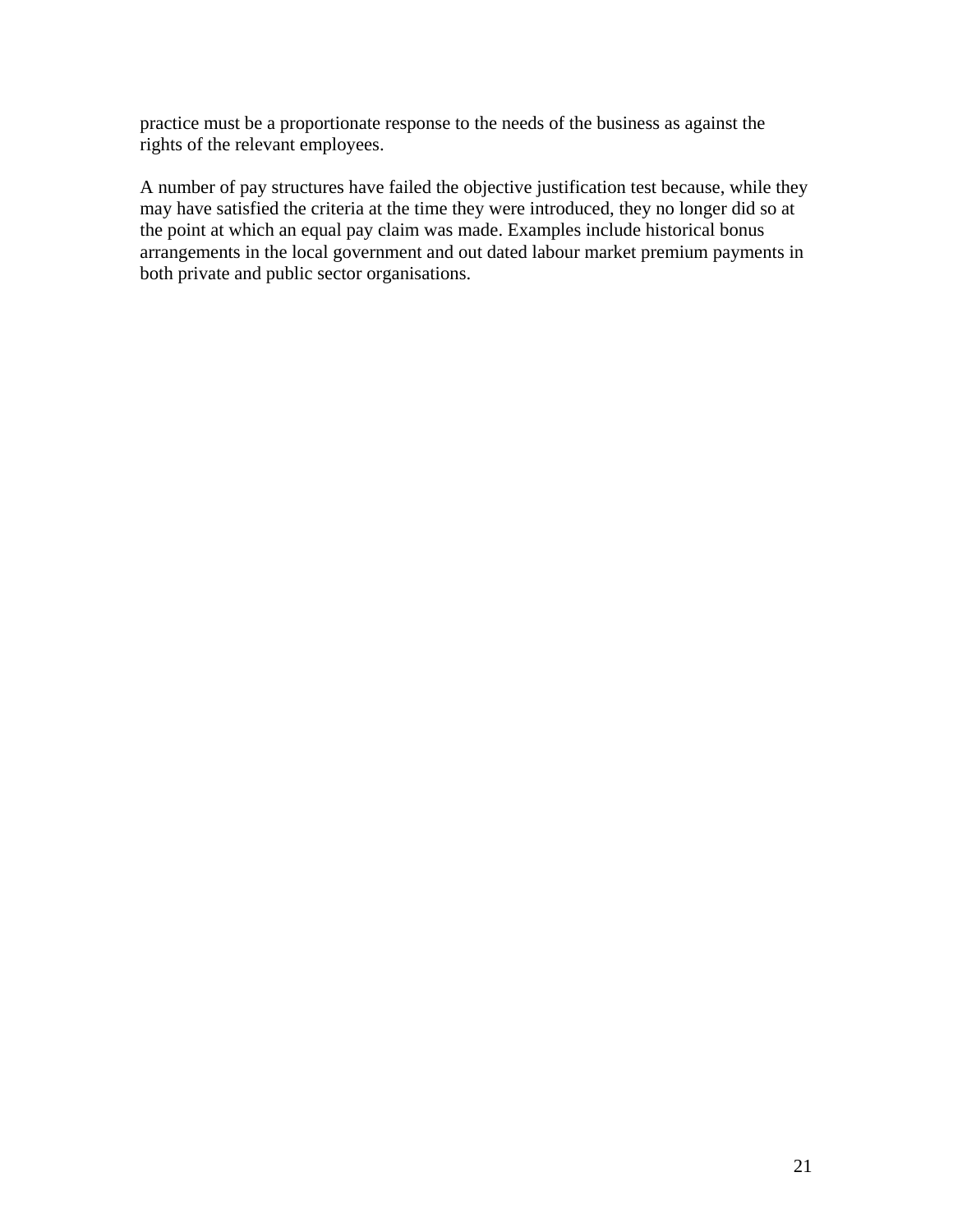## **Performance/competence based pay systems**

This checklist covers all forms of performance related pay systems, including those that have a competence based element, and stand alone competence-related pay schemes. It also deals with incentive based pay systems, such as bonus arrangements.

There is some legal guidance on performance pay systems derived from the European Court of Justice  $(ECJ)^7$  $(ECJ)^7$ . It is generally accepted that the ECJ guidance applies to all forms of performance and competence related pay. The ECJ has said that there is every reason to expect the performance of women to be as high as the performance of men. The relevant system should therefore, all things being equal, deliver equivalent performance payments to women and men across a group, although obviously an individual woman might perform less well and therefore receive less performance related pay than an individual man.

Issues of particular concern regarding equal pay in performance/competence based pay systems are:

- Female staff receiving on average significantly lower performance pay than male staff (or vice-versa) where they are undertaking equal work
- Groups of workers being excluded from such payments where they are undertaking equal work
- Applying different performance pay systems to different groups of staff undertaking equal work
- Performance criteria that are potentially indirectly discriminatory by, for example, being more characteristics of 'male' than 'female' behaviour.

Note that it is not necessarily incumbent upon an employer every time they introduce a productivity scheme to conclude that they have to introduce a similar scheme, or a scheme resulting in identical pay, for all other groups of workers undertaking equal work. In particular, there may be many reasons why a scheme has been adopted in relation to one group of workers and not another. For example, some work groups may not be susceptible to such schemes. It will depend on all the circumstances of the case and crucially on whether the pay policy can be justified.  $8$ 

If your organisation has no performance related payment systems, you can move on to the next checklist.

<span id="page-21-0"></span> $\overline{a}$ <sup>7</sup> Handels-og Kontorfunctionaenes Danmark v Dansk Arbejdsgiverforening (acting for Danfoss) ECJ [1989] IRLR 532

<span id="page-21-1"></span> $8$  Bainbridge & ors v Redcar & Cleveland Borough Council EAT 0135/06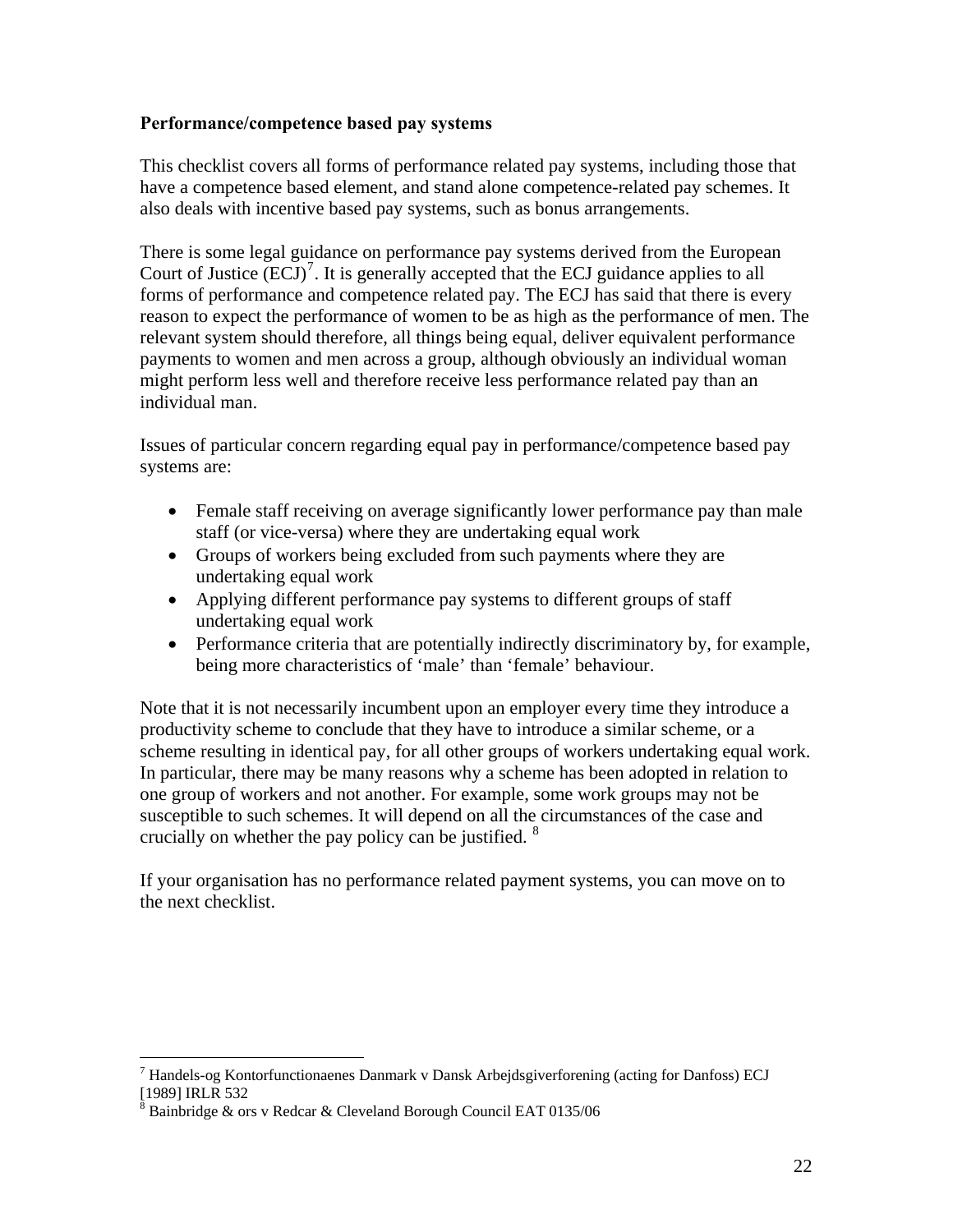1. Comparing the proportion of men and women who have access to performance related pay

The first step is to prepare a frequency table showing the proportions of men and women by grade who have access to performance related pay in the selected period<sup>[9](#page-22-0)</sup>. This is done by:

- Sorting the spread sheet by grade/band, gender and performance related payments
- Calculating the number of females who have access to performance related pay in each grade/band/scale
- Calculating the number of males who have access to performance related pay in each grade/band/scale
- Comparing access to performance related pay across the grades using a frequency table, see the example below
- Recording any differences in access for further investigation

# The table below compares those who have access to performance related pay in AMPIL by grade and gender.

| <b>GRADE</b>   | <b>FEMALE</b> | $\%$ | <b>MALE</b>    | $\%$ | <b>FEMALE</b>  | $\%$ | <b>MALE</b> | $\frac{1}{2}$ | <b>TOTAL</b> |
|----------------|---------------|------|----------------|------|----------------|------|-------------|---------------|--------------|
|                | 7             | 46   | 8              | 54   |                |      |             |               | 15           |
| $\overline{2}$ | 3             | 75   |                | 25   |                |      |             |               | 4            |
| 3              | 19            | 76   | 6              | 24   |                |      |             |               | 25           |
|                | 17            | 81   | $\overline{4}$ | 19   |                |      |             |               | 21           |
| 5              | 20            | 59   | 14             | 41   |                |      |             |               | 34           |
| 6              | 11            | 79   | 3              | 21   | 27             | 56   | 21          | 44            | 62           |
| 7              |               |      |                |      | 24             | 53   | 21          | 47            | 45           |
| 8              |               |      |                |      | 24             | 41   | 34          | 59            | 58           |
| 9              |               |      |                |      | 11             | 37   | 19          | 63            | 30           |
| 10             |               |      |                |      | $\overline{2}$ | 25   | 6           | 75            | 8            |
| TOTAL          | 77            | 70   | 36             | 30   | 88             | 42   | 101         | 58            | 302          |

The table reveals:

- Employees on Grades 1-5 are not eligible for performance related pay;
- Employees on Grades 7-10 are eligible for performance related pay;<br>• Some employees on Grade 6 receive performance related pay and so
- Some employees on Grade 6 receive performance related pay and some do not.

Since all employees on grades 1-5 do not have access to performance related pay, no further investigation will be required in relation to these grades. The same applies to grades 7-10 as all employees on these grades are eligible for performance related pay. However, the position in relation to grade 6 requires further investigation to determine why some employees receive performance related pay and some do not.

<span id="page-22-0"></span> 9 See Step 1, paragraph 5(vi) for information about frequency tables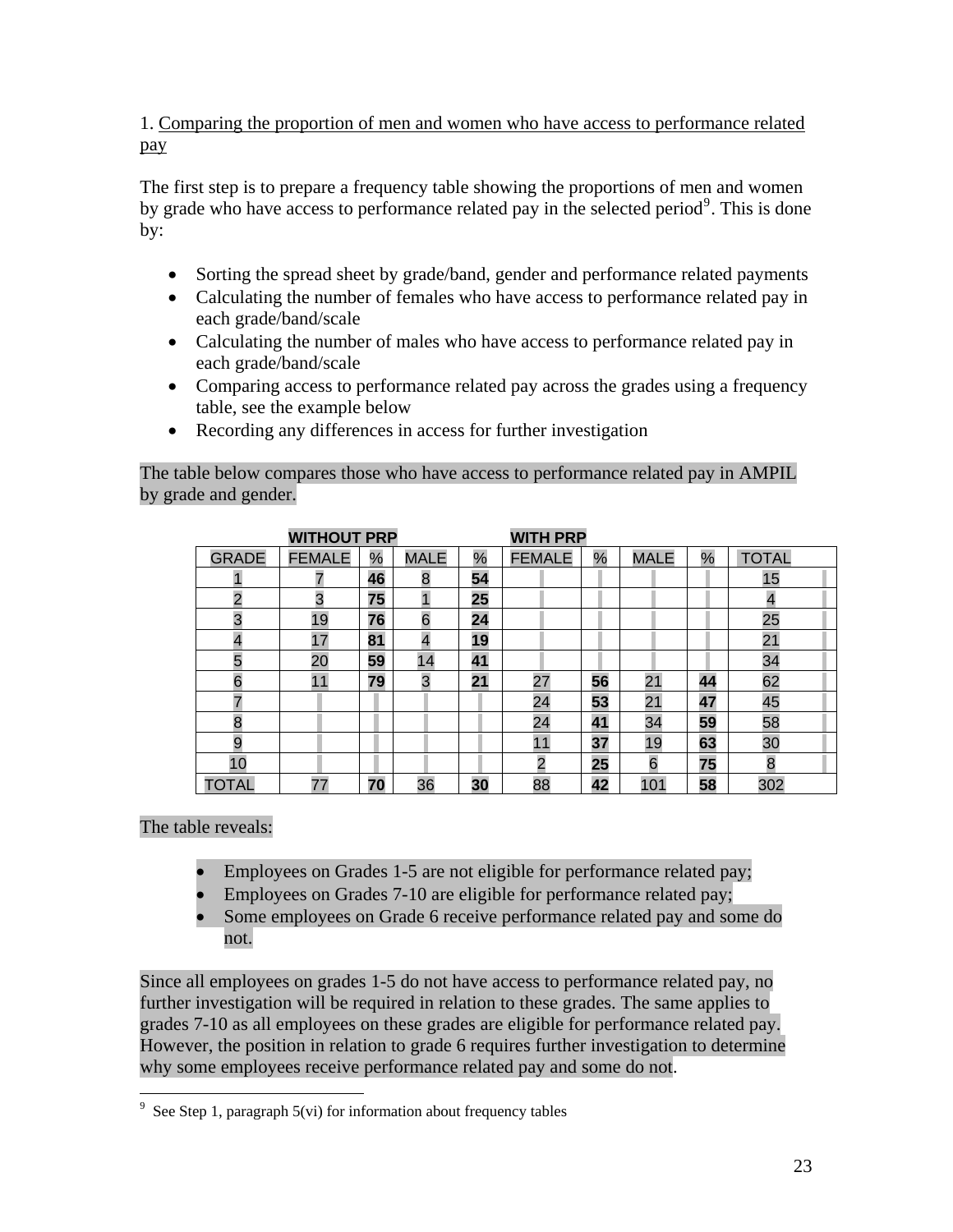Complete your own table:

## **Numbers and proportions of men and women who have access to PRP**

|              | <b>WITHOUT PRP</b> |   |             |   | <b>WITH PRP</b> |      |             |      |              |
|--------------|--------------------|---|-------------|---|-----------------|------|-------------|------|--------------|
| <b>GRADE</b> | <b>FEMALE</b>      | % | <b>MALE</b> | % | <b>FEMALE</b>   | $\%$ | <b>MALE</b> | $\%$ | <b>TOTAL</b> |
|              |                    |   |             |   |                 |      |             |      |              |
| $\mathbf{2}$ |                    |   |             |   |                 |      |             |      |              |
| $\mathbf{3}$ |                    |   |             |   |                 |      |             |      |              |
| 4            |                    |   |             |   |                 |      |             |      |              |
| 5            |                    |   |             |   |                 |      |             |      |              |
| 6            |                    |   |             |   |                 |      |             |      |              |
| 7            |                    |   |             |   |                 |      |             |      |              |
| 8            |                    |   |             |   |                 |      |             |      |              |
| 9            |                    |   |             |   |                 |      |             |      |              |
| 10           |                    |   |             |   |                 |      |             |      |              |
| <b>TOTAL</b> |                    |   |             |   |                 |      |             |      |              |

### 2. Comparing the average payment received by men and women

The next step is to calculate the average payment received by men and women. This is done by:

- Sorting the spread sheet by grade/band/scale, gender and performance related pay
- Calculating the average female payment for each grade/band/scale
- Calculating the average male payment for each grade/band/scale
- Comparing the average payment for females and males in each band using a frequency table, see the example below
- Recording any significant differences for further investigation

The table below indicates the average female and male performance related pay in AMPIL by grade.

| <b>GRADE</b> | <b>Ave Female</b> | <b>Ave Male</b> | F %of M |
|--------------|-------------------|-----------------|---------|
|              | £650              | £743            |         |
|              | £539              | £595            | 91      |
|              | £384              | £442            | 86      |
|              | £817              | £800            | 102     |
| 10           | £686              | £857            |         |

The table reveals significant gender related differences in average payments in favour of male employees in all but grade 9. This will require further investigation to determine why female employees in the other grades receive significantly lower performance related payments than men in the same grades with whom they are undertaking equal work.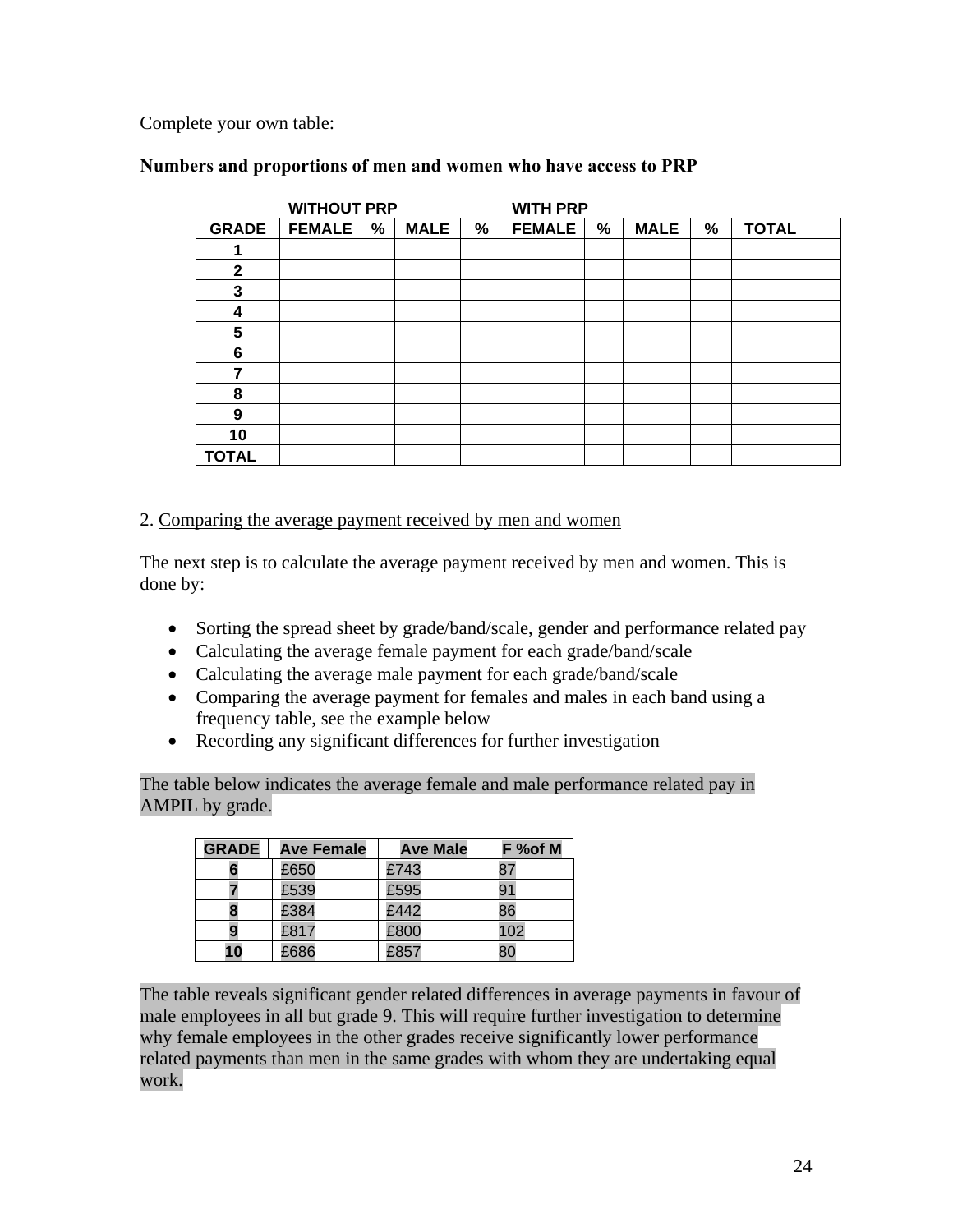Complete your own table:

# **Average performance related payments by gender and grade**

| <b>GRADE</b> | <b>Ave Female</b> | <b>Ave Male</b> | F %of M | No. Female | No. Male |
|--------------|-------------------|-----------------|---------|------------|----------|
|              |                   |                 |         |            |          |
| $\mathbf{2}$ |                   |                 |         |            |          |
| 3            |                   |                 |         |            |          |
| 4            |                   |                 |         |            |          |
| 5            |                   |                 |         |            |          |
| 6            |                   |                 |         |            |          |
| 7            |                   |                 |         |            |          |
| 8            |                   |                 |         |            |          |
| 9            |                   |                 |         |            |          |
| 10           |                   |                 |         |            |          |

# 3. Identify equal pay issues

The checklist below will assist in identifying equal pay issues. If you cannot answer 'yes' to any of the questions in the checklist you will need to investigate the practice to ensure it is free from gender discrimination.

# **Performance/competence based pay systems policy/practice checklist**

#### **Access**

|                | <b>Checklist question</b>                                       | <b>Yes</b> | $\mathbf{N}\mathbf{0}$ | <b>Comment</b> |
|----------------|-----------------------------------------------------------------|------------|------------------------|----------------|
|                | Are all groups of staff included in the performance pay         |            |                        |                |
|                | system?                                                         |            |                        |                |
| $\overline{2}$ | In particular, are part-time workers, temporary and casual      |            |                        |                |
|                | staff, those on maternity leave or taking career breaks, or any |            |                        |                |
|                | other group that is likely to be predominantly female,          |            |                        |                |
|                | included in the performance pay system?                         |            |                        |                |
| 3              | Does the same performance pay scheme apply to different         |            |                        |                |
|                | groups of staff undertaking equal work?                         |            |                        |                |
| $\overline{4}$ | Is information about the design and implementation of the       |            |                        |                |
|                | scheme available to staff in a readily understandable form?     |            |                        |                |

# **Design issues**

| <b>Checklist question</b>                                  | Yes | $\overline{N_0}$ | Comment |
|------------------------------------------------------------|-----|------------------|---------|
| Have all those involved in the design and development of   |     |                  |         |
| performance/competence appraisal schemes been trained in   |     |                  |         |
| gender awareness and the avoidance of bias?                |     |                  |         |
| Are the criteria/objectives that are rewarded by the       |     |                  |         |
| competence appraisal system objectively justified and have |     |                  |         |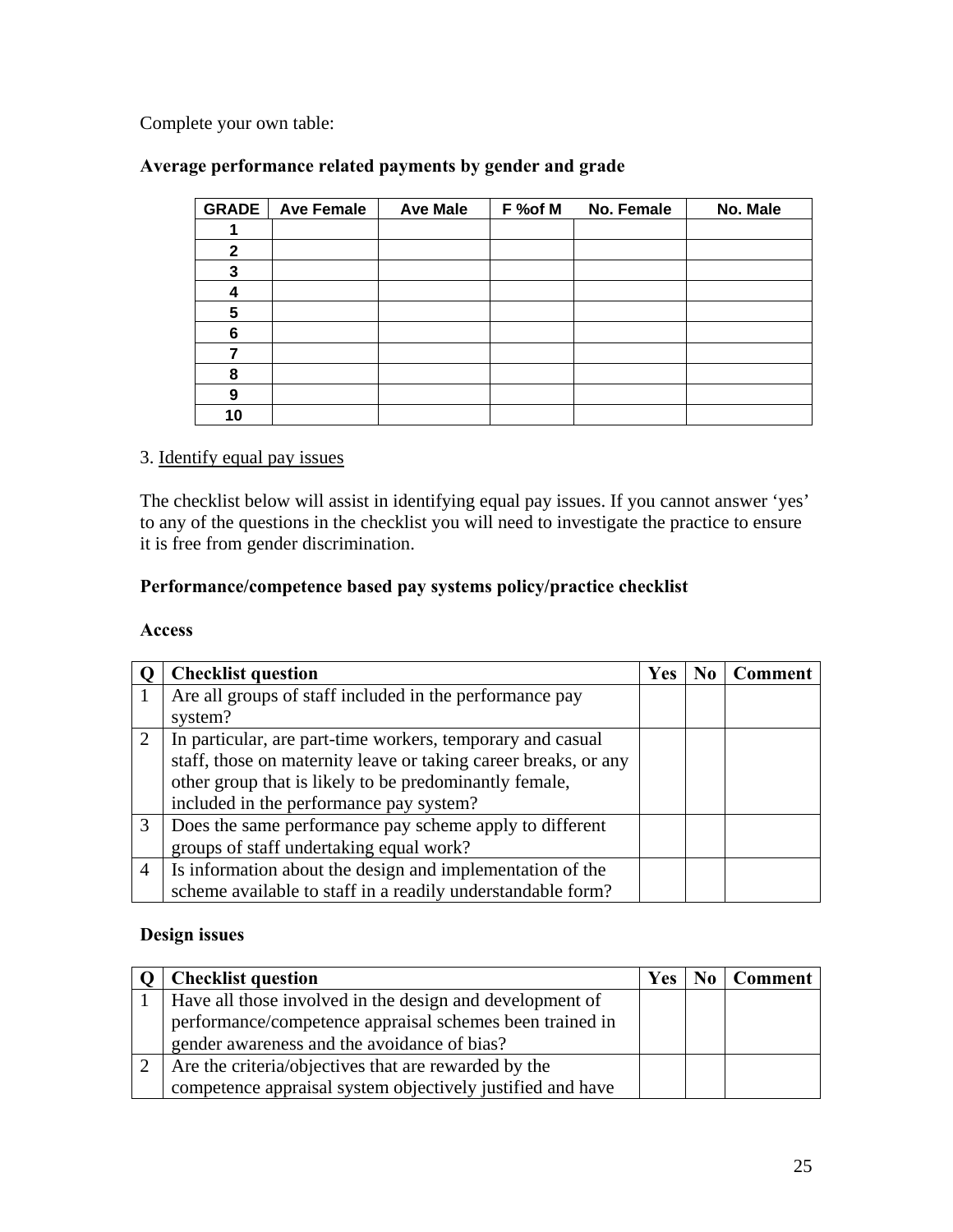|                | they been checked for potential gender bias?               |  |  |
|----------------|------------------------------------------------------------|--|--|
|                | Do the performance/competence criteria/objectives avoid    |  |  |
|                | any that could be indirectly discriminatory, for example   |  |  |
|                | those related to attendance, flexibility in hours of work? |  |  |
| $\overline{4}$ | Are performance/competence targets or objectives equally   |  |  |
|                | achievable in jobs typically done by women and men?        |  |  |

# **Implementation**

|   | <b>Checklist question</b>                                     | <b>Yes</b> | N <sub>0</sub> | <b>Comment</b> |
|---|---------------------------------------------------------------|------------|----------------|----------------|
|   | Have all those involved in the implementation been trained    |            |                |                |
|   | in equal pay principles and the avoidance of bias?            |            |                |                |
| 2 | Where managerial discretion applies, are there clear rules on |            |                |                |
|   | the exercise of discretion over performance/competence        |            |                |                |
|   | appraisal and payments?                                       |            |                |                |
| 3 | Does each employee receive information about her or his       |            |                |                |
|   | individual performance ratings and how they convert into      |            |                |                |
|   | pay?                                                          |            |                |                |

# **Impact – performance pay outcomes**

|                | <b>Checklist question</b>                                  | Yes | N <sub>0</sub> | Comment |
|----------------|------------------------------------------------------------|-----|----------------|---------|
|                | Does the distribution of performance/competence            |     |                |         |
|                | assessments demonstrate the absence of gender bias between |     |                |         |
|                | women and men employees within the same grade?             |     |                |         |
| 2              | Is the distribution of performance/competence payments     |     |                |         |
|                | broadly similar as between men and women within each       |     |                |         |
|                | grade?                                                     |     |                |         |
| $\mathfrak{Z}$ | Is the distribution of performance/competence payments     |     |                |         |
|                | broadly similar as between men and women across the        |     |                |         |
|                | authority (within and between schemes)?                    |     |                |         |
| 4              | Can any differences in pay between men and women, which    |     |                |         |
|                | are attributed to performance/competence, be objectively   |     |                |         |
|                | justified?                                                 |     |                |         |

# **Monitoring and review**

|   | <b>Checklist question</b>                                   | <b>Yes</b> | <b>Comment</b> |
|---|-------------------------------------------------------------|------------|----------------|
|   | Are performance/competence objectives/targets/assessments/  |            |                |
|   | ratings regularly monitored by gender and by full/part time |            |                |
|   | etc?                                                        |            |                |
| 2 | Are performance/competence objectives/targets/assessments/  |            |                |
|   | ratings regularly monitored by gender and by full/part time |            |                |
|   | etc? Same as Q1?                                            |            |                |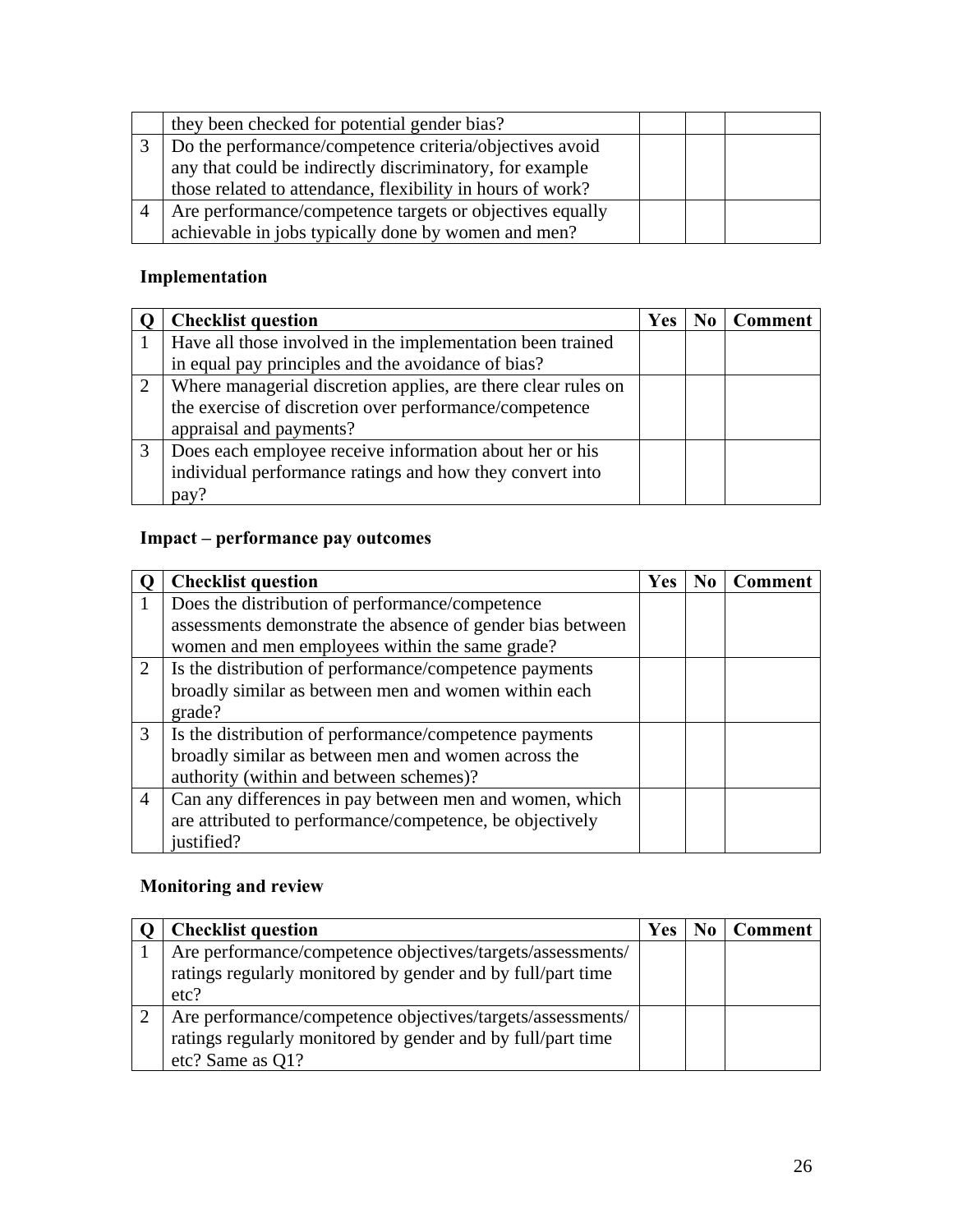## **Pay on entry and pay progression**

### 1. Joining a pay band

Typically, staff will join a pay grade, band or scale as:

- A new recruit
- A transferee from another police authority
- On promotion (temporarily or permanently)
- On re-entry after a career break, or
- Following a restructuring of a pay and grading system

The 'entry' rate of pay on joining a grade/band/scale may be determined using a set formula/rule or simply be an amount agreed by the parties. Where a formula is used, the impact should be tested to ensure that its operation is not favouring one gender over another. Where there is discretion over the entry rate or pay, the impact of decisions should be checked by gender over a convenient recent period, for example, the last financial year.

Complete the following table and checklist. If you cannot answer 'yes' to any of the questions in the checklist you will need to investigate the practice to ensure it is free from gender discrimination.

#### **Average female and male pay on entry to each grade over a recent period e.g. last financial year**

| <b>GRADE</b> | F   | M   | Average<br><b>Starting</b><br><b>Salaries</b> | F as<br>%M        |      | Average<br>Promotion<br><b>Salaries</b> |         | F as<br>%M | Average<br><b>Transfer</b><br><b>Salaries</b> |       | F as<br>% M |
|--------------|-----|-----|-----------------------------------------------|-------------------|------|-----------------------------------------|---------|------------|-----------------------------------------------|-------|-------------|
|              | No. | No. | $F - E$                                       | $M-f$             |      | $F - f$                                 | $M - f$ |            | $F-f$                                         | $M-f$ |             |
| 1            | 6   | 3   | 11,995                                        | 12,50<br>$\theta$ | 96.0 | 12,650                                  | 12,750  | 99.2       | <b>NA</b>                                     | NA    | <b>NA</b>   |
|              |     |     |                                               |                   |      |                                         |         |            |                                               |       |             |
|              |     |     |                                               |                   |      |                                         |         |            |                                               |       |             |
|              |     |     |                                               |                   |      |                                         |         |            |                                               |       |             |
|              |     |     |                                               |                   |      |                                         |         |            |                                               |       |             |
|              |     |     |                                               |                   |      |                                         |         |            |                                               |       |             |
|              |     |     |                                               |                   |      |                                         |         |            |                                               |       |             |
|              |     |     |                                               |                   |      |                                         |         |            |                                               |       |             |
|              |     |     |                                               |                   |      |                                         |         |            |                                               |       |             |
|              |     |     |                                               |                   |      |                                         |         |            |                                               |       |             |
|              |     |     |                                               |                   |      |                                         |         |            |                                               |       |             |
|              |     |     |                                               |                   |      |                                         |         |            |                                               |       |             |
|              |     |     |                                               |                   |      |                                         |         |            |                                               |       |             |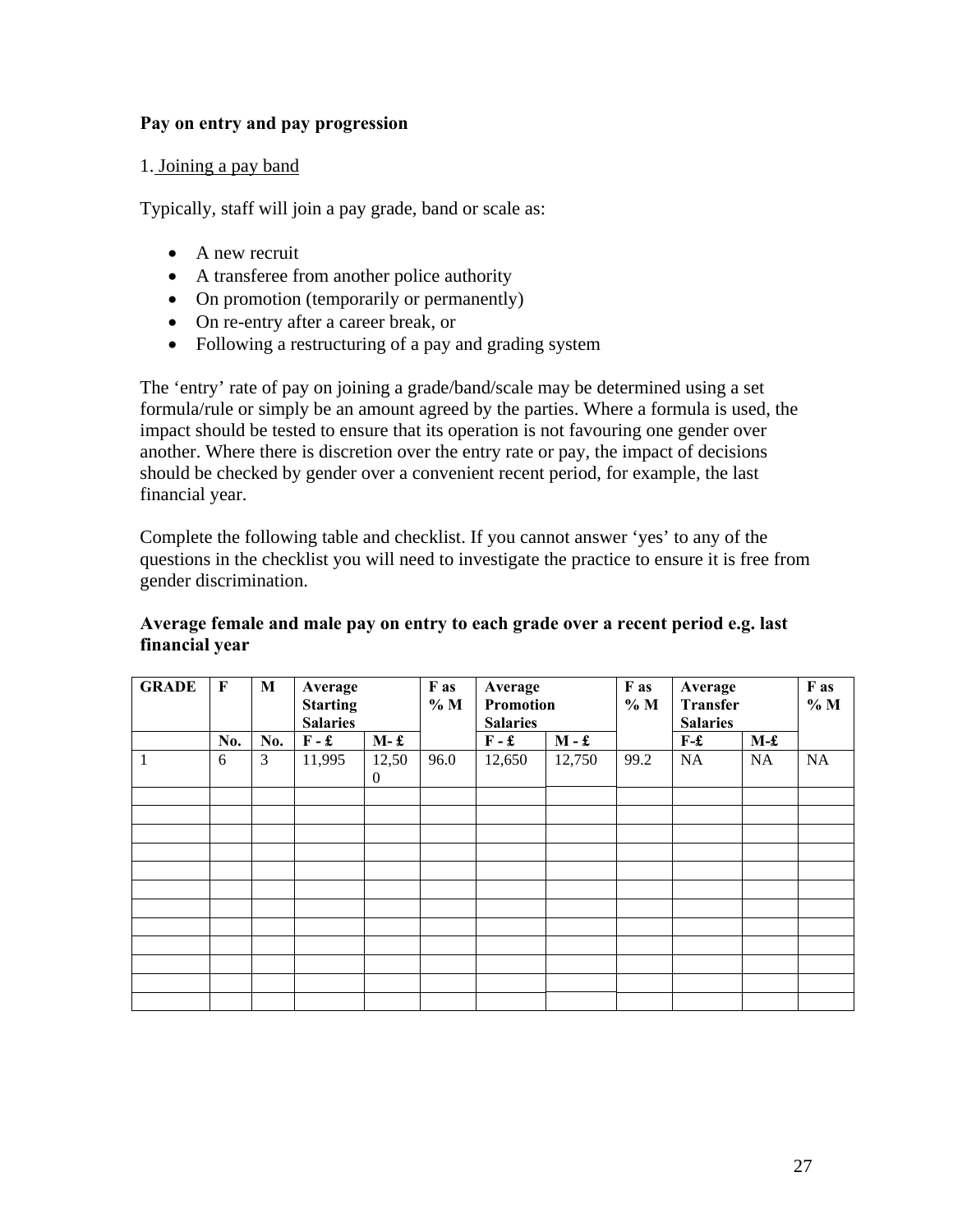# **Pay on entry policy/practice checklist**

| Q.            | <b>Checklist question</b>                                  | Yes | No | <b>Comment</b> |
|---------------|------------------------------------------------------------|-----|----|----------------|
|               | Do you have a policy, that is, are there clear rules for:  |     |    |                |
| a.            | Starting salaries for new recruits to the service?         |     |    |                |
| $\mathbf b$ . | Transfer salaries for those coming from another Force?     |     |    |                |
| c.            | Those promoted from a lower grade?                         |     |    |                |
| 2.            | If you have such policies, are they applied in practice?   |     |    |                |
| 3.            | Have those responsible for applying the policies been      |     |    |                |
|               | trained in equal pay principles and the avoidance of bias? |     |    |                |
| 4.            | Are the policies transparent and communicated clearly to   |     |    |                |
|               | line managers and employees?                               |     |    |                |
| 5.            | Does your statistical analysis show that men and women are |     |    |                |
|               | treated comparably in respect of:                          |     |    |                |
| a.            | Starting salaries for new recruits to the service          |     |    |                |
| b.            | Transfer salaries for those coming from another Force?     |     |    |                |
| c.            | Those promoted from a lower grade?                         |     |    |                |

# 2. Pay progression

Differences in pay between men and women resulting from pay progression within a grade or job, whether by traditional annual increments or an alternative progression mechanism, may be justified by the benefits to the organisation of increased experience, competence or performance ensuring greater expertise. But this justification may erode after an appropriate period of time.

It is essential that pay progression arrangements are scrutinised both for their impact on men and women, and for the strength of the 'increased expertise and value' justification, particularly where progression is linked to the achievement of predetermined criteria.

Complete the following table and checklist. If you cannot answer 'yes' to any of the questions in the checklist you will need to investigate the practice to ensure it is free from gender discrimination

# **Numbers and proportions of men and women on each progression point (or within each pay range quartile for those on salary ranges)**

| <b>GRADE</b> | Incr<br>Point<br>$(\text{scp})$ | $\mathbf F$ | M   | As % of nos.<br>on each<br>incremental point |   | As $%$ of nos.<br>in grade |   |
|--------------|---------------------------------|-------------|-----|----------------------------------------------|---|----------------------------|---|
|              |                                 | No.         | No. | F                                            | M | F                          | M |
|              |                                 |             |     |                                              |   |                            |   |
|              |                                 |             |     |                                              |   |                            |   |
|              |                                 |             |     |                                              |   |                            |   |
|              |                                 |             |     |                                              |   |                            |   |
|              |                                 |             |     |                                              |   |                            |   |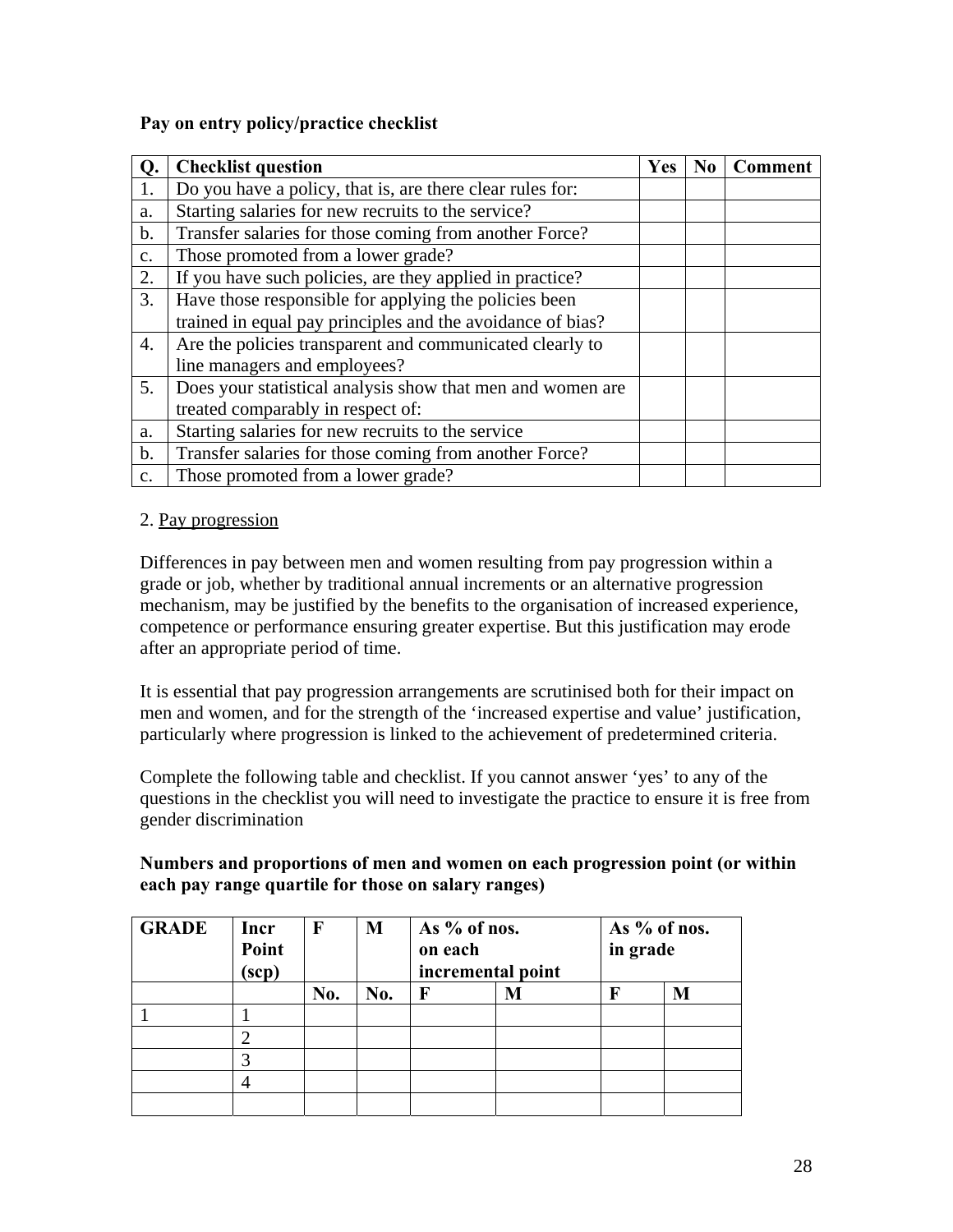# **Pay progression policy/practice checklist**

|    | <b>Checklist question</b>                                    | <b>Yes</b> | N <sub>0</sub> | <b>Comment</b> |
|----|--------------------------------------------------------------|------------|----------------|----------------|
| 1. | Do you have a policy, that is, are there clear rules for pay |            |                |                |
|    | progression?                                                 |            |                |                |
| 2  | Were the pay progression rules checked for bias at the       |            |                |                |
|    | design stage?                                                |            |                |                |
| 2. | If you have such policies, are they applied in practice?     |            |                |                |
| 3. | Have those responsible for applying the policies been        |            |                |                |
|    | trained in equal pay principles and the avoidance of bias?   |            |                |                |
| 4. | Are the policies transparent and communicated clearly to     |            |                |                |
|    | line managers and employees?                                 |            |                |                |
| 5. | Does your statistical analysis show that men and women are   |            |                |                |
|    | treated comparably in respect of pay progression?            |            |                |                |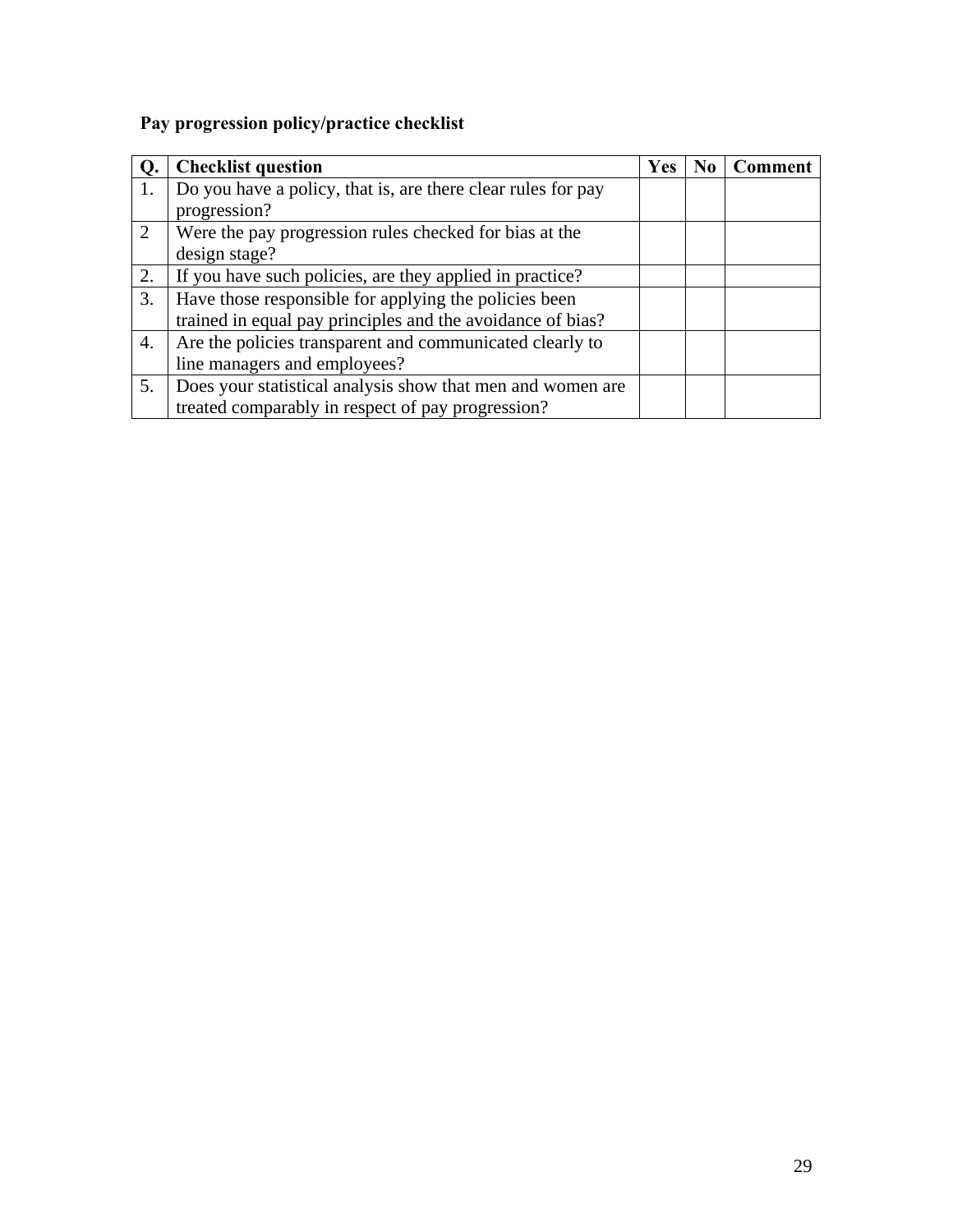# **Pay protection arrangements**

'Red circling' is a widely used pay protection technique for protecting the pay of an individual whose job is downgraded following, for example, an internal reorganisation, grading review or implementation of a new job evaluation scheme, or following a relocation or a job transfer due to ill health. The justification for the practice is generally that:

- Employees may face real financial difficulties if faced with a sudden drop in wages;
- It is not possible to reduce the pay of an employee without his permission which may be withheld without pay protection;
- The peremptory reduction in pay may lead to industrial unrest.

Whether red circling is justified will depend on all the circumstances of each particular case.

1. Pay protection resulting from pay restructuring

Where pay protection results from the introduction of a job evaluation scheme and/or a new pay and grading structure, it is important to identify those employees who were entitled to equal pay before the restructuring was introduced and to ensure that the pay protection policy does not have the effect of continuing historic discrimination between these groups. For example, it has been held that the red circling of certain bonus payments to male work groups was discriminatory in circumstances where the payments could not be justified historically in relation to certain female work groups undertaking equal work, and were not extended to those female groups during the protection period. The appropriate course in these circumstances would have been to extend the bonus payments to the female comparators during the protected period.<sup>[10](#page-29-0)</sup> Provided the policy does not perpetuate historic discrimination, it should be capable of justification for the reasons identified above for at least a limited period of time – see below.

2. Pay protection resulting from organisational change

Pay protection arrangements may also result from organisational change, such as, relocation or a job transfer due to ill health. Subject to what is said immediately below, the scope for challenging such arrangements is likely to be limited.

3. How long should pay protection last?

One question that is often asked is how long pay protection arrangements can stay in place before becoming discriminatory. There is no clear answer to this question. Early case law suggested that it is relevant to take into account all the circumstances of the case

<span id="page-29-0"></span> $\overline{a}$ <sup>10</sup> Bainbridge & ors v Redcar & Cleveland Borough Council EAT 0135/06.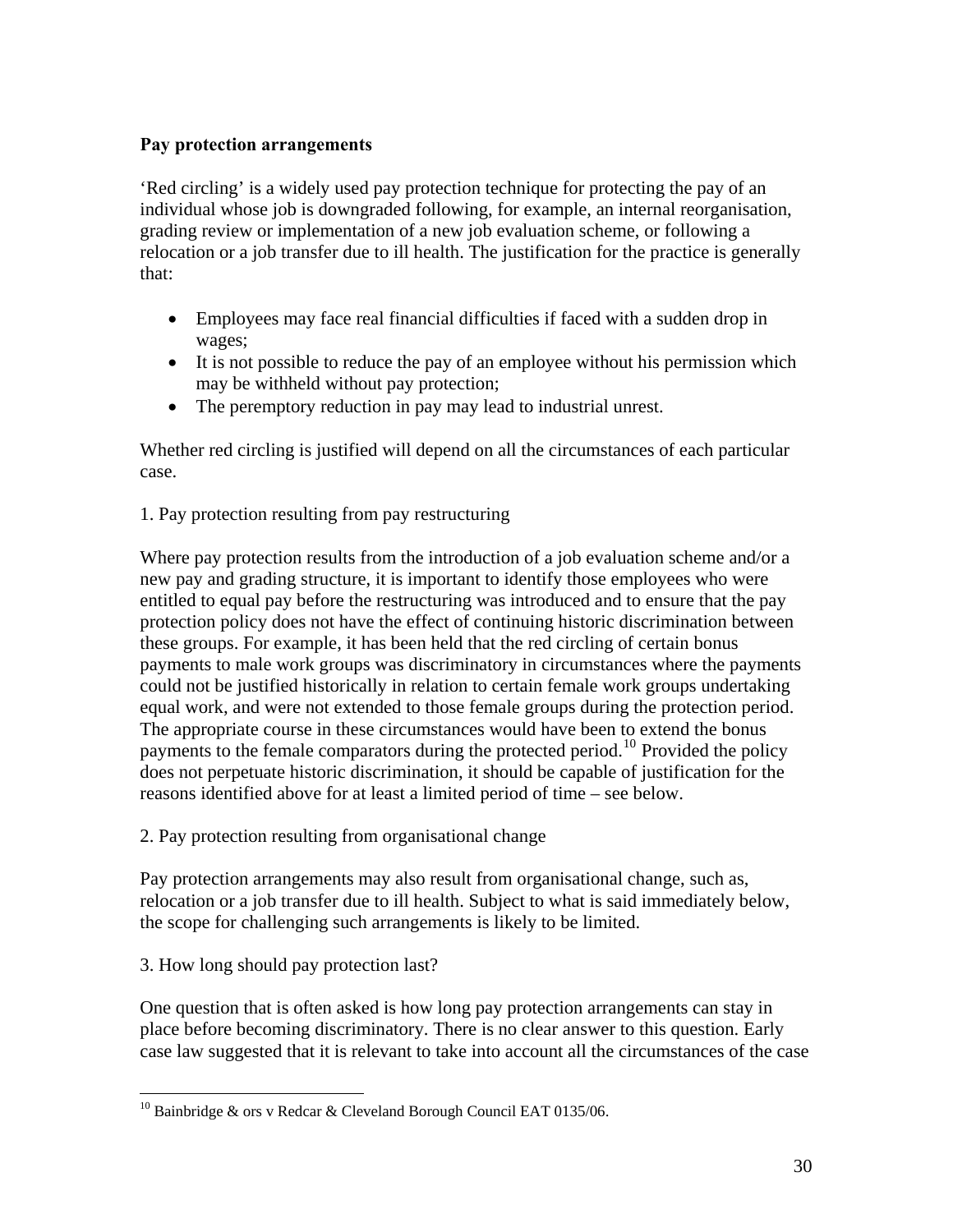including the length of time that has elapsed since the protection was introduced and whether it accords with good industrial practice in relation to the continuation of the protection<sup>[11](#page-30-0)</sup>. Recent cases suggest, however, that indefinite pay protection arrangements may be justified where there is no evidence of sex discrimination at the inception of the scheme or subsequently i.e. where the composition of the protected group is not disproportionately gender dominated in comparison to the workforce as a whole and/or the female comparator group in particular<sup>[12](#page-30-1)</sup>. For example, the preservation of terms and conditions of employment following a succession of TUPE transfers was approved in one case where there was no evidence of sex discrimination<sup>[13](#page-30-2)</sup>. However, where there is evidence of disparate impact on one sex, it is suggested that the practice may only be justified for a limited period of time in order to cushion the effect of the drop in pay.

Because there is a risk that indefinite pay protection agreements may become discriminatory over time, such arrangements are generally considered to be contrary to good practice. For example, local authorities and NHS employers have recently negotiated pay protection arrangements as part of the introduction of new pay structures. A recent survey by local authority employers which included pay protection arrangements revealed that the length of such arrangements ranged from 2 to 6 years but most commonly 3 years. Pay protection arrangements negotiated as part of the Agenda for Change scheme implemented in the NHS offer protection until 2011 (approximately 5 years, but 7 years from when they were agreed).

# **Pay protection checklist**

Complete the table and checklist below. If you cannot answer 'yes' to any of the questions in the checklist you will need to investigate the practice to ensure it is free from gender discrimination

| <b>GRADE</b>  | $\mathbf{F}$ | M   | <b>Nos. Subject to</b><br><b>Pay Protection</b> |   | As % of nos.<br>in grade |   | As % of nos. subject<br><b>To Pay Protection</b> |   |
|---------------|--------------|-----|-------------------------------------------------|---|--------------------------|---|--------------------------------------------------|---|
|               | No.          | No. | $\mathbf F$                                     | M | $\mathbf F$              | M | M                                                | F |
|               |              |     |                                                 |   |                          |   |                                                  |   |
| $\mathcal{D}$ |              |     |                                                 |   |                          |   |                                                  |   |
|               |              |     |                                                 |   |                          |   |                                                  |   |
|               |              |     |                                                 |   |                          |   |                                                  |   |
|               |              |     |                                                 |   |                          |   |                                                  |   |
|               |              |     |                                                 |   |                          |   |                                                  |   |
|               |              |     |                                                 |   |                          |   |                                                  |   |
|               |              |     |                                                 |   |                          |   |                                                  |   |

# **Numbers and proportions of men and women subject to pay protection (red circling) by grade**

 $\overline{a}$ 

 $11$  Outlook Supplies Ltd v Parry [1978] IRLR 12 EAT

<span id="page-30-1"></span><span id="page-30-0"></span><sup>&</sup>lt;sup>12</sup> Tyne and Wear Passenger Transport Executive (trading as Nexus) v (1) Best and others (2) Fulton UKEAT 0627/05/RN

<span id="page-30-2"></span><sup>13</sup> Kings' College London v Clark EAT 5.9.03 (1049/02)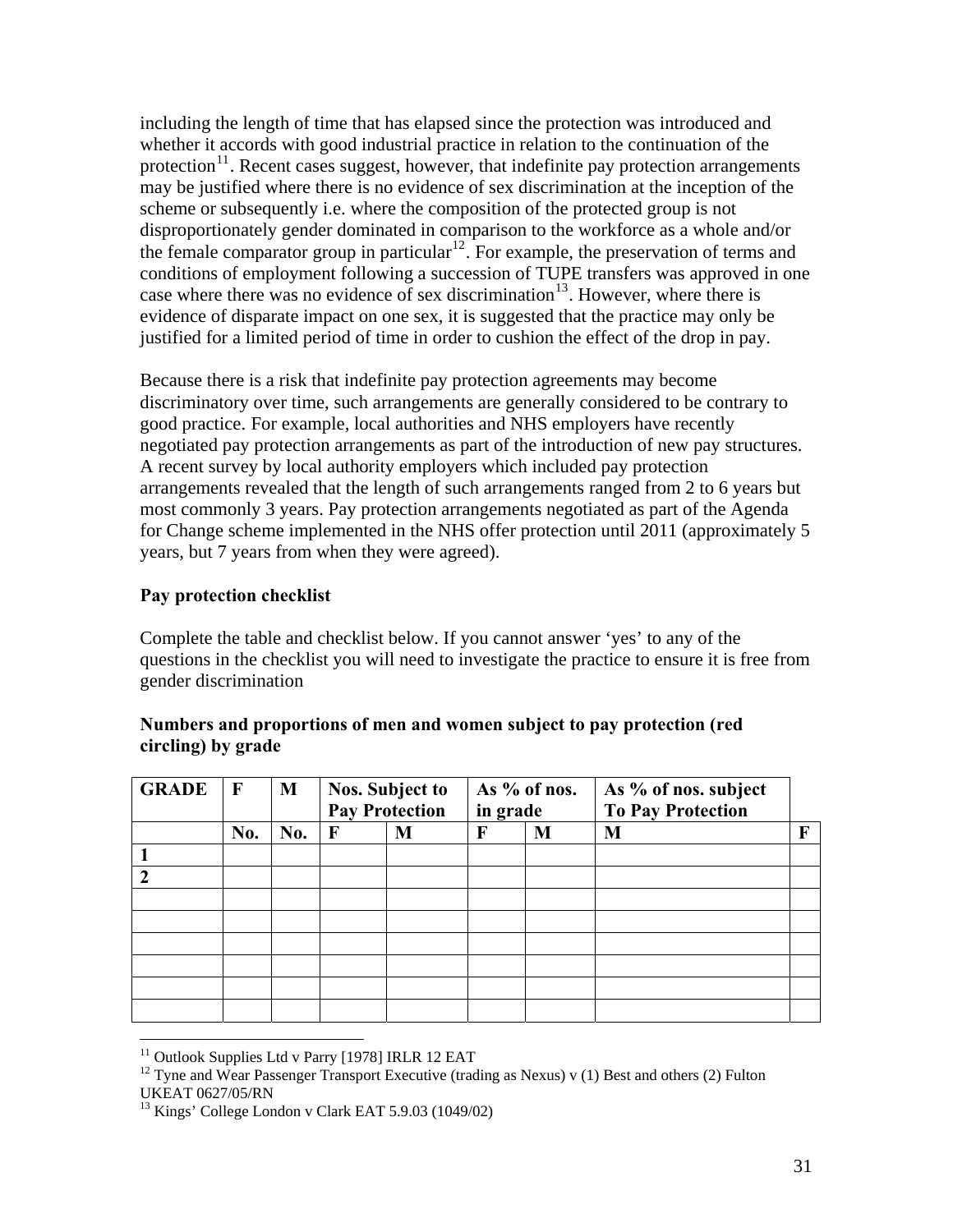# **Pay protection checklist policy/practice checklist**

|                | <b>Checklist question</b>                                    | <b>Yes</b> | N <sub>0</sub> | <b>Comment</b> |
|----------------|--------------------------------------------------------------|------------|----------------|----------------|
| 1.             | Do you have a policy, that is, are there clear rules for pay |            |                |                |
|                | protection?                                                  |            |                |                |
| $\overline{2}$ | Were the pay progression rules checked for bias at the       |            |                |                |
|                | design stage?                                                |            |                |                |
| 2.             | If you have such policies, are they applied in practice?     |            |                |                |
| 3.             | Have those responsible for applying the policies been        |            |                |                |
|                | trained in equal pay principles and the avoidance of bias?   |            |                |                |
| 4.             | Are the policies transparent and communicated clearly to     |            |                |                |
|                | line managers and employees?                                 |            |                |                |
| 5.             | Does your statistical analysis show that men and women are   |            |                |                |
|                | treated comparably in respect of pay protection?             |            |                |                |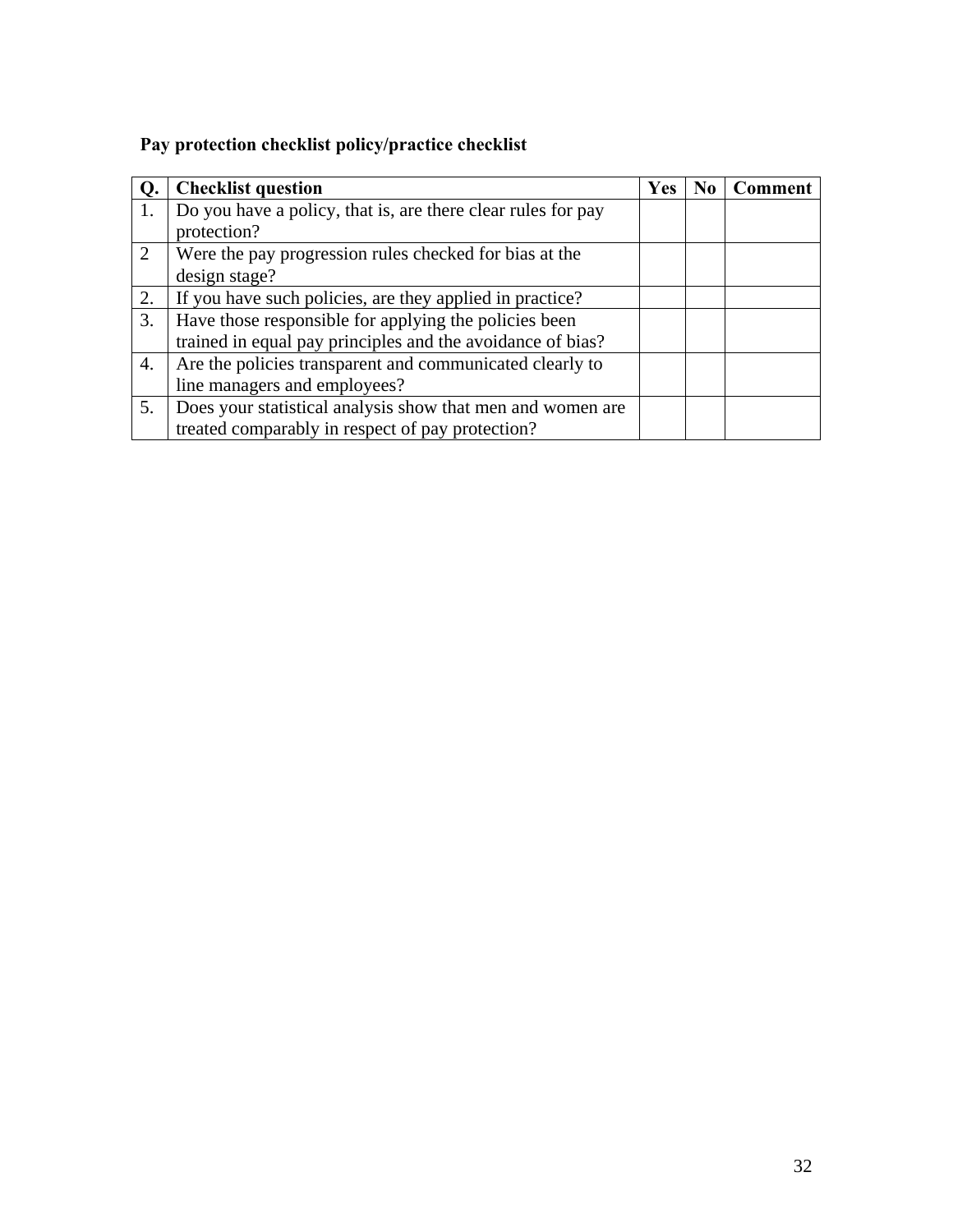## **Market supplements**

Organisations have always responded to market pressures for particular occupational groups, nationally or geographically, by paying higher salaries where there are recruitment and retention difficulties. Historically, organisations often accommodated the market pressures by putting the relevant jobs into a higher grade or pay range than would otherwise have been the case.

The ECJ has said that market forces could provide objective justification for all or part of differences in pay between predominantly male and female groups <sup>[14](#page-32-0)</sup> provided:

- They genuinely were the reason for the difference in pay at the time it was introduced and have not simply been put forward as a post hoc justification for the difference in pay; and
- Market factors are still relevant at the date of any claim.

Once the higher salaries have fulfilled their function of attracting more workers into that particular sector of the labour market, there is no longer a need for any additional payment in order to recruit and retain staff and such payments will loose their justification.

Market factors must account for the whole of the differences attributed to them. If not, the courts must determine what proportion of the difference is accounted for by market factors. Although the ECJ did not say that additional payments in response to market pressures should be paid as a separate supplement, it is probably easier for organisations to justify and monitor market payments, where they can be separately identified.

The most obvious and best evidence justifying payment of a market supplement is failure to attract candidates of sufficient calibre to a post advertised at the appropriate grade rate for the type of work.

Additional evidence justifying payment of a market supplement could come from, for example, labour market surveys (national, regional or local). However, such data must be treated with caution, as the quality of the information depends entirely on how it is collected and collated. Information from a small number of recruitment advertisements is unlikely on its own to be sufficiently robust to justify a market supplement, as it is limited and partial. Further, internal and external jobs may not have been accurately matched for 'size'.

The fact that the preferred candidate in a recruitment process has a higher salary from previous employment than that at which the job was advertised is also insufficient on its own to justify a market supplement. One individual cannot constitute a labour market, which by definition requires numbers of buyers and/or sellers, unless, in very exceptional

<span id="page-32-0"></span> $\overline{a}$ <sup>14</sup> Enderby and Frenchay Health Authority and the Secretary of State for Health [1993 IRLR 591 ECJ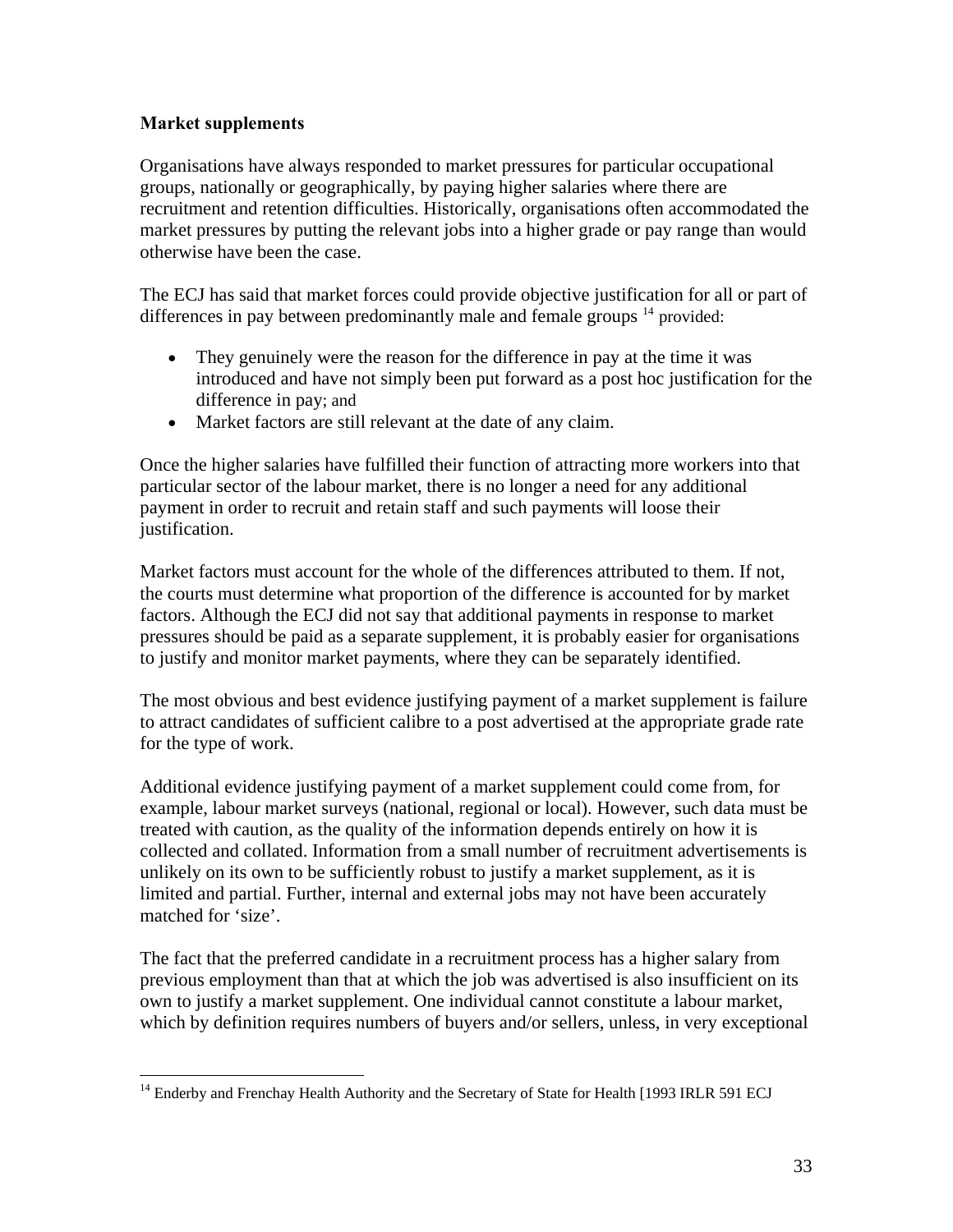circumstances, they have attributes making them uniquely suitable for the post (research scientists in a new field might be seen in this light).

If it is accepted that a market payment is justified by the evidence, then it should be paid to all those in the same circumstances, even if they were not threatening to go elsewhere for a higher salary. Non-payment to others in the group could lead to equal pay claims. This is because they are part of the same labour market as the new recruit for whom an additional payment has been shown to be justified.

All market supplements in payment should be reviewed regularly, every one to two years, to ensure that they continue to be justified.

# **Market supplements checklist**

Complete the table and checklist below. It will assist in identifying equal pay issues. If you cannot answer 'yes' to any of the questions in the checklist you will need to further investigate the pay practice to ensure it is free from gender discrimination.

| <b>GRADE</b> | <b>Ave Female</b> | <b>Ave Male</b> | F %of M | No. Female | No. Male |
|--------------|-------------------|-----------------|---------|------------|----------|
|              |                   |                 |         |            |          |
| $\mathbf{2}$ |                   |                 |         |            |          |
| 3            |                   |                 |         |            |          |
| 4            |                   |                 |         |            |          |
| 5            |                   |                 |         |            |          |
| 6            |                   |                 |         |            |          |
|              |                   |                 |         |            |          |
| 8            |                   |                 |         |            |          |
| 9            |                   |                 |         |            |          |
| 10           |                   |                 |         |            |          |

### **Average market payments by gender and grade**

| Q. | <b>Checklist question</b>                                       | <b>Yes</b> | N <sub>0</sub> | <b>Comment</b> |
|----|-----------------------------------------------------------------|------------|----------------|----------------|
| 1. | Do you have a policy, that is, are there clear rules for market |            |                |                |
|    | payments?                                                       |            |                |                |
| 2  | Were the market payment rules checked for bias at the           |            |                |                |
|    | design stage?                                                   |            |                |                |
| 3. | If you have such policies, are they applied in practice?        |            |                |                |
| 4. | Have those responsible for applying the policies been           |            |                |                |
|    | trained in equal pay principles and the avoidance of bias?      |            |                |                |
| 5. | Are the policies transparent and communicated clearly to        |            |                |                |
|    | line managers and employees?                                    |            |                |                |
| 6. | Does your statistical analysis show that men and women are      |            |                |                |
|    | treated comparably in respect of market payments?               |            |                |                |
| 7. | Are your market payments supported by evidence from:            |            |                |                |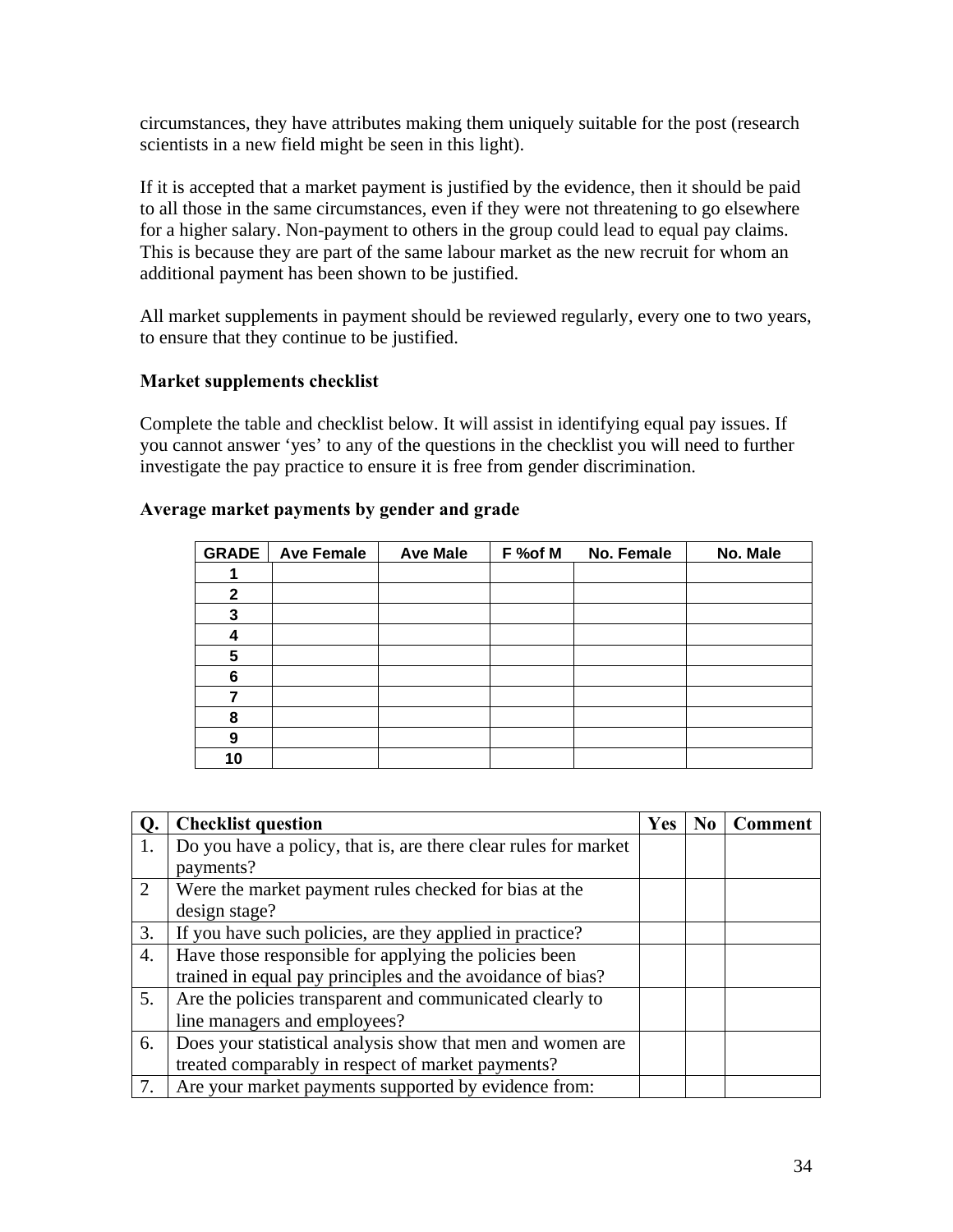| a. | Recruitment and retention exercises and/or                 |  |  |
|----|------------------------------------------------------------|--|--|
| b. | External market data suppliers?                            |  |  |
| 8. | Have you asked the provider(s) of any external market data |  |  |
|    | for confirmation that their data collection and analysis   |  |  |
|    | processes have been equality proofed?                      |  |  |
|    | Are market payments reviewed regularly to ensure that they |  |  |
|    | remain justifiable?                                        |  |  |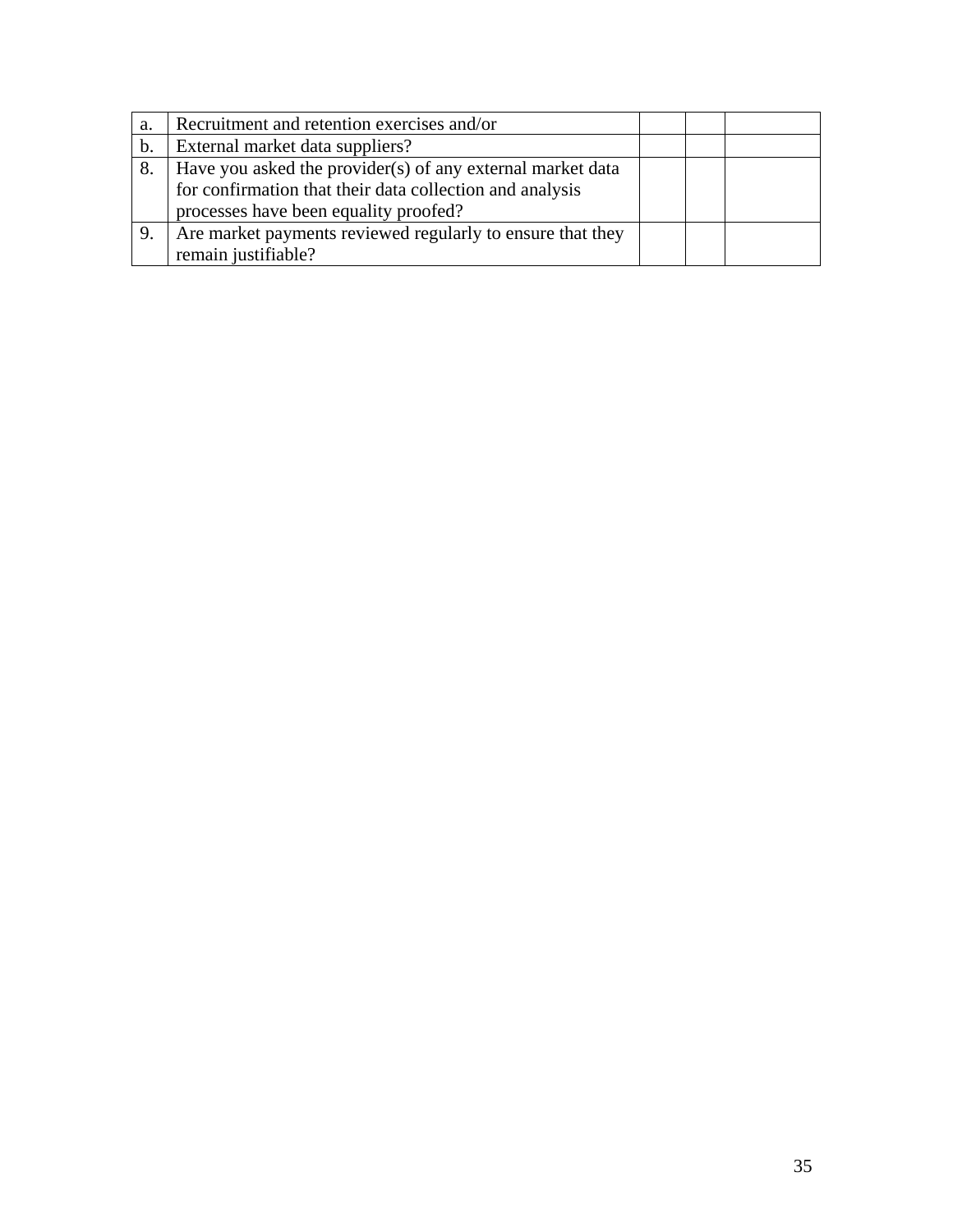# **Working time payments**

In many public sector pay systems, pay includes a number of elements which are paid as work-related premia in addition to basic pay. These include working time premia, such as overtime, shift pay, on call payments

Equal pay problems with working time payments arise primarily from unequal access, for example, where:

- Predominantly female jobs are excluded from the payments, or have restricted access to them
- Overtime is restricted to certain jobs, or allocated on a discretionary basis

If employees undertaking equal work do not receive equal premium payments there may be an equal pay problem, if you cannot objectively justify the difference. Objectively justifying differential access or payments can present a considerable challenge to employers, for example, justifying a rotating shift system in a service related department if it has the twin effects of disproportionately excluding more women and raising the earnings of an otherwise low paid predominantly male group. Justification could be particularly difficult when it may be possible to provide the required level of service by other means, such as part-time shifts, and to reduce the numbers genuinely required to work the night-time shift.

In some Forces premium payments are consolidated into basic pay. It is important to be able to identify the element of basic pay attributable to work related premia so that such payments can be justified in the event of a challenge.

The checklist below will assist in identifying equal pay issues. The list of payments is drawn from the PSC Pay and Conditions of Service Handbook. Other working time payments should be added to the list as appropriate. If you cannot answer 'yes' to any of the questions in the checklist you will need to further investigate the pay practice to ensure it is free from gender discrimination.

# **Working time payments checklist**

1. Where men and women are doing equal work, do they have equal access to payments to the following?

| <b>Type of payment</b>                              | Yes | $\bf No$ | <b>Comment</b> |
|-----------------------------------------------------|-----|----------|----------------|
| Overtime                                            |     |          |                |
| Shift pay                                           |     |          |                |
| Unsocial/irregular hours payments                   |     |          |                |
| Payments for short notice change to rostered shifts |     |          |                |
| On-call payments                                    |     |          |                |
| Standby duty payments                               |     |          |                |
| Payments for public holiday working                 |     |          |                |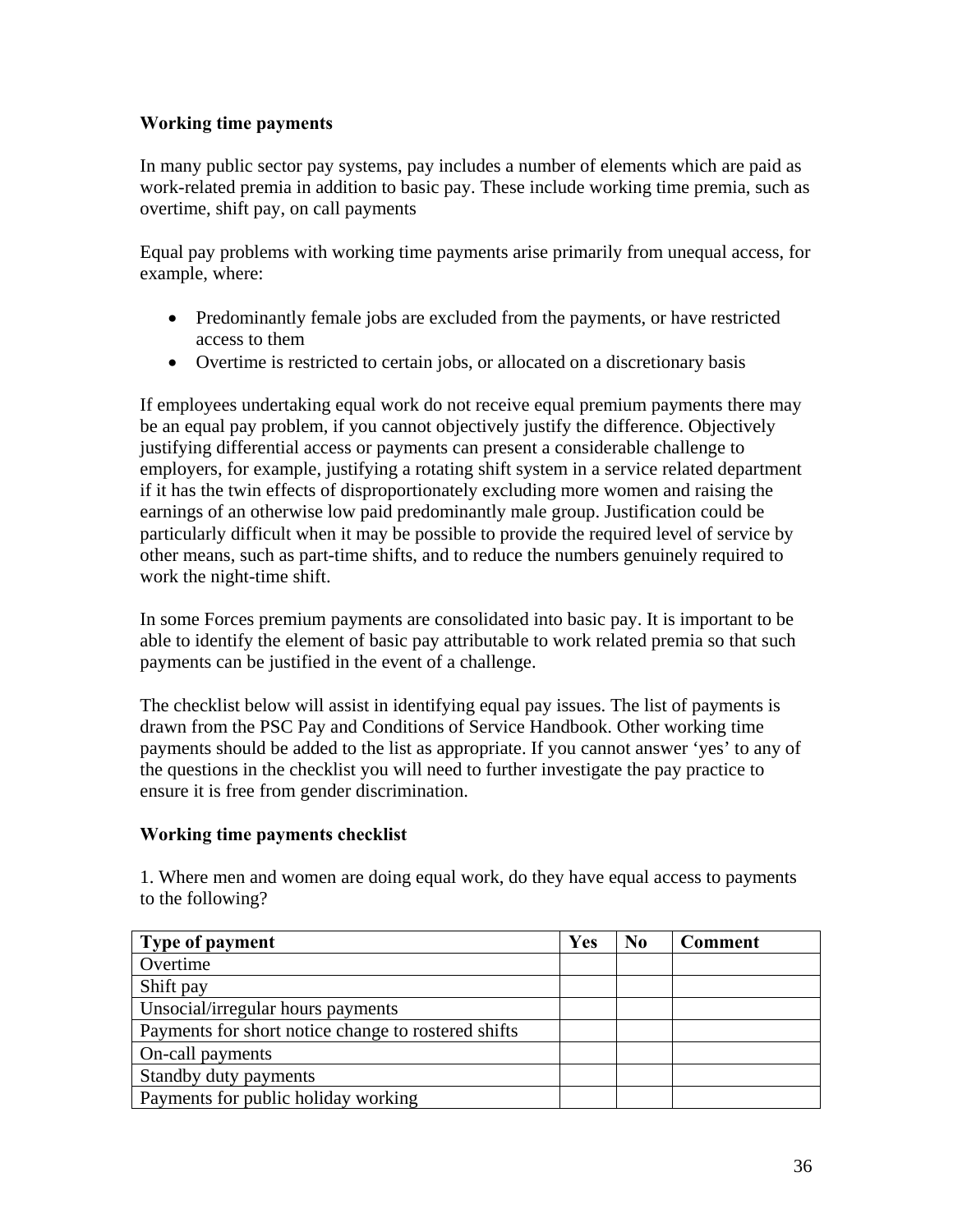| ∵workino<br>payments<br>റfher<br>time.<br>.nv<br>1 M.I |  |  |
|--------------------------------------------------------|--|--|

2. Can the payments still be objectively justified?

| Type of payment                                     | Yes | $\bf No$ | <b>Comment</b> |
|-----------------------------------------------------|-----|----------|----------------|
| Overtime                                            |     |          |                |
| Shift pay                                           |     |          |                |
| Unsocial/irregular hours payments                   |     |          |                |
| Payments for short notice change to rostered shifts |     |          |                |
| On-call payments                                    |     |          |                |
| Standby duty payments                               |     |          |                |
| Payments for public holiday working                 |     |          |                |
| Any other working time payments                     |     |          |                |

3. Where men and women are doing equal work, is their average payment equal?

| Type of payment                                     | Yes | $\bf No$ | <b>Comment</b> |
|-----------------------------------------------------|-----|----------|----------------|
| Overtime                                            |     |          |                |
| Shift pay                                           |     |          |                |
| Unsocial/irregular hours payments                   |     |          |                |
| Payments for short notice change to rostered shifts |     |          |                |
| On-call payments                                    |     |          |                |
| Standby duty payments                               |     |          |                |
| Payments for public holiday working                 |     |          |                |
| Any other working time payments                     |     |          |                |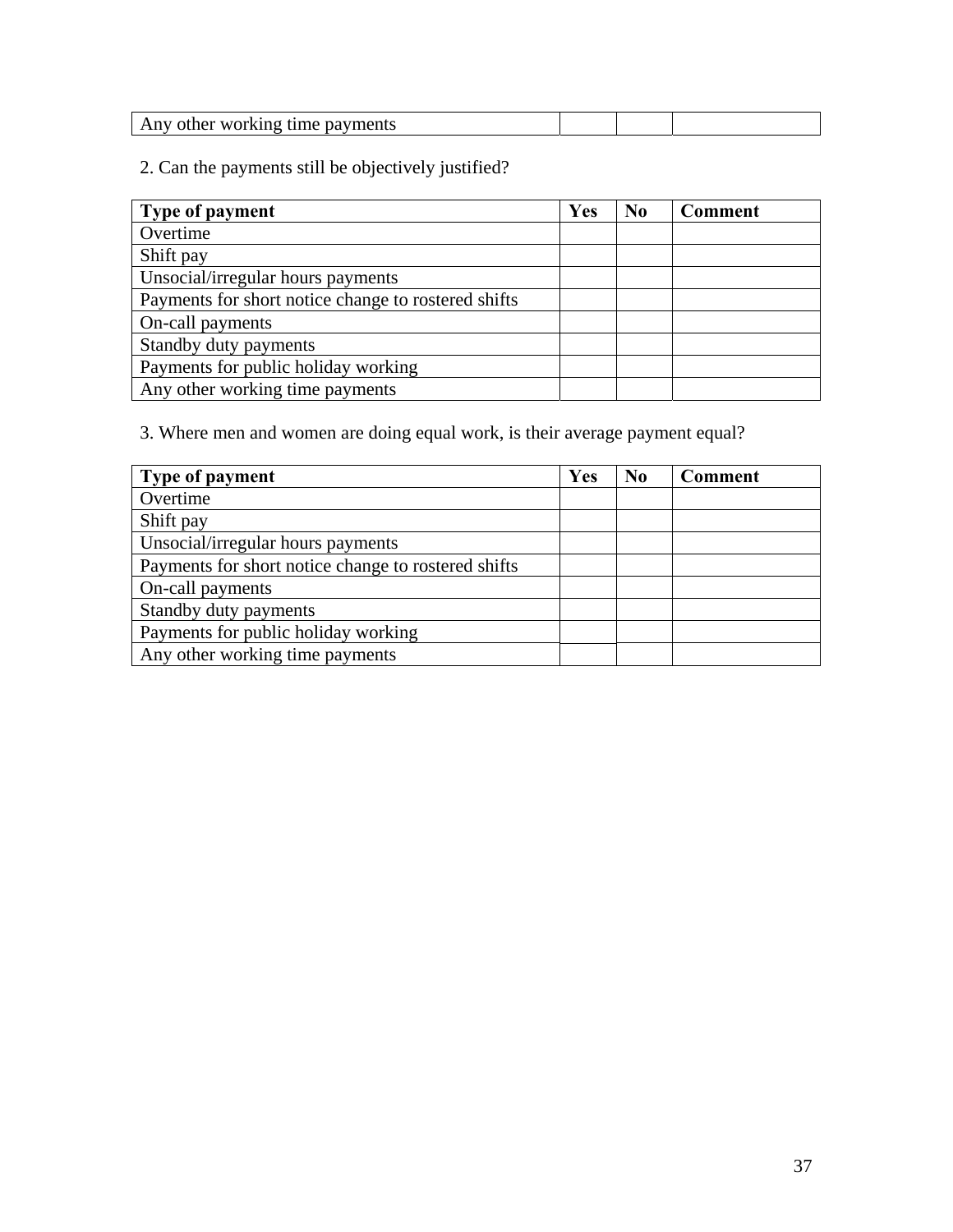# **Benefits**

Employers may provide a range of benefits as part of remuneration packages. In terms of equal pay law, each element of the pay package must be treated separately for equal pay problem purposes.

Issues of particular concern regarding gender equality in benefits include:

- Unequal access e.g. the exclusion of part time workers from a benefit where the majority of part time workers are women
- Providing different levels of benefit to different categories of staff undertaking equal work

The checklist that follows will assist in identifying equal pay issues. The list of benefits is drawn from the PSC Pay and Conditions of Service Handbook. Other benefits should be added to the list as appropriate. If you cannot answer 'yes' to any of the questions in the checklist you will need to further investigate the pay practice to ensure it is free from gender discrimination.

# **Benefits checklist**

1. Where men and women are doing equal work, are the proportions receiving the benefit equal?

| Type of benefit:                  | Yes | N <sub>0</sub> | <b>Comment</b> |
|-----------------------------------|-----|----------------|----------------|
| Occupational pension              |     |                |                |
| Sick pay                          |     |                |                |
| Holidays                          |     |                |                |
| Car allowances                    |     |                |                |
| Additional travelling expenditure |     |                |                |
| Other benefits (to be identified) |     |                |                |

2. Where men and women are doing equal work is their average payment/benefit equal?

| Type of benefit:                  | Yes | No. | <b>Comment</b> |
|-----------------------------------|-----|-----|----------------|
| Occupational pension              |     |     |                |
| Sick pay                          |     |     |                |
| Holidays                          |     |     |                |
| Car allowances                    |     |     |                |
| Additional travelling expenditure |     |     |                |
| Other benefits (to be identified) |     |     |                |

3. Can any differences in benefits still be objectively justified?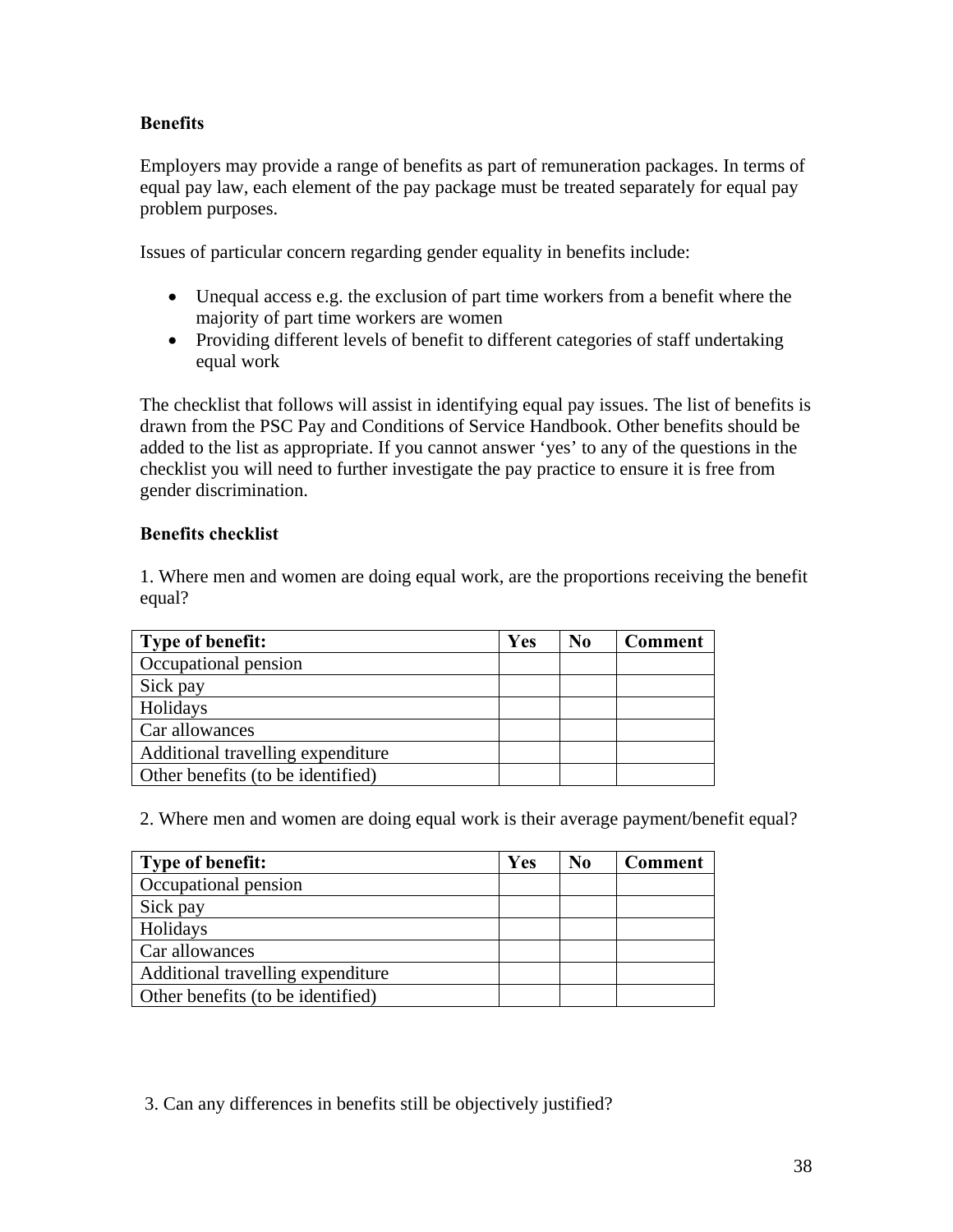| Type of benefit:                  | Yes | N <sub>0</sub> | <b>Comment</b> |
|-----------------------------------|-----|----------------|----------------|
| Occupational pension              |     |                |                |
| Sick pay                          |     |                |                |
| Holidays                          |     |                |                |
| Car allowances                    |     |                |                |
| Additional travelling expenditure |     |                |                |
| Other benefits (to be identified) |     |                |                |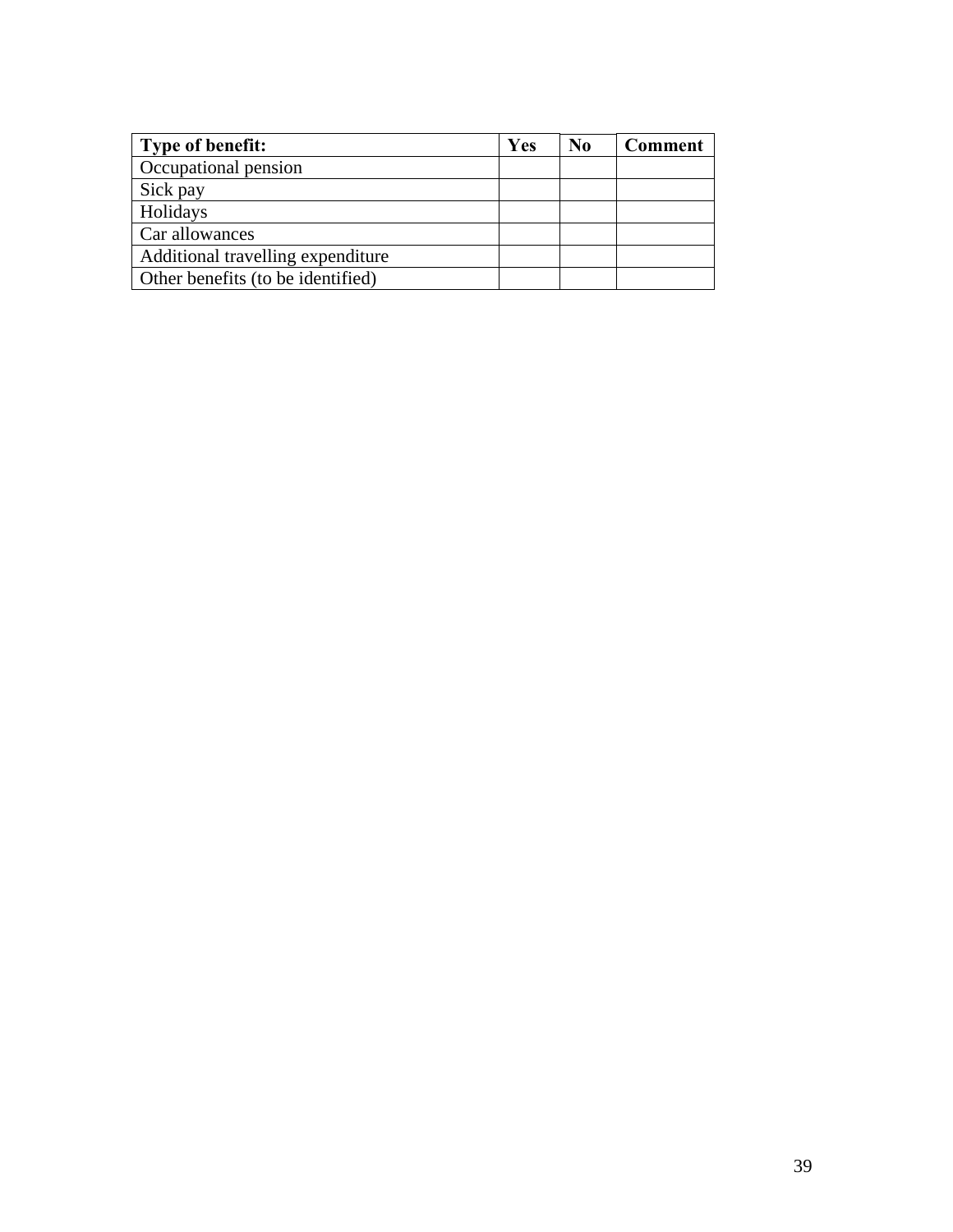# **Broad banding**

Broad banded pay structures face additional equal pay issues because they are likely to have bands covering jobs or roles of significantly different value. In particular:

- Jobs may have been allocated to bands, or roles within bands, either without reference to their relative values or through some non-analytical 'whole role' comparison;
- In a career band structure, the bands may be based on role clusters or job families with little or no reference to the relative values of jobs or roles;
- Assimilation into either type or broad banded structure from previously different grades may have resulted in women tending to be assimilated towards the bottom of the broad band and men further through the band. Progression within and through the band may offer little realistic prospect of the gap in average salary narrowing;
- The linking of target rates or pay zones within a band to perceived market rates may import discriminatory pay practices from the external market
- Complex methods of pay progression within a band may produce a lack of transparency and mask discriminatory pay practices.

To audit a broad banded pay structure you will need to:

- Establish which jobs within the broad band structure are of equal value;
- Analyse any gender pay differences for jobs which are of equal value.

#### **Broad banding checklist**

Complete the checklist below. If you cannot answer 'yes' to any of the questions in the checklist you will need to further investigate the pay practice to ensure it is free from gender discrimination. The checklists on performance related and competency based pay systems may also be relevant to your broad banded structure.

|                | <b>Checklist question</b>                                   | Yes | N <sub>0</sub> | <b>Comment</b> |
|----------------|-------------------------------------------------------------|-----|----------------|----------------|
| 1.             | Is the average pay of men and women in each band or pay     |     |                |                |
|                | zone equal?                                                 |     |                |                |
| 2.             | Has analytical job evaluation been used to allocate jobs to |     |                |                |
|                | broad bands (as opposed to whole job or role comparison)?   |     |                |                |
| 3.             | Are men and women evenly distributed within bands?          |     |                |                |
| $\overline{4}$ | Have you monitored to ensure that men and women do not      |     |                |                |
|                | cluster at the top or bottom of the broad bands?            |     |                |                |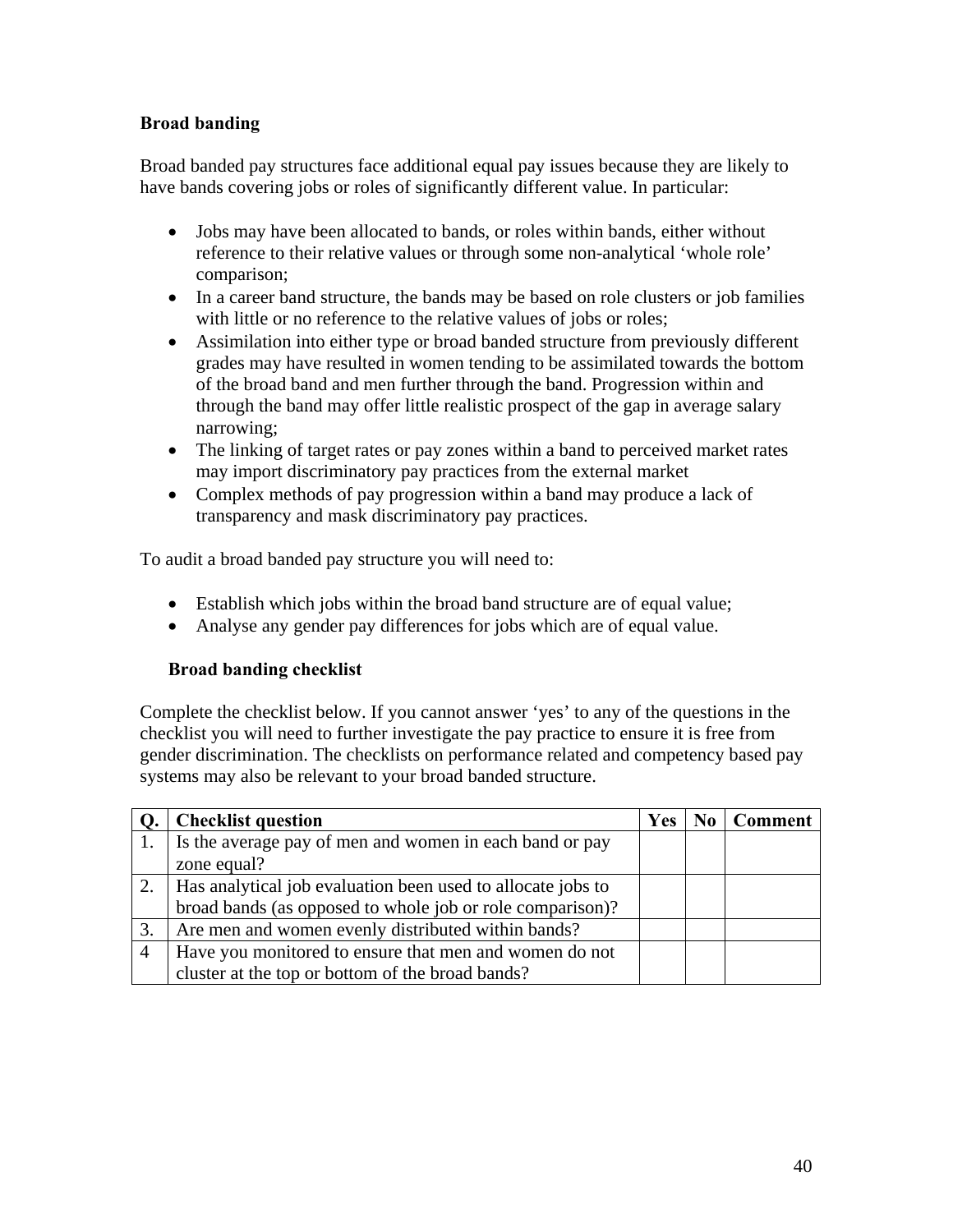# **Step 5: Developing an action plan and monitoring and reviewing**

### 1. What happens next?

What happens next depends upon whether any gaps between men's and women's pay were found for which there was no satisfactory explanation:

- Developing an equal pay action plan is for Forces with gaps between men's and women's pay for which there is no satisfactory explanation;
- Reviewing and monitoring is for all organisations including those with no gaps between men's and women's pay, to ensure that this continues into the future.

### 2. What should an action plan include?

An action plan should include arrangements to:

- Narrow and ultimately eliminate any significant gaps that cannot be satisfactorily explained on grounds other than sex
- Change policies and practices that contribute to unequal pay
- Introduce an equal pay policy (see below)
- Introduce ongoing monitoring of pay outcomes by gender
- Take forward any checks not completed during the review and any other outstanding matters

If it has not been possible to undertake all the checks included in this Guide immediately, it will be appropriate to include in your action plan a date by which these other checks will be completed. For example, an action plan could include any of the following:

- Review the pay system in terms of race, disability and age by (date)
- Rationalise job titles and conduct full like work checks by (date)
- Undertake checks to job evaluation scheme by (date)
- Work with IT to devise a means of including bonus payments in the EPR database by (date)
- Undertake pay on entry and pay progression checks by (date)

# 3. When should equal pay be brought in?

For practical and financial reasons, it may not be possible to introduce equal pay immediately. Forces need to be aware that in the interim they are vulnerable to equal pay claims. Any delay in implementing equal pay will increase the risk of equal pay claims. Further, under the Equal Pay Act 1970, employees may be entitled to up to six years back pay. The action plan should make clear what timescales the organisation has in mind, and how it is going to compensate employees who may be entitled to equal pay.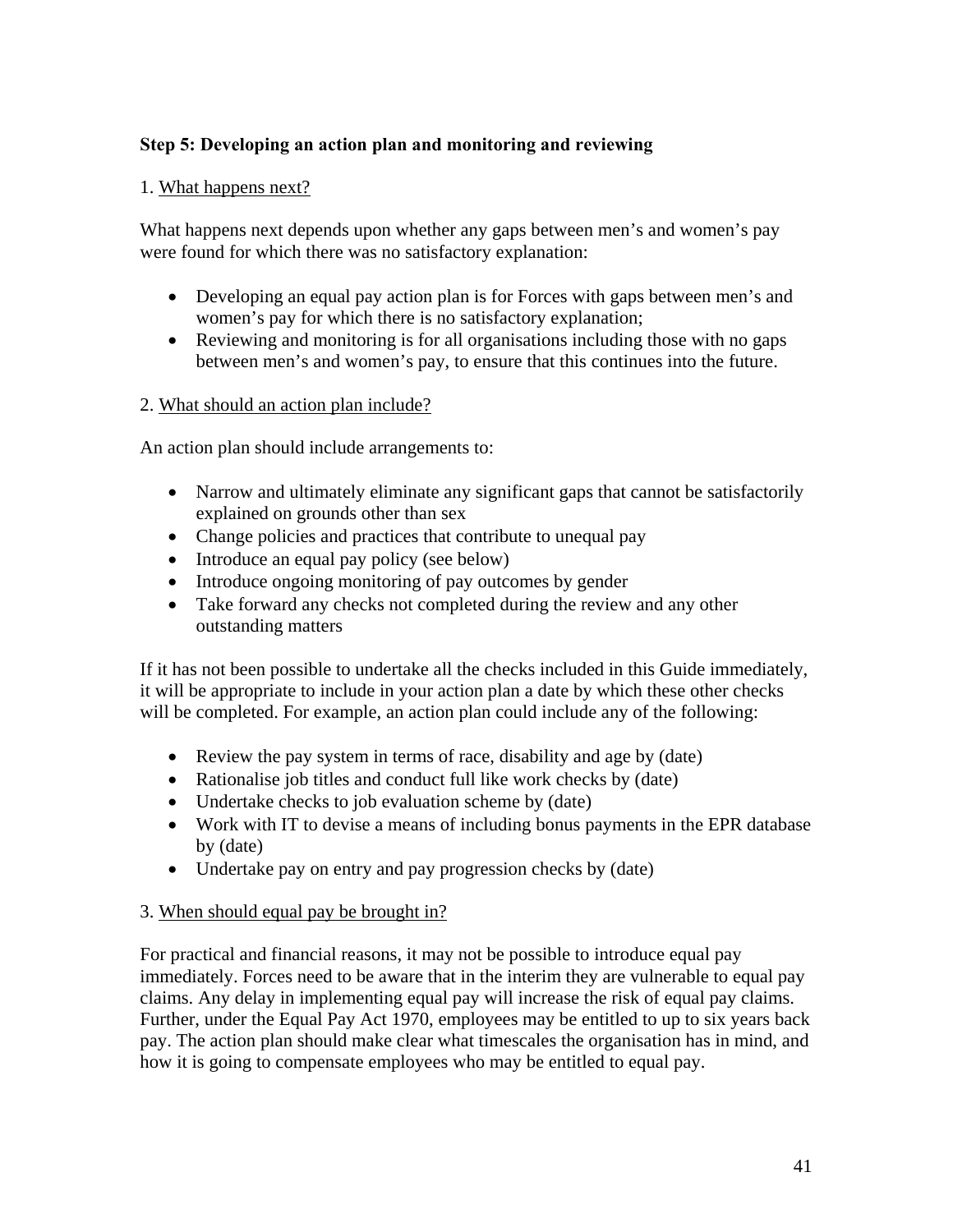## 4. How often should monitoring and review take place?

Where it is necessary to change policies and practices that have caused unequal pay, it is recommended that the equal pay review is repeated within a year after the change in policy has been introduced to ensure that the changes to the relevant policies are having the desired effect.

If it has not been possible to include race, disability and age in the review you will want to set a date by which a wider review is undertaken.

Once you are satisfied that the change(s) in policy has (have) eliminated any gender bias in the pay system, it is recommend that the exercise is repeated every two to three years.

# 5. Introduce an Equal Pay Policy

The EOC recommends that every employer should introduce an Equal Pay Policy that provides employees with a clear statement of the organisation's intentions in respect of equal pay. Evidence of an equal pay policy may assist an employer's defence against an equal pay claim.

The equal pay policy should commit the organisation to providing equal pay with clear accountabilities, regular monitoring in partnership with trade union representatives and adequate resources for Equal Pay Reviews.

# EOC's model equal pay policy<sup>[15](#page-41-0)</sup>

We are committed to the principle of equal pay for all our employees. We aim to eliminate any sex bias in our pay systems.

We understand that equal pay between men and women is a legal right under both domestic and European law.

It is in the interest of the organisation to ensure that we have a fair and just pay system. It is important that employees have confidence in the process of eliminating sex bias and we are therefore committed to working in partnership with the recognised trade union representatives to take action to ensure that we provide equal pay.

We believe that in eliminating sex bias in our pay system we are sending a positive message to our staff. It makes good business sense to have a fair, transparent reward system and it helps us to control costs. We recognise that avoiding unfair discrimination will improve morale and enhance efficiency.

#### Our objectives are to:

<span id="page-41-0"></span> $\overline{a}$ <sup>15</sup> Reproduced from the EOC Code of Practice on Equal Pay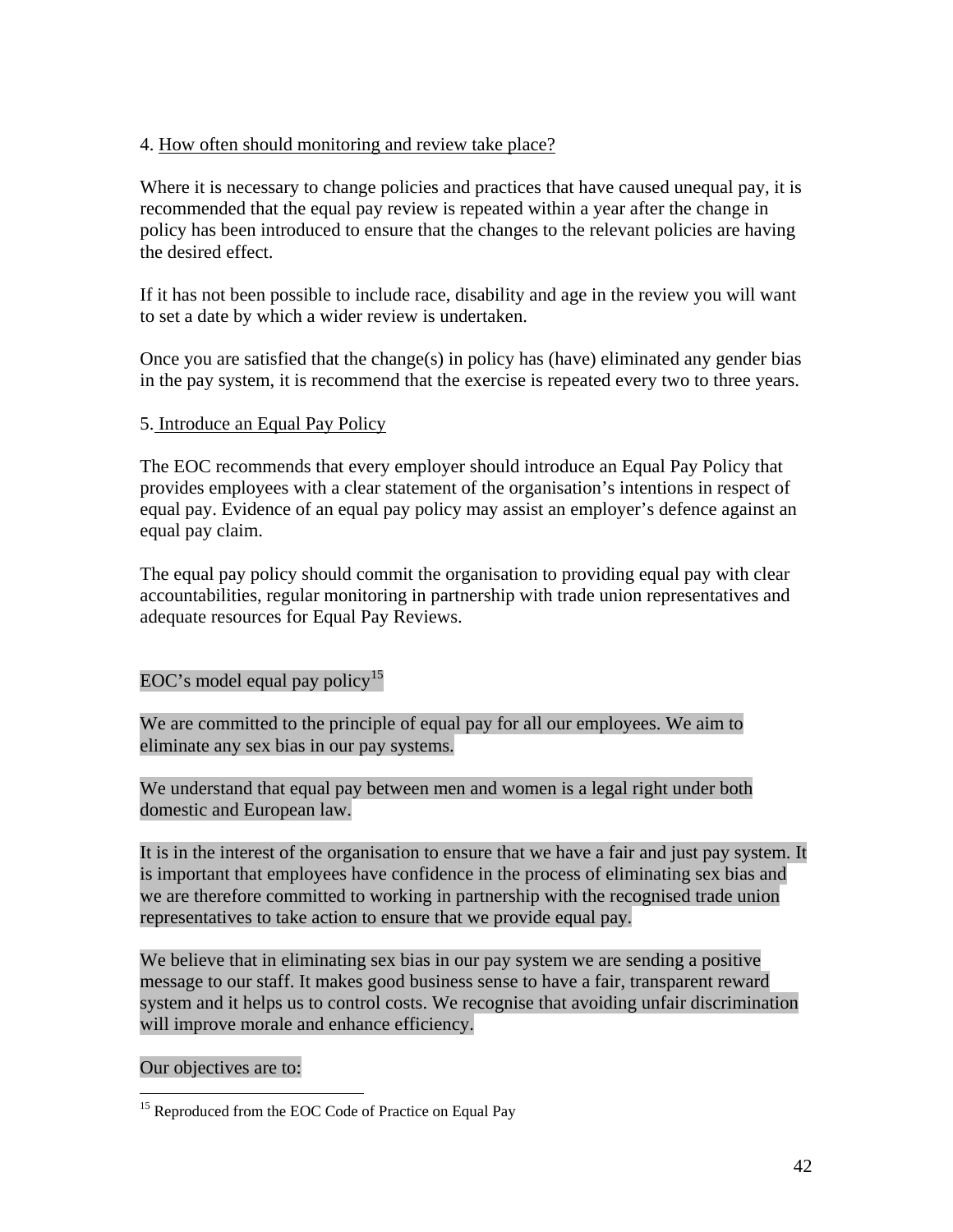- Eliminate any unfair, unjust or unlawful practices that impact on pay
- Take appropriate remedial action.

# We will:

- Implement an equal pay review in line with EOC Guidance for all current staff and starting pay for new staff (including those on maternity leave, career breaks or non-standard contracts)
- Plan and implement actions in partnership with trade union representatives
- Provide training and guidance for those involved in determining pay
- Inform employees of how those practices work and how their own pay is determined
- Respond to grievances on equal pay as a priority
- In conjunction with trade union representatives, monitor pay statistics annually.

Sara Leslie Sue Hastings